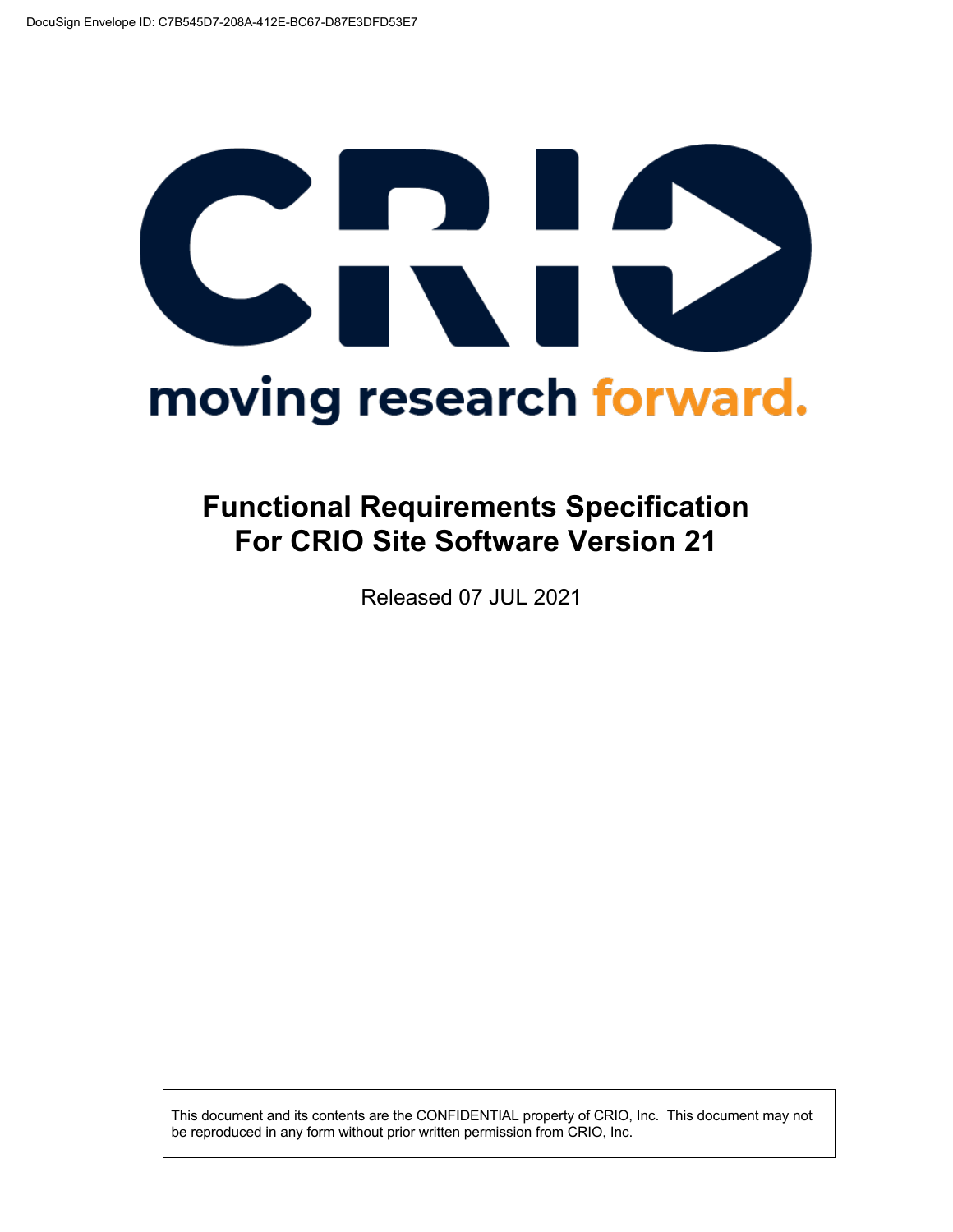| <b>PIDI ACONTROLLED DOCUMENT</b><br><b>MATTLE</b><br>clinicalresearch.jo |          |              |                       |         |  |  |
|--------------------------------------------------------------------------|----------|--------------|-----------------------|---------|--|--|
| Document #:                                                              | Version: | Release Date | <b>Effective Date</b> | Page    |  |  |
| $D-100$                                                                  | 2.0      | 07JUL2021    | 22JUN2021             | 2 of 44 |  |  |
| Title                                                                    |          |              |                       |         |  |  |
| FUNCTIONAL REQUIREMENTS SPECIFICATION: Site Software Version 21          |          |              |                       |         |  |  |

#### *CRIO Site Software Version 21*

#### **Signature Page**

|                                                                                              | <b>Date</b> |
|----------------------------------------------------------------------------------------------|-------------|
| DocuSigned by:<br><u>Eristen Bosse</u><br>-60D4256234D6402<br>Kristen Bosse, Product Manager | 6/22/2021   |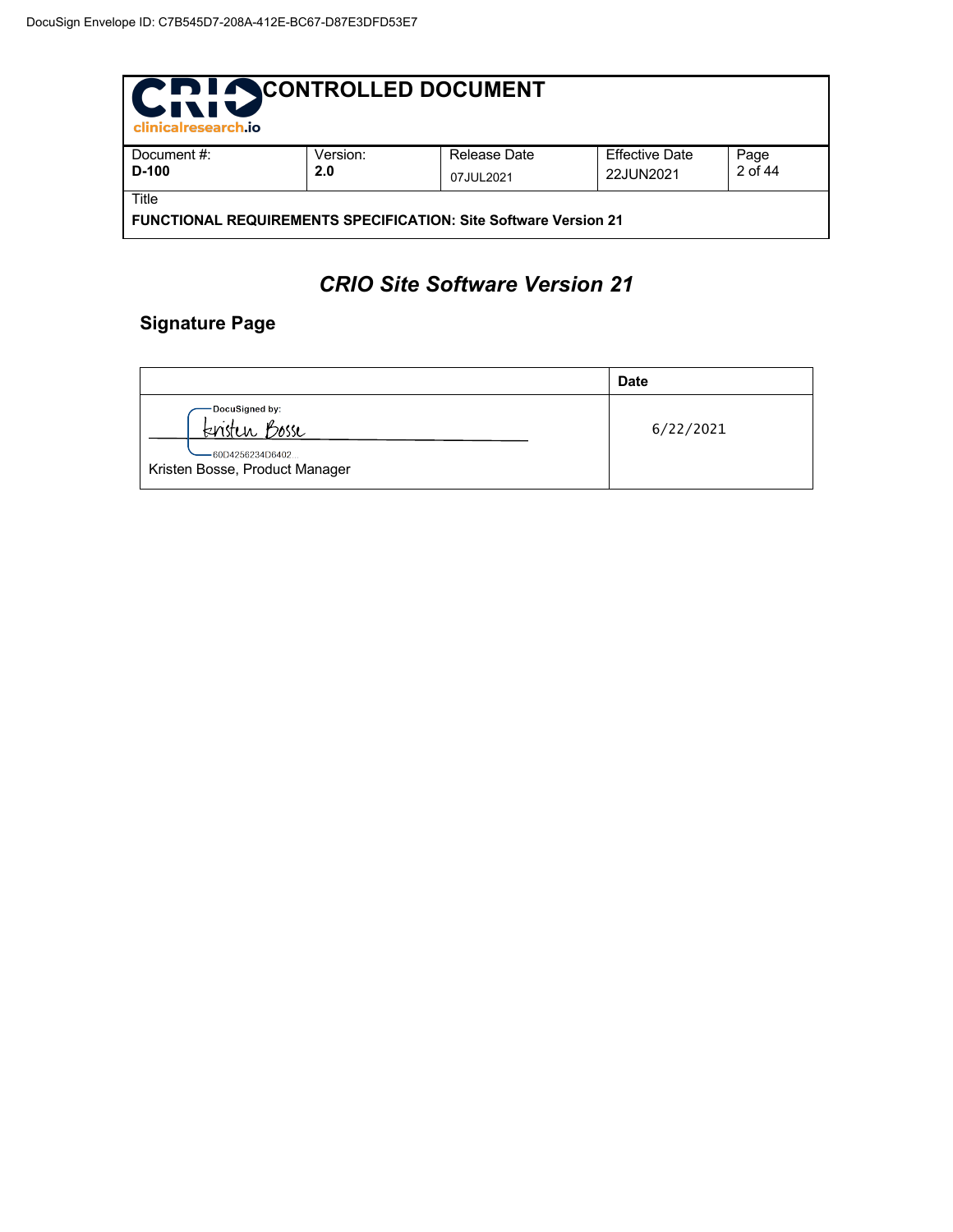| <b>PIDI ACONTROLLED DOCUMENT</b><br><b>WITH</b><br>clinicalresearch.jo   |                 |                           |                                    |                 |  |
|--------------------------------------------------------------------------|-----------------|---------------------------|------------------------------------|-----------------|--|
| Document #:<br>$D-100$                                                   | Version:<br>2.0 | Release Date<br>07JUL2021 | <b>Effective Date</b><br>22JUN2021 | Page<br>3 of 44 |  |
| Title<br>FUNCTIONAL REQUIREMENTS SPECIFICATION: Site Software Version 21 |                 |                           |                                    |                 |  |

#### **Table of Contents**

| 1. System Overview                          | 4              |
|---------------------------------------------|----------------|
| 1.1 Application overview                    | 4              |
| 1.2 Data overview                           | 4              |
| 1.3 Roles overview                          | 4              |
| 2. This Document                            | 5              |
| 2.1 Guide                                   | $\,$ 5 $\,$    |
| 2.2 Past versions                           | $\,6\,$        |
| 2.3 Definitions                             | 6              |
| 2.4 Reference Documents                     | $\overline{7}$ |
| 3. New Functional Requirements This Release | $\overline{7}$ |
| 4. Complete Functional Requirements         | 8              |
| 4.1 Study Overview                          | 8              |
| 4.2 Template                                | 9              |
| 4.3 Procedures and Questions                | 11             |
| 4.4 Subjects                                | 16             |
| 4.5 Source data collection                  | 17             |
| 4.6 Patient status                          | 19             |
| 4.7 Visit completion                        | 20             |
| 4.8 Progress notes                          | 21             |
| 4.9 Comments                                | 22             |
| 4.10 Informed Consent Workflow              | 24             |
| 4.11 Source data review and editing         | 24             |
| 4.12 Schedule                               | 26             |
| 4.13 Tasks                                  | 27             |
| 4.14 Logs                                   | 29             |
| 4.15 Files                                  | 29             |
| 4.16 Lab routing and uploading              | 30             |
| 4.17 Viewing and modifying documents        | 33             |
| 4.18 Portfolio level workflows for files    | 33             |
| 4.19 Dashboard                              | 34             |
| 4.20 Organization and user roles            | 35             |
| 4.21 External user view                     | 36             |
| 4.22 User profile                           | 36             |
| 4.23 Part 11 compliance                     | 37             |
| 4.24 Data management                        | 37             |
| 4.25 Security and performance               | 37             |
| 4.26 Master Templating                      | 37             |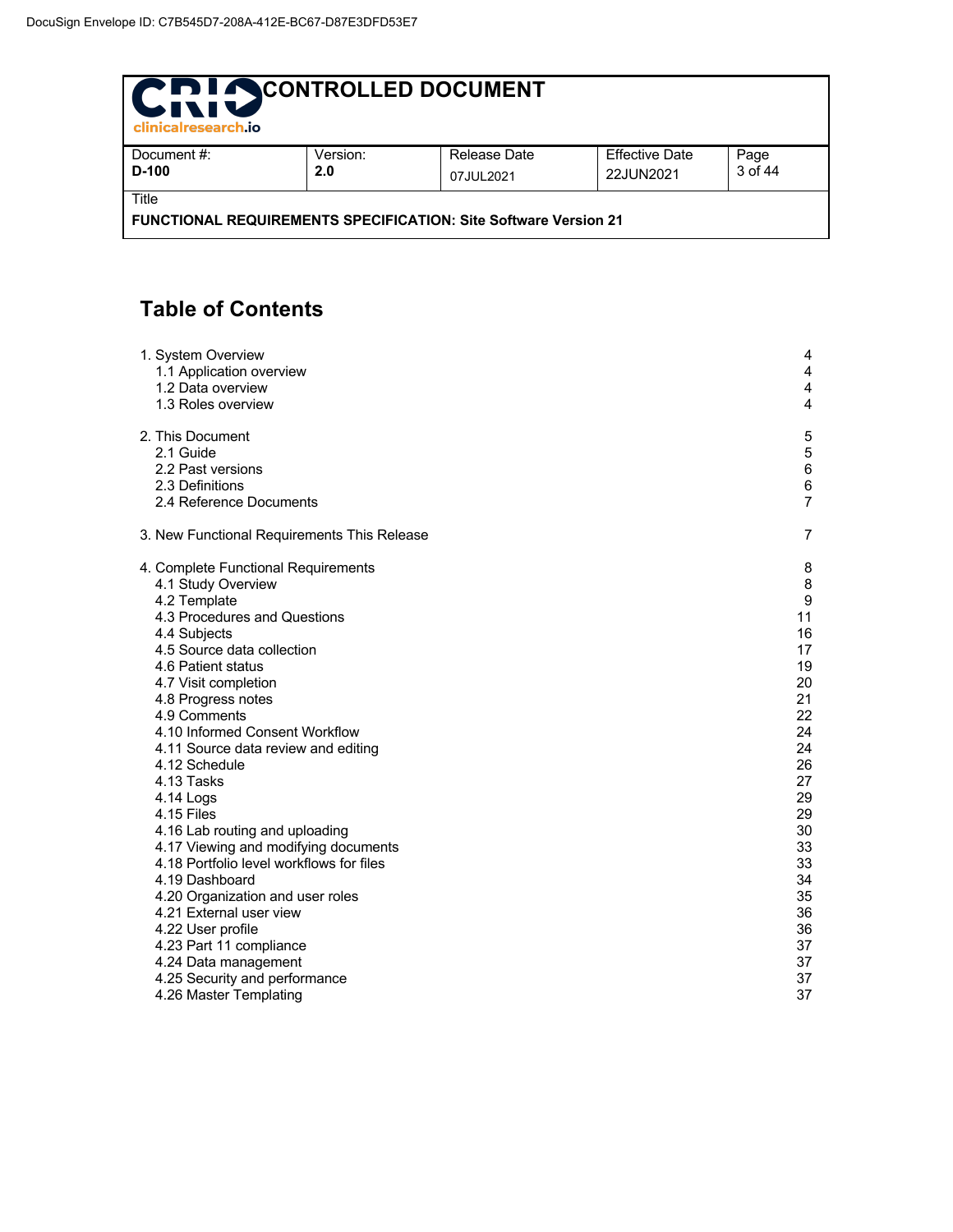| CRI SCONTROLLED DOCUMENT<br>clinicalresearch.jo                                 |                 |                           |                                    |                 |  |
|---------------------------------------------------------------------------------|-----------------|---------------------------|------------------------------------|-----------------|--|
| Document #:<br>$D-100$                                                          | Version:<br>2.0 | Release Date<br>07JUL2021 | <b>Effective Date</b><br>22JUN2021 | Page<br>4 of 44 |  |
| Title<br><b>FUNCTIONAL REQUIREMENTS SPECIFICATION: Site Software Version 21</b> |                 |                           |                                    |                 |  |

#### **1. System Overview**

#### **1.1 Application overview**

CRIO's Site Software solution is an enterprise solution for clinical research investigators, consisting of two main modules:

- eSource, which refers to the electronic capture of original data used in clinical trials.
- eRegulatory, which refers to electronic binder management and delegation of duty logs.

Research sites may subscribe to one or the other module, or both. Both modules are web-based SAAS solutions sold on a subscription basis. The solution is hosted in a cloud database, on servers located in various regions of the world (currently U.S., Canada, Germany, Australia). CRIO clients access the solution using a web browser. CRIO optimizes for Google Chrome and conducts all tests in Chrome.

The two modules share a common codebase but are highly segregated in functionality and code. The main workflow that is shared across the two relate to user/account management, so the roles discussion below addresses both.

#### **1.2 Data overview**

The system will house two types of data.

Source: Source data refers to data used in a clinical research trial. For this type of data, the user will be able to define data fields, formatting, expected ranges, etc. Source data also includes files uploaded and e-signed PDF files in subject binders as well as the site's Investigator Site Files. Source data is subject to the requirements of 21 CFR Part 11, and therefore all new entries and modifications to source data must have a complete audit trail, among other requirements.

Other: Examples of other data include patient address, study descriptors, appointment times, user roles, etc. This data is not subject to the requirements of 21 CFR Part 11, and therefore no audit trial is legally mandated.

In addition, some type of data, both source and non-source, will constitute protected health information (PHI). Examples include patient names, addresses and phone numbers. PHI should be disguised to external users.

#### **1.3 Roles overview**

In CRIO, all individuals have their own personal account. Any individual qualified to gain access to CRIO is responsible for setting their own profile, including uploading their photo; setting their contact information; and defining their password. Each individual can be described as a "licensee" since they have to accept the terms of a license agreement with CRIO, and use and access the system on a licensing basis.

Each licensee has a role that is defined in relation to an organization or a study.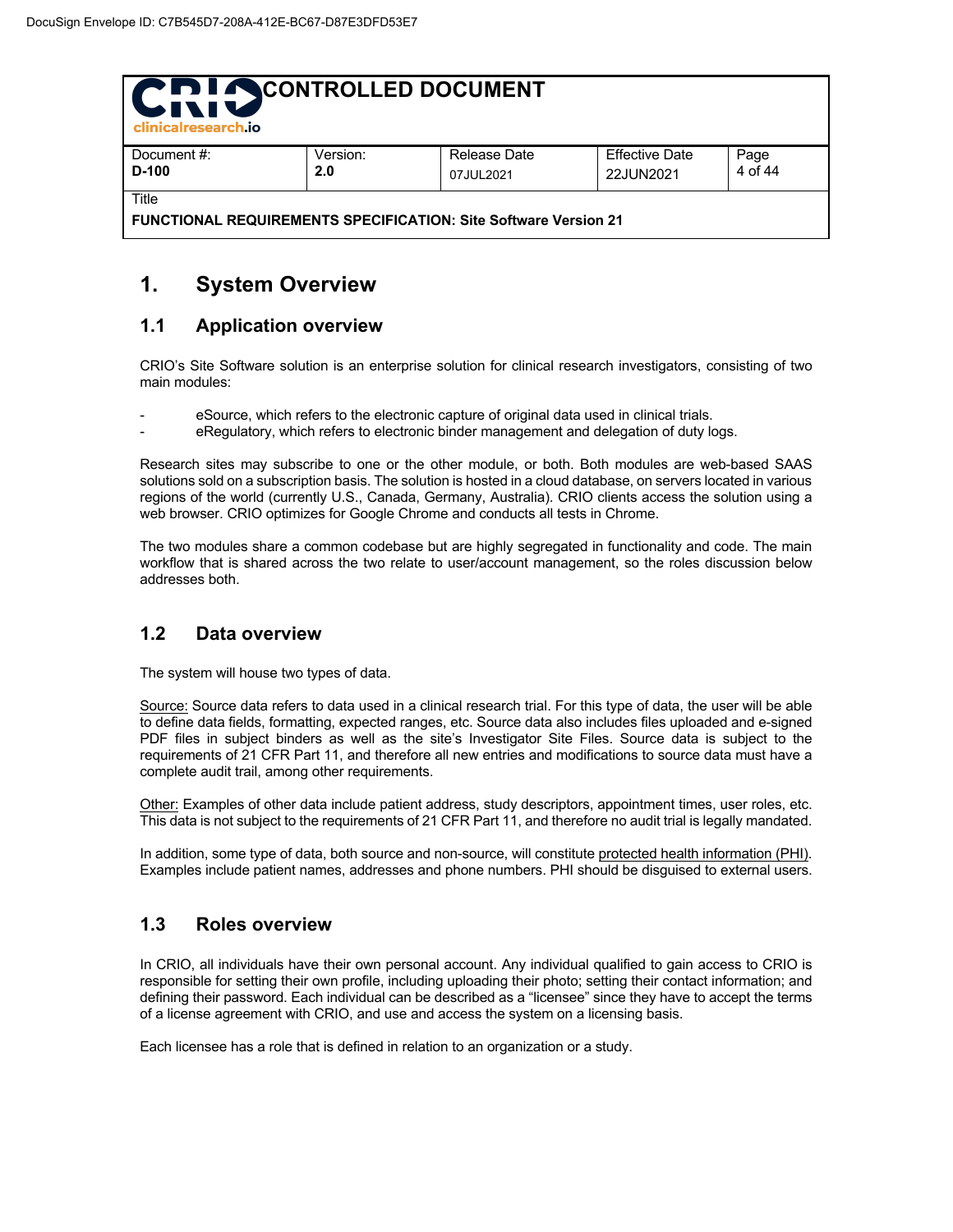| clinicalresearch.jo    |                 |                           |                                    |                 |
|------------------------|-----------------|---------------------------|------------------------------------|-----------------|
| Document #:<br>$D-100$ | Version:<br>2.0 | Release Date<br>07JUL2021 | <b>Effective Date</b><br>22JUN2021 | Page<br>5 of 44 |
| Title                  |                 |                           |                                    |                 |

#### **FUNCTIONAL REQUIREMENTS SPECIFICATION: Site Software Version 21**

Organization: An Organization is a discrete organizational entity such as a research site or project team. Each Organization must have at least one Administrator and may house one or more sites that house one or more studies.

Site: A Site is a part of an Organization. The typical scenario would be a multi-site network where individual Sites are centrally managed under one common Organization. A Site may house one or more studies. Multiple Sites may be doing the same study, but each study will be treated as a separate instance.

Administrator: An Administrator has the ability to define organizational characteristics and invite users. Administrators may provision other administrators. There is no "lead" or "master" administrator; all administrators have similar rights. An Administrator resides at the Organization or Site level and can define and edit Sites and invite users to sites.

User: A User is a licensee invited to a Site by an Administrator. A User is likely to be an employee or independent contractor dedicated to the Site.

Each User has a specific role on each study and may have a default role on all studies specific to a Site.

Investigator: Investigators have read-write access to eSource and eRegulatory, meaning they can not only view study source data but edit it. This role designation connotes a Principal or Sub Investigator role.

Coordinator: Coordinators have read-write access to eSource and eRegulatory. This role designation connotes any source completion role other than an investigator.

Read Only: The User can read eSource but cannot edit it. The User has read-write access to eRegulatory. An example of a staff member who may have Read Only access is a Regulatory Specialist or Recruitment Director.

No Access: The User cannot view eSource or eRegulatory. An example of a staff member with this role would be a receptionist, who can schedule patients but does not need access to source data.

eReg Only: The User can read eSource and can only access the electronic delegation log in eRegulatory. This User type is usually reserved for third parties, such as an X-Ray Technician, outside the organization, who only need to sign the delegation log but otherwise do not need access to any other components of the study.

External: An External User is a licensee invited to a specific study. An External User has read only access to both eSource and eRegulatory, but can utilize the system's QA module to affix comments. The prime example would be the CRA.

Designer: Study designers have the right to create and modify eSource study templates. This design right is independent of, and in addition to, the roles above.

#### **2. This Document**

#### **2.1 Guide**

At each release, and from time to time, the CRIO team specifies at the outset the requirements for that release. Each requirement is a description of expected behavior.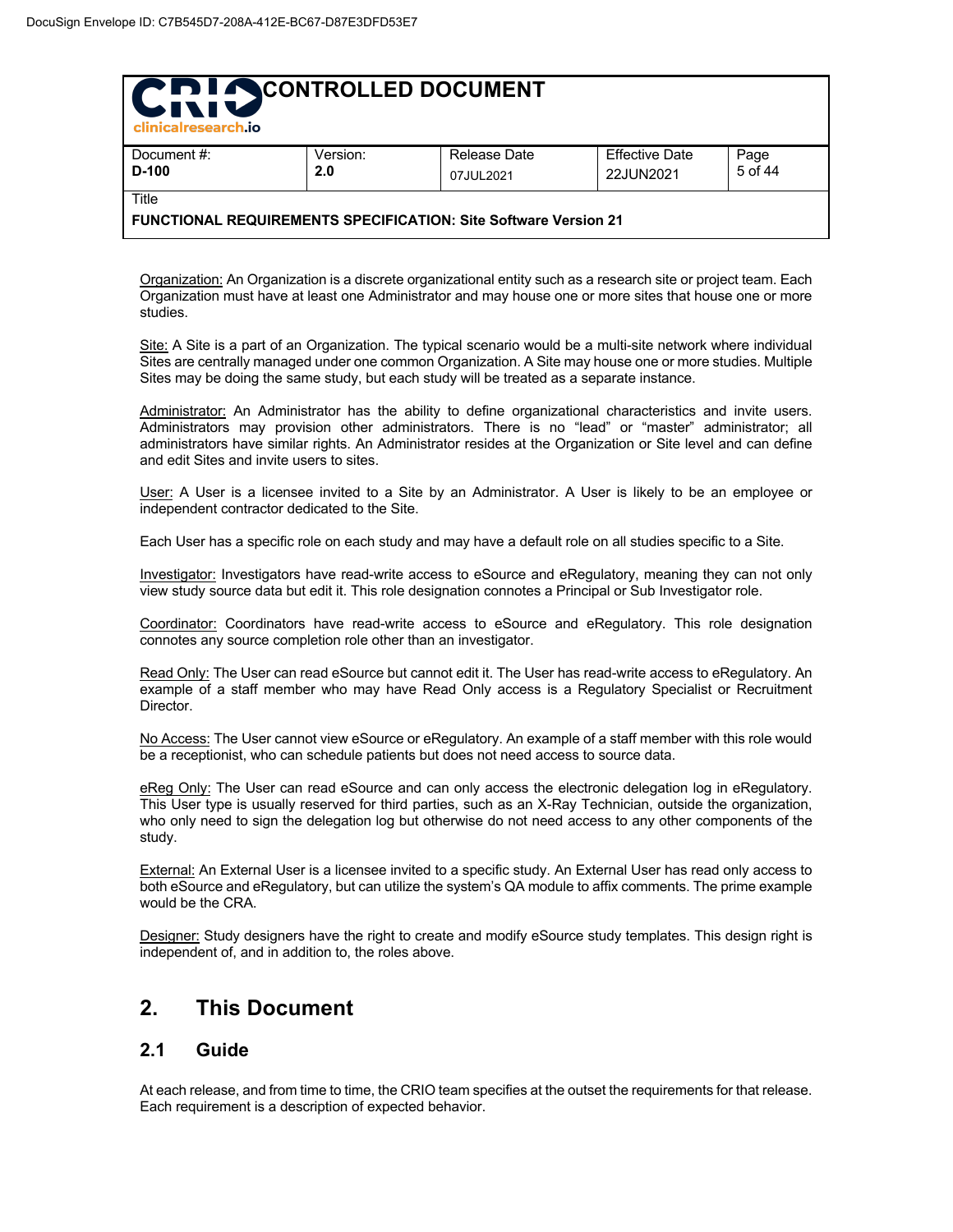| CRI SCONTROLLED DOCUMENT<br>clinicalresearch.jo                 |          |              |                       |         |  |  |
|-----------------------------------------------------------------|----------|--------------|-----------------------|---------|--|--|
| Document #:                                                     | Version: | Release Date | <b>Effective Date</b> | Page    |  |  |
| $D-100$                                                         | 2.0      | 07JUL2021    | 22JUN2021             | 6 of 44 |  |  |
| Title                                                           |          |              |                       |         |  |  |
| FUNCTIONAL REQUIREMENTS SPECIFICATION: Site Software Version 21 |          |              |                       |         |  |  |

This document records the new and cumulative requirements associated with the release of Site Software v21. Each requirement is identified by the original release version with which it is associated. If a requirement no longer applies, this document will identify that requirement as "REMOVED", along with the version (or date) at which it was removed. This ensures full traceability of every requirement across releases.

Requirements are organized thematically not by chronological release date.

CRIO maintains separate requirements document for eSource and eRegulatory requirements due to their separate nature.

A requirement may be associated with one or more ticket number. There are three possible ticket numbering systems in use:

- 1. Jira, designated with "J": CRIO's current ticketing system
- 2. Github, designated with "G": CRIO's previous ticketing system

3. URS: Requirements written in Word, usually at the outset of a new product design; subsequent to release, requirements are then captured in the ticketing system

In Jira and Github, a ticket describes a software feature that is assigned to an individual developer, and usually contains screen shots or videos to provide more detailed information to the developer of what to build. The tickets contain information about the full lifeycle of the item, including when the ticket passed each stage of the software development lifecycle.

#### **2.2 Past versions**

The following is a list of past versions and release dates.

- V1 20160831) (eSource release)
- V2 (20161031)
- V3 (20161201)
- V4 (20170215)
- V5 (20170404)
- V6 (20170502)
- V7 (20170512)
- V8 (20170705)
- V9 (20170727)
- V10 (20170918)
- V11 (20171013)
- V12 (20171026)
- V13 (20171113)
- V14 (20180128) ● V15 (20180311)
- V16 (20180929)
- 
- V17 (20190401) (eRegulatory release)
- $\bullet$  V18 (20210304)
- V19 (20210525)
- V20 (20210604)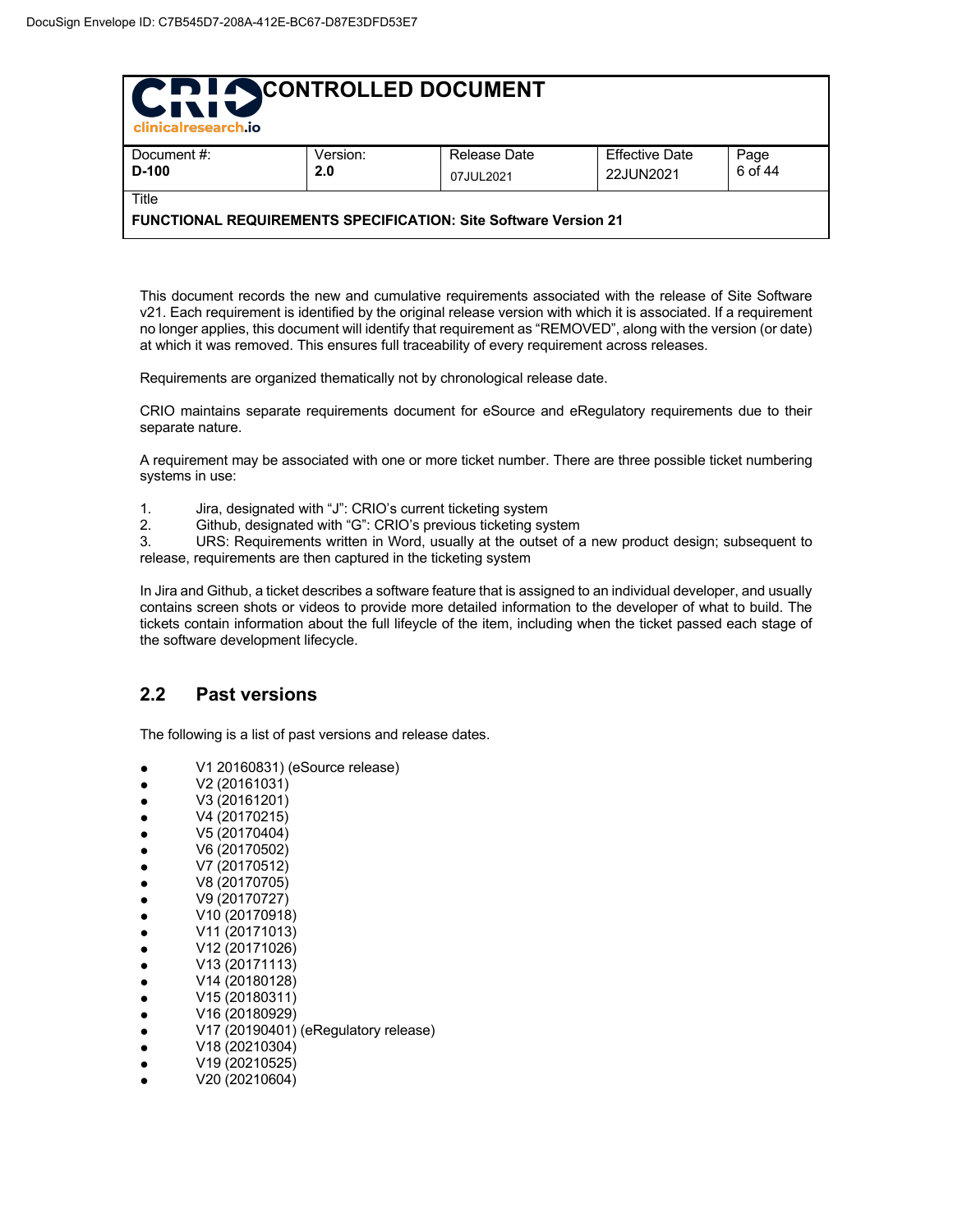| CRI OCONTROLLED DOCUMENT<br>clinicalresearch.jo                          |                 |                           |                                    |                 |  |
|--------------------------------------------------------------------------|-----------------|---------------------------|------------------------------------|-----------------|--|
| Document #:<br>$D-100$                                                   | Version:<br>2.0 | Release Date<br>07JUL2021 | <b>Effective Date</b><br>22JUN2021 | Page<br>7 of 44 |  |
| Title<br>FUNCTIONAL REQUIREMENTS SPECIFICATION: Site Software Version 21 |                 |                           |                                    |                 |  |

#### **2.3 Definitions**

| Term            | Definition                                    |
|-----------------|-----------------------------------------------|
| Requirement     | A description of an expected behavior of the  |
|                 | system                                        |
| Release Version | The CRIO version at which the Requirement     |
|                 | was first released                            |
| Ticket          | The ticket number(s) in CRIO's internal       |
|                 | software development platform that correlates |
|                 | with the Requirement; CRIO developers use     |
|                 | this to track the lifecycle of each coding    |
|                 | change                                        |
| Jxxx            | Jira ticket number xxx                        |
| Gxxx            | Github ticket number xxx                      |
| <b>URS</b>      | User Requirements Specification; an original  |
|                 | specification reserved for use on new product |
|                 | specifications                                |

#### **2.4 Reference Documents**

| <b>Document Title</b>                                                | <b>Document</b><br><b>Number</b> |
|----------------------------------------------------------------------|----------------------------------|
| Electronic Records: Electronic Signatures, U.S. FDA, 21 CFR, Part 11 | N/A                              |
| See other SOP's and documentation from CRIO                          | N/A                              |

#### **3. New Functional Requirements This Release**

This release includes additional functionality surrounding our current OOW (Out of Window) feature. Currently, upon scheduling a visit for a subject, the days in-window are highlighted in blue on the calendar (described in Requirement 12.07). To further assist the coordinator during the scheduling process, the system will now alert the user if a visit is scheduled out of window, prompting them to pick a day in-window.

If the visit remains scheduled OOW, it will be placed in the new Visits section of the TASKS tab, reiterating to the coordinator that the visit should ideally be rescheduled to a day that is in-window. If it is rescheduled to be in window, it will be removed from the Visits table (described in 13.12 and 13.12a).

If the visit is completed OOW, it will be placed in the Visits section of the TASKS tab, prompting the user to leave an OOW visit type progress note explaining the reasoning behind the deviation (described in 8.08, 13.13, and 13.13a).

The following matrix lists each new requirement for this set of changes:

| Number | Requirement | elease.<br>Version | Ticket |
|--------|-------------|--------------------|--------|
|        |             |                    |        |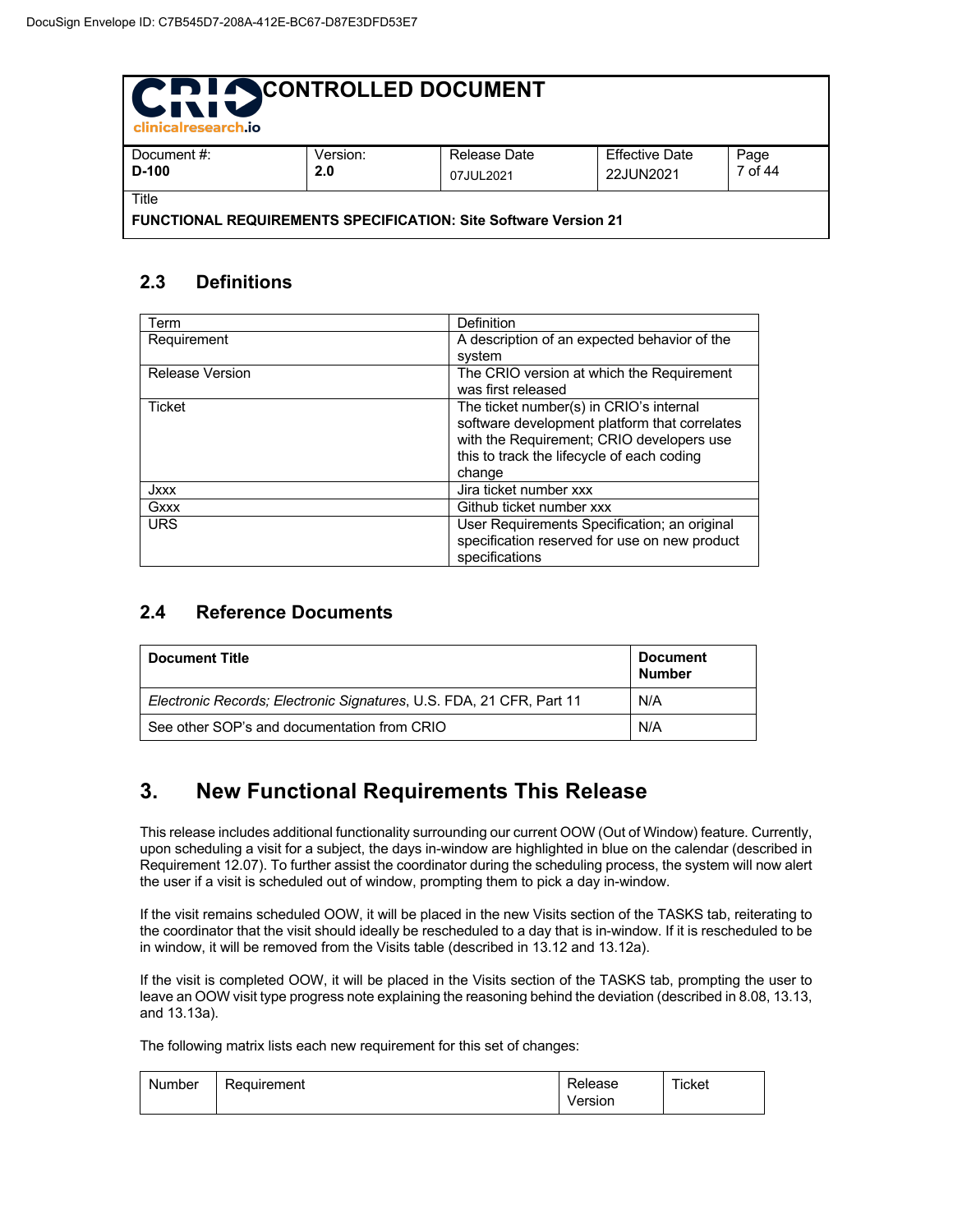| <b>CHINICALTESCATCO</b>                                                |          |              |                       |         |  |  |
|------------------------------------------------------------------------|----------|--------------|-----------------------|---------|--|--|
| Document #:                                                            | Version: | Release Date | <b>Effective Date</b> | Page    |  |  |
| $D-100$                                                                | 2.0      | 07JUL2021    | 22JUN2021             | 8 of 44 |  |  |
| Title                                                                  |          |              |                       |         |  |  |
| <b>FUNCTIONAL REQUIREMENTS SPECIFICATION: Site Software Version 21</b> |          |              |                       |         |  |  |

| טטו-י  | Z.U<br>07JUL2021                                                      |                                                                                                                                                                                                            |  | 22JUN2021       |            | o ui 4    |  |
|--------|-----------------------------------------------------------------------|------------------------------------------------------------------------------------------------------------------------------------------------------------------------------------------------------------|--|-----------------|------------|-----------|--|
| ïtle   | <b>UNCTIONAL REQUIREMENTS SPECIFICATION: Site Software Version 21</b> |                                                                                                                                                                                                            |  |                 |            |           |  |
|        |                                                                       |                                                                                                                                                                                                            |  |                 |            |           |  |
| 8.08   |                                                                       | In the completed visit view, for visits that are<br>completed OOW (Out of Window), the user is<br>required to leave an 'OOW Visit' type of progress<br>note explaining the reasoning behind the deviation. |  | V <sub>21</sub> | (20210707) | J-Dev1118 |  |
| 13.12  | table.                                                                | Visits scheduled OOW (Out of Window) and<br>currently in "Scheduled" status will display in Visits                                                                                                         |  | V <sub>21</sub> | (20210707) | J-Dev990  |  |
| 13.12a |                                                                       | Visits in "Scheduled" status will be removed from<br>table if rescheduled to be in-window.                                                                                                                 |  | V <sub>21</sub> | (20210707) | J-Dev990  |  |
| 13.12b | Complete, or "Complete".                                              | Visits in "Scheduled" status will be removed from<br>table if visit status changes to "Cancelled", "Partially                                                                                              |  | V <sub>21</sub> | (20210707) | J-Dev990  |  |
| 13.13  |                                                                       | Visits completed OOW (Out of Window) and<br>currently in "Partially Complete" or "Complete"<br>status will display in the Visits table.                                                                    |  | V <sub>21</sub> | (20210707) | J-Dev990  |  |
| 13.13a |                                                                       | Visits in "Partially Complete" or "Complete" status<br>will be removed from table once an "OOW Visit"<br>type progress note is left on the visit.                                                          |  | V <sub>21</sub> | (20210707) | J-Dev990  |  |

#### **4. Complete Functional Requirements**

#### **4.1 Study Overview**

Every study has an overview section that houses basic descriptive information about the study, including study name, type, etc. This module is also where users upload and identify study documents, assign user roles and invite external users (e.g., CRA's).

| <b>Number</b> | Requirement                                                                                                                                          | Release<br>Version | Ticket                  |
|---------------|------------------------------------------------------------------------------------------------------------------------------------------------------|--------------------|-------------------------|
| 1.01          | The system must allow users to create studies with certain<br>attributes, including protocol name, sponsor, CRO, indication, and<br>phase.           | 20160831           | <b>URS 1.0</b><br>3.1.1 |
| 1.01a         | The system should allow users to give the study a nickname.                                                                                          | 20170705           | G990                    |
| 1.02          | The system must allow the user to select from previously entered<br>studies and leverage pre-populated data fields for name, CRO,<br>sponsor, phase. | 20160831           | <b>URS 1.0</b><br>3.1.2 |
| 1.03          | The user should be able to edit any of the fields.                                                                                                   | 20160831           | <b>URS 1.0</b><br>3.1.3 |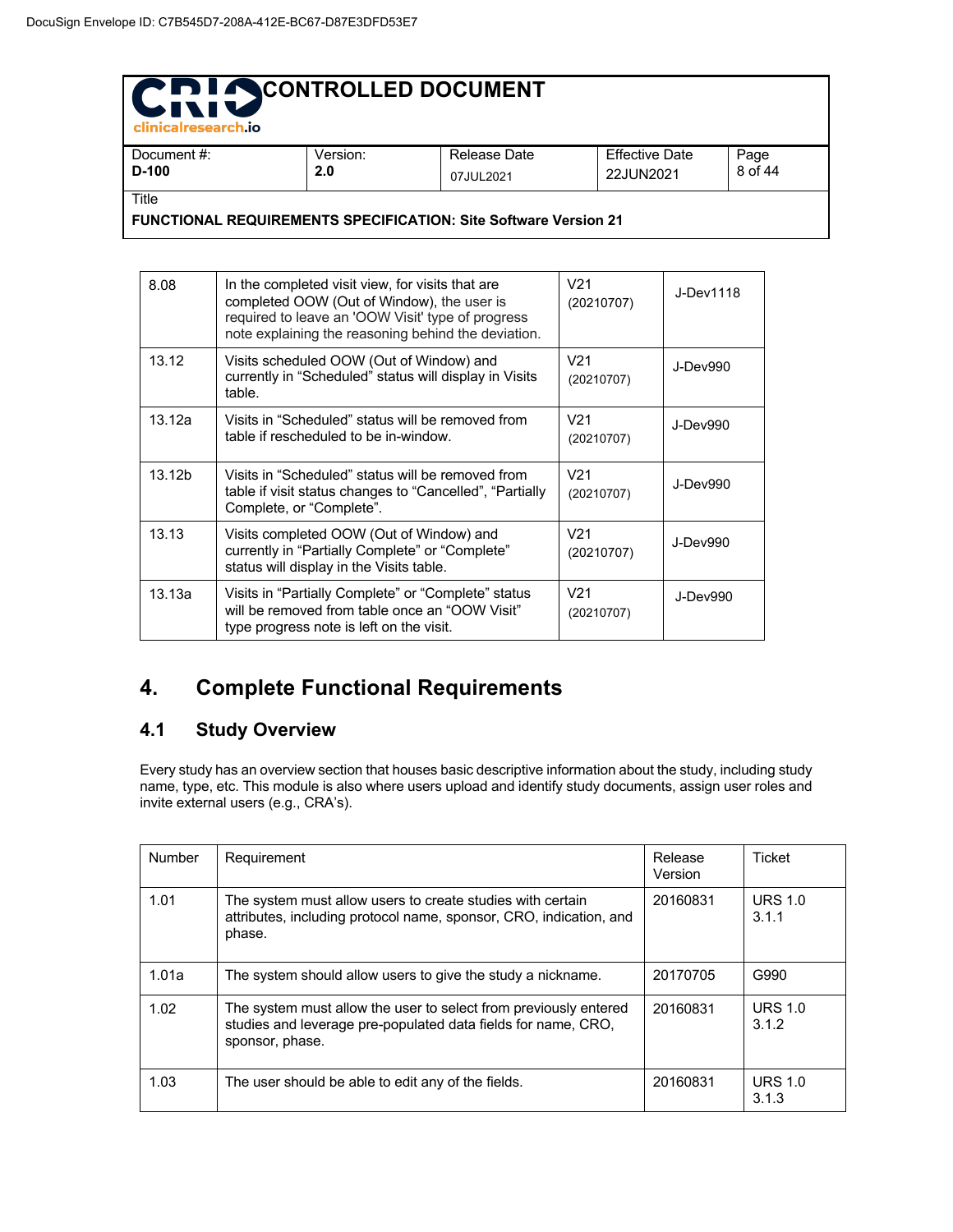| -Cilingan esearch.lo                                                   |          |              |                       |         |
|------------------------------------------------------------------------|----------|--------------|-----------------------|---------|
| Document #:                                                            | Version: | Release Date | <b>Effective Date</b> | Page    |
| D-100                                                                  | 2.0      | 07JUL2021    | 22JUN2021             | 9 of 44 |
| Title                                                                  |          |              |                       |         |
| <b>FUNCTIONAL REQUIREMENTS SPECIFICATION: Site Software Version 21</b> |          |              |                       |         |

1.04 Each study should have a lifecycle attribute, such as Start Up, Enrolling, etc. 20160831 URS 1.0 3.1.4 1.05 | The lifecycle attributes Start-Up or Enrolling or Maintenance define the study as "Active": attributes Pre-Closed, Closed, Suspended or Withdrawn define the study as "Inactive". 20160831 URS 1.0 3.1.5 1.06 For ease of use, active and inactive studies should be displayed separately. 20160831 URS 1.0 3.1.6 1.07 The user should be able to filter by lifecycle attribute. 20160831 URS 1.0 3.1.7 1.08 The system should allow users to upload study documents and assign attributes, including document type, document name, version number, and version date. 20160831 URS 1.0 3.1.8 1.09 Users should be able to delete and replace study documents and edit attributes. 20160831 URS 1.0 3.1.9 1.10 When there are multiple versions of the same document, the system should display the most recent document first, and have an interface that requires user effort to download prior versions. 20160831 URS 1.0 3.1.10

#### **4.2 Template**

This is where the user creates the eSource template. The main part of the Template is the Schedule of Events, which is a matrix of:

- Visits, and
- **Procedures**

A Visit has a unique visit number and name, and must occur according to a set schedule. Typically, a visit "window" is expressed as a target number of days before or after another visit, with a permitted range around it.

A Procedure is one or more discrete tasks, such as "Central Labs", "Eligibility", or "Vitals". A Procedure may have instructions, one or more questions with required data entries, and various alerts and validations.

The Schedule of Events is a grid that indicates which Procedures are to occur on which Visits.

A Template in CRIO refers to a Schedule of Events for a study. The Template is used to create the eSource forms that the user populates.

To facilitate rapid template creation, the system will offer a "library" where users can store their favorite Procedures. This way, the user can select Procedures from the library, and then configure to the particular needs of the study.

| Number | Requirement | ∛elease | Ticket |
|--------|-------------|---------|--------|
|        |             | Version |        |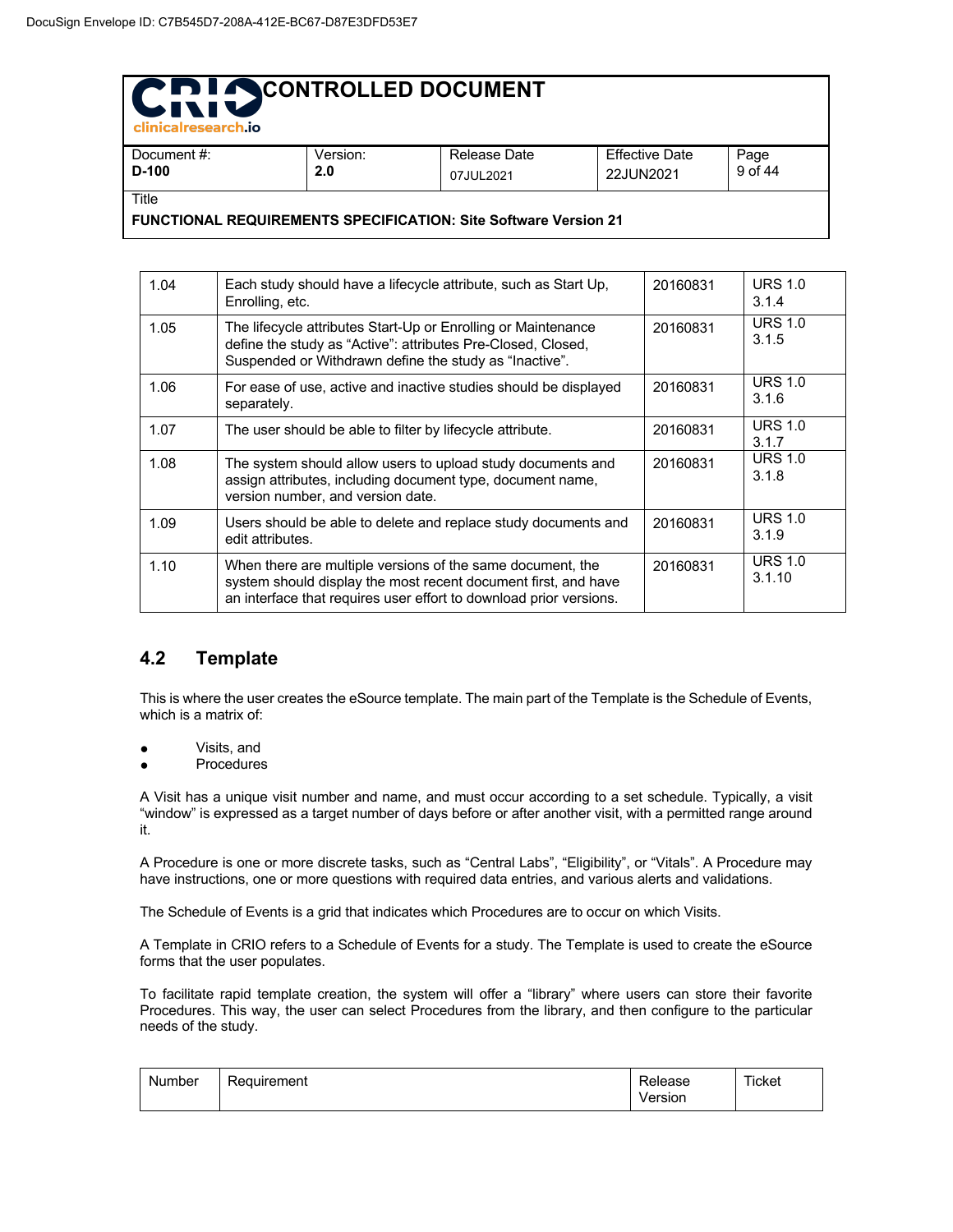| -componees controlled                                                  |                 |                           |                             |                  |  |
|------------------------------------------------------------------------|-----------------|---------------------------|-----------------------------|------------------|--|
| Document #:<br>$D-100$                                                 | Version:<br>2.0 | Release Date<br>07JUL2021 | Effective Date<br>22JUN2021 | Page<br>10 of 44 |  |
| Title                                                                  |                 |                           |                             |                  |  |
| <b>FUNCTIONAL REQUIREMENTS SPECIFICATION: Site Software Version 21</b> |                 |                           |                             |                  |  |

2.01 The system must allow the user to define one or more Visits, which shall contain a visit number, a visit name and, except for the first visit and an "anchor" visit, a target window. 20160831 URS 1.0 3.2.1 2.02 The system must allow the user to add a visit and edit previous entries. 20160831 URS 1.0 3.2.2 2.03 The user shall have the ability to specify one or more visits as "anchor" visits. 20160831 URS 1.0 3.2.3 2.03a | [REMOVED] Previously: The user shall be able to specify consecutive visits as anchor visits; in that case, the last visit serves as the anchor to subsequent visits. 20161201 Removed in V19 (20210525) G2666 2.04 The user shall have the ability to specify target windows, which are defined as a target number of days before or after an anchor date, with a permitted plus/minus range around the date. 20160831 URS 1.0 3.2.4 2.04a A visit that is an anchor visit may itself anchor off another visit.  $\sqrt{19}$ (20210525) J-Dev778 2.04b  $\vert$  For a visit with a window, the window may be relative to any anchor visit, and is not limited to the last chronological anchor visit. V19 (20210525) J-Dev778 2.05 The system must allow the user to add one or more Procedure and then specify which Procedure(s) apply to which Visit(s). 20160831 URS 1.0 3.2.5 2.06 The system must offer the user a "library" of Procedures, which represent commonly used Procedures. The user may select from the library as a way of populating the Procedures. 20160831 URS 1.0 3.2.6 2.07 Users may add or remove Procedures to or from the library. 20160831 URS 1.0 3.2.7 2.08 Users may re-order, delete, or duplicate Procedures. 20160831 URS 1.0  $\frac{3.2.8}{G477}$ 2.08a | Users may re-order Procedures by dragging and dropping. | 20161201 G582<br>URS 1.0 2.09 Users may preview individual Procedures. The preview should simulate how the procedure would appear to the User during the data collection process. 20160831 3.2.9 2.10 Users may edit Procedures added to the Schedule of Events from the library. 20160831 URS 1.0 3.2.10 2.11 Users may create Procedures afresh, without having to refer to Procedures stored in the library. 20160831 URS 1.0 3.2.11 2.12 **Users may preview individual Visits. The preview should** simulate how the Visit would appear to the User during the data collection process. 20160831 URS 1.0 3.2.12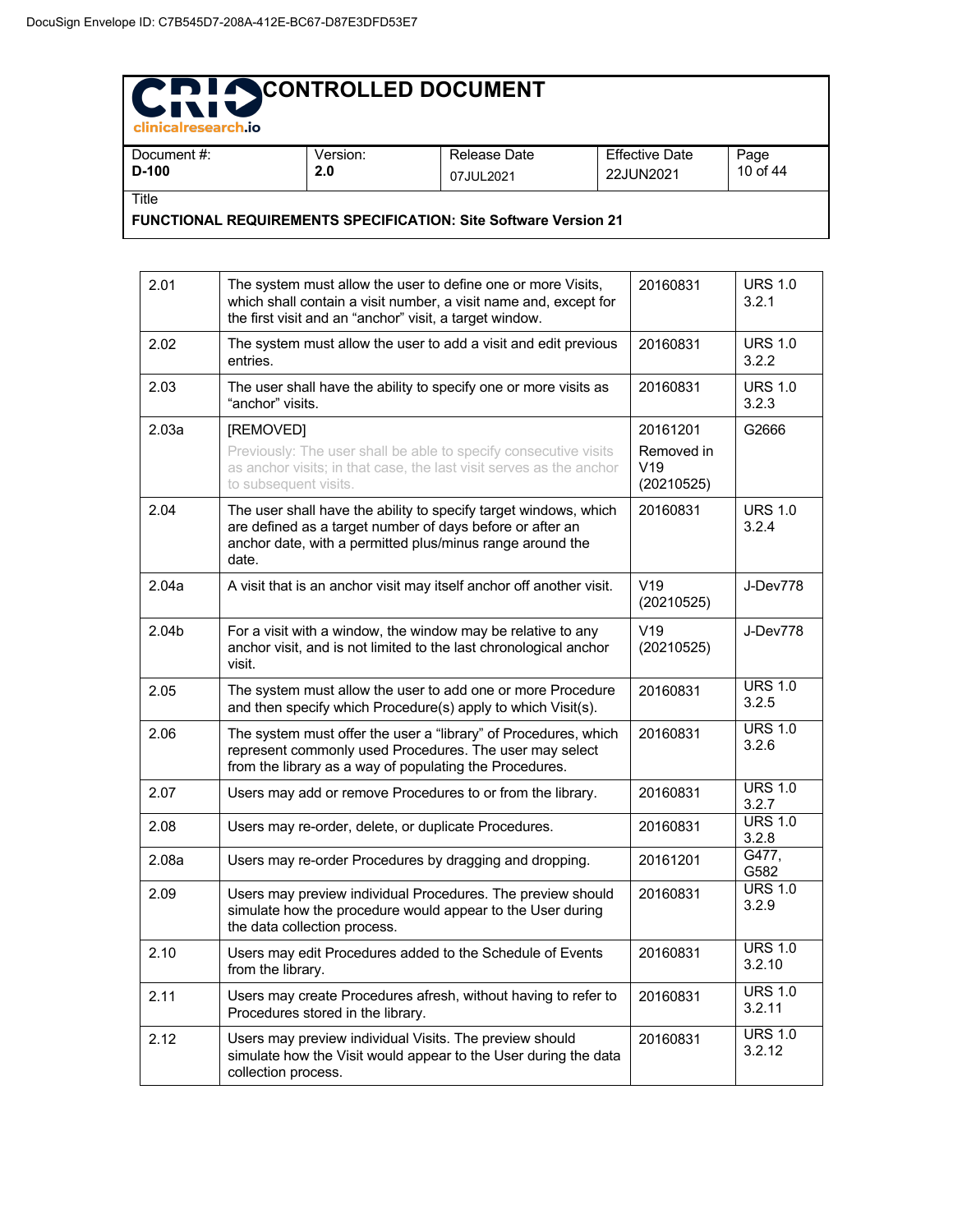| clinicalresearch.io                                                    |          |              |                       |          |  |
|------------------------------------------------------------------------|----------|--------------|-----------------------|----------|--|
| Document #:                                                            | Version: | Release Date | <b>Effective Date</b> | Page     |  |
| D-100                                                                  | 2.0      | 07JUL2021    | 22JUN2021             | 11 of 44 |  |
| Title                                                                  |          |              |                       |          |  |
| <b>FUNCTIONAL REQUIREMENTS SPECIFICATION: Site Software Version 21</b> |          |              |                       |          |  |

| 2.13              | The system should allow the User to indicate that a Procedure<br>is complete as a means of keeping track of which Procedures<br>are done and which Procedures need to be reviewed/edited.                                                                                                                                                                                                                            | 20160831                                                            | <b>URS 1.0</b><br>3.2.13 |
|-------------------|----------------------------------------------------------------------------------------------------------------------------------------------------------------------------------------------------------------------------------------------------------------------------------------------------------------------------------------------------------------------------------------------------------------------|---------------------------------------------------------------------|--------------------------|
| 2.14              | [REMOVED]<br>Previously: The system should allow the User to test the<br>Template on the Android tablet without creating actual source<br>data by generating a sandbox environment. This is<br>accomplished by generating a dedicated login on the tablet that<br>gives the User access to all the Visits in one sitting. This<br>sandbox simulates the actual data entry process but does not<br>save data entered. | 20160831<br>Android<br>support<br>terminated 27<br><b>July 2020</b> | <b>URS 1.0</b><br>3.2.15 |
| 2.15              | [REMOVED]<br>Previously: The system should allow the User to specify that<br>certain Procedures may only be completed by certain Users,<br>based on role or by individual name. These procedures should<br>have a flag appear when someone other than that role or name<br>calls it up for data entry (but not activated for data view only).                                                                        | 20170215<br>Removed in<br>version<br>20180929                       | <b>URS 1.0</b><br>3.2.14 |
| 2.15a             | The system should allow the User to specify that certain<br>Procedures may only be completed by certain Users, based on<br>role or individual name with a soft warning. These procedures<br>will have a flag appear when someone other than that role or<br>name calls it up for data entry, but will not block them from<br>entering data if needed.                                                                | 20180929                                                            | G2507                    |
| 2.15 <sub>b</sub> | The system should allow the User to specify that certain<br>Procedures may only be completed by certain Users, based on<br>role or individual name with a hard stop. These procedures will<br>have a flag appear when someone other than that role or name<br>calls it up for data entry, and will display in Read Only mode ie.<br>blocking them from entering any data.                                            | 20180929                                                            | G2507                    |

#### **4.3 Procedures and Questions**

A Procedure should be thought of as a discrete workflow with required data entries. A Procedure contains instructions, one or more questions with associated answers, and various logics and alerts.

There are four answer types permitted:

- Single choice
- Multiple choice
- Free entry
- Calculated

A calculated answer is one where the system populates the answer by applying a calculation to one or more previously inputted answers.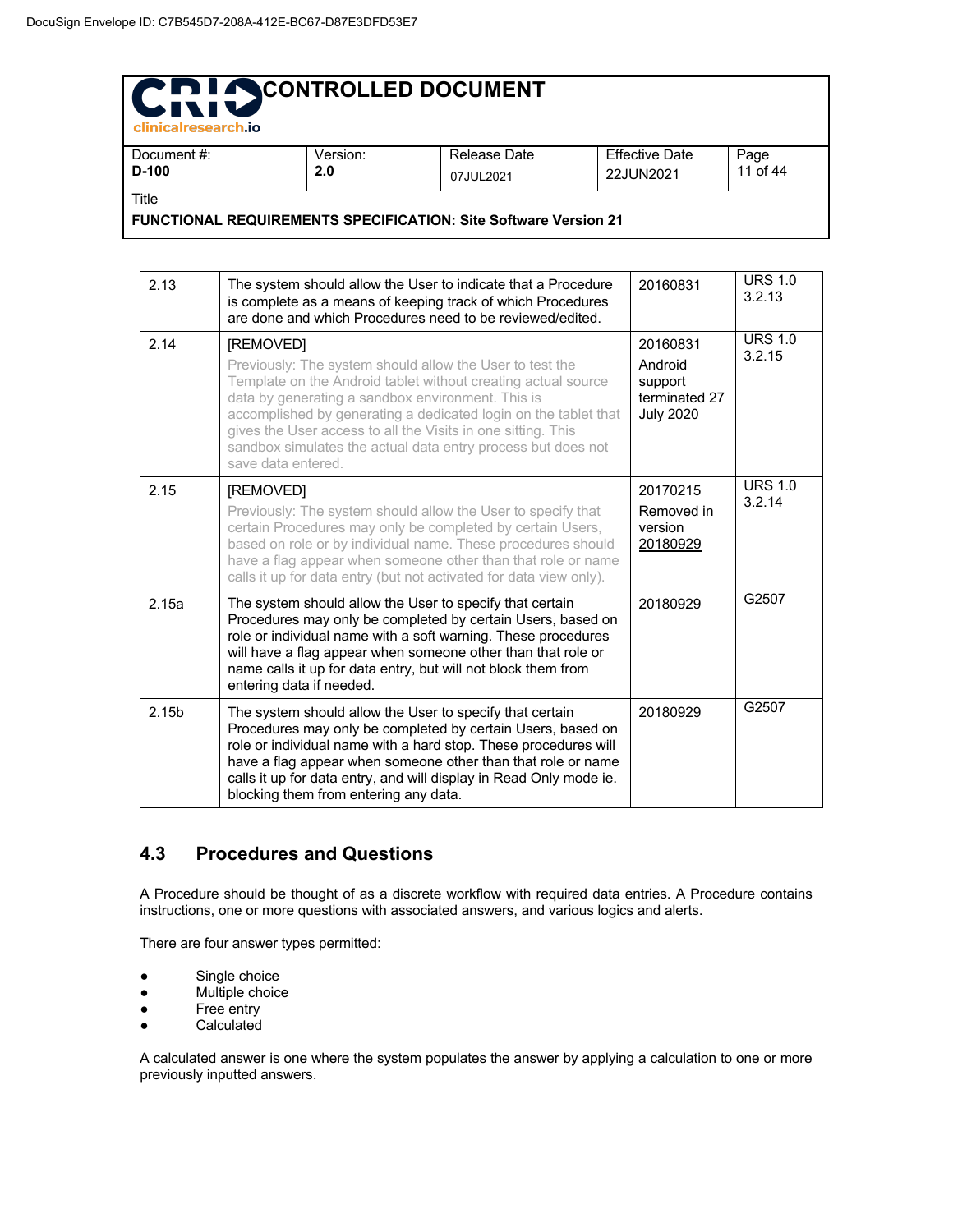| - Christophearter Chris                                                |          |              |                |          |
|------------------------------------------------------------------------|----------|--------------|----------------|----------|
| Document #:                                                            | Version: | Release Date | Effective Date | Page     |
| $D-100$                                                                | 2.0      | 07JUL2021    | 22JUN2021      | 12 of 44 |
| Title                                                                  |          |              |                |          |
| <b>FUNCTIONAL REQUIREMENTS SPECIFICATION: Site Software Version 21</b> |          |              |                |          |

Number Requirement Release Version **Ticket** 3.01 The User may assign a procedure to a category of procedures and create a description. 20160831 URS 1.0 3.3.1 3.02 The User may create and edit instructions, which appear as text at the beginning of the Procedure. 20160831 URS 1.0 3.3.2 3.03 The User may create one or more questions with associated responses. 20160831 URS 1.0 3.3.3 3.04 The User must assign a variable name to the response. The variable name must be unique within that Procedure. 20160831 URS 1.0 3.3.4 3.05 The system should allow for the specification of response type "Single Choice" and the taxonomy of available answers. Single choice permits the user to select one and only one answer from a dropdown of choices. In data collection mode, the question should appear as programmed. *Modified to remove reference to Android.* 20160831 URS 1.0 3.3.5 3.06 The system should allow for the specification of response type "Multi Choice" and the taxonomy of available answers. Multi choice permits the user to select one or more answers from a dropdown of choices. In data collection mode, the question should appear as programmed. *Modified to remove reference to Android.* 20160831 URS 1.0 3.3.6 3.07 For Single and Multi Choice question types, the User may specify that if a certain response is selected, then a free-text field appears for the User to populate. An example would be if a taxonomy of Heart, Lung or Other were offered; in this case, the User may wish to have the free-text field appear when "Other" is selected so the user can describe the body system. In data collection mode, the free-text field should appear as programmed. *Modified to remove reference to Android.* 20160831 URS 1.0 3.3.7 3.07a For comment field, the User should be able to attach a list of entries. See 3.09a. 20170918 See 3.09a 3.08 The system should allow for the specification of response type "Free Entry". Free entry permits the user to enter a response. In data collection mode, the question should appear as programmed. *Modified to remove reference to Android.* 20160831 URS 1.0 3.3.8 3.09 For Free Entry response types, the User may specify one of the following data formats: ● Text (no constraint) ● Numeric, with or without decimals 20160831 20161201 (for whole URS 1.0 3.3.9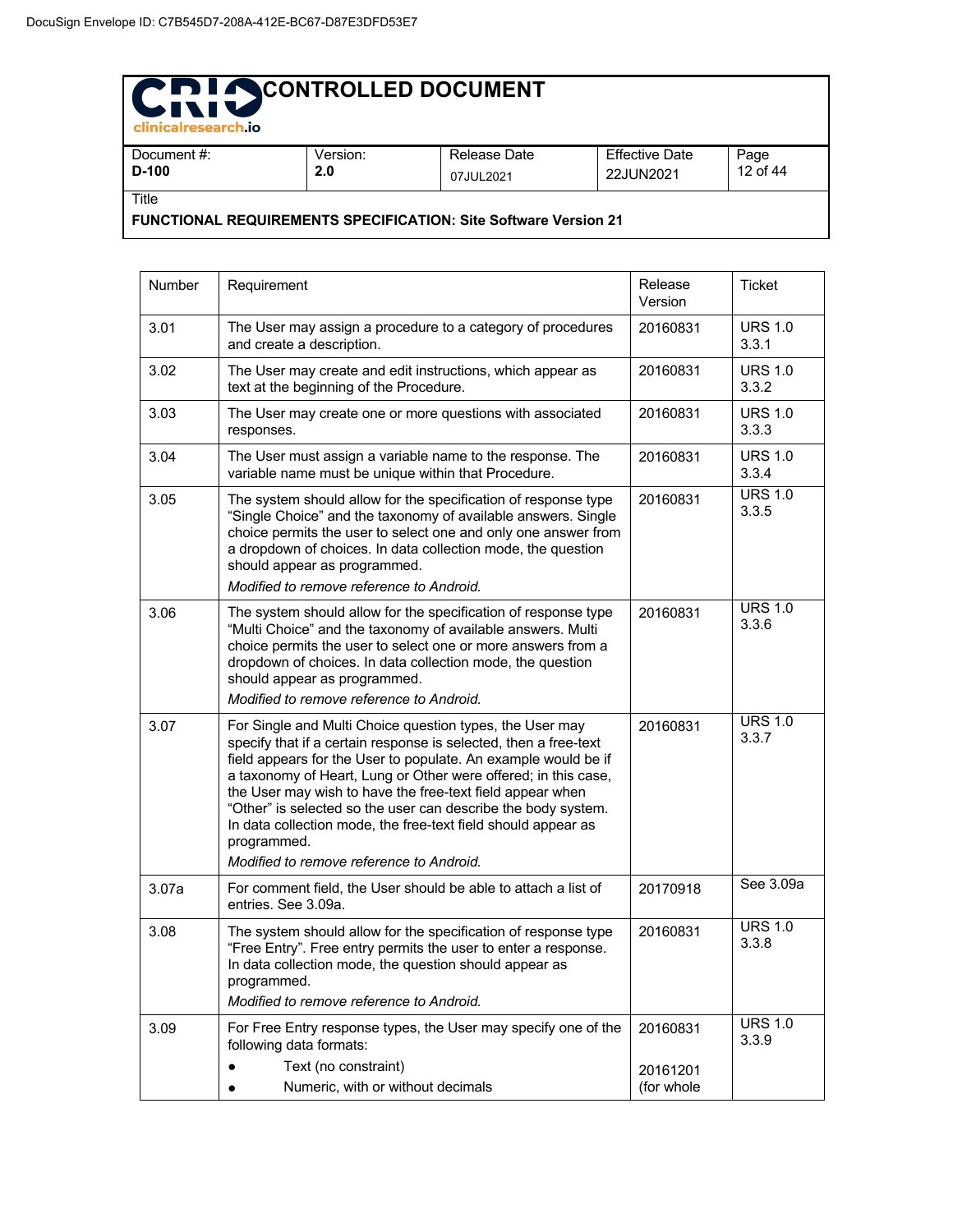### CRIQ CONTROLLED DOCUMENT

| -clinicalresearch.lo                                                   |          |              |                       |          |  |
|------------------------------------------------------------------------|----------|--------------|-----------------------|----------|--|
| Document #:                                                            | Version: | Release Date | <b>Effective Date</b> | Page     |  |
| D-100                                                                  | 2.0      | 07JUL2021    | 22JUN2021             | 13 of 44 |  |
| Title                                                                  |          |              |                       |          |  |
| <b>FUNCTIONAL REQUIREMENTS SPECIFICATION: Site Software Version 21</b> |          |              |                       |          |  |

| 3.09a | Date without "Ongoing" as an option<br>$\bullet$<br>Date with "Ongoing" as an option<br>Date-time<br>In data collection mode, the entry type should be constrained<br>as specified.<br>Modified to remove reference to Android.<br>For Free Entry text type, the User should be able to attach a list<br>of entries that auto-populate as the user types in the first<br>letter(s). The list should have a "hard" setting where the user is<br>constrained to the list, and a "soft" setting where the user can<br>go off-list. When off-list entries are made, the system should<br>display them in the list configuration section and permit the<br>Administrator to add them to the master list, or remove them as<br>a suggested addition.                                                                                                                                                                                                                                                                                                                       | and decimal<br>distinction)<br>20170918 | G1501,<br>G1503,<br>G1514,<br>G1515,<br>G1517,<br>G1521,<br>G1522,<br>G1523,<br>G1537,<br>G1545 |
|-------|----------------------------------------------------------------------------------------------------------------------------------------------------------------------------------------------------------------------------------------------------------------------------------------------------------------------------------------------------------------------------------------------------------------------------------------------------------------------------------------------------------------------------------------------------------------------------------------------------------------------------------------------------------------------------------------------------------------------------------------------------------------------------------------------------------------------------------------------------------------------------------------------------------------------------------------------------------------------------------------------------------------------------------------------------------------------|-----------------------------------------|-------------------------------------------------------------------------------------------------|
| 3.10  | The system should allow the User to add a Clarification to a<br>question. A Clarification is a text pop-up that appears when the<br>user calls it up, and is represented by the "?" symbol. In data<br>collection mode, the pop-up should appear as programmed.<br>Modified to remove reference to Android.                                                                                                                                                                                                                                                                                                                                                                                                                                                                                                                                                                                                                                                                                                                                                          | 20160831                                | <b>URS 1.0</b><br>3.3.10                                                                        |
| 3.11  | The system must allow the User to create an Alert. An Alert is a<br>pop-up text that appears when certain conditions are triggered.<br>The system must allow the User to program Alerts to appear<br>when these conditions are triggered:<br>In Single or Multi Choice, a certain selection is made<br>In Multi Choice, fewer than a target number of<br>selections are made<br>In Free Entry, a value is entered that is equal to, not<br>equal to, greater than or less than a set threshold, where the<br>threshold may be a set value, the value entered for another<br>variable, or a formula that is based off the value entered for<br>another variable<br>In Calculated, a value is generated that is equal to, not<br>equal to, greater than or less than a set threshold, where the<br>threshold may be a set value, the value entered for another<br>variable, or a formula that is based off the value entered for<br>another variable<br>In data collection mode, the alert should appear as<br>programmed.<br>Modified to remove reference to Android. | 20160831                                | <b>URS 1.0</b><br>3.3.11                                                                        |
| 3.12  | The system must allow the User to specify the following types<br>of calculations:<br>Sum<br><b>Difference</b>                                                                                                                                                                                                                                                                                                                                                                                                                                                                                                                                                                                                                                                                                                                                                                                                                                                                                                                                                        | 20160831<br>For Years-<br>between-      | <b>URS 1.0</b><br>3.3.12                                                                        |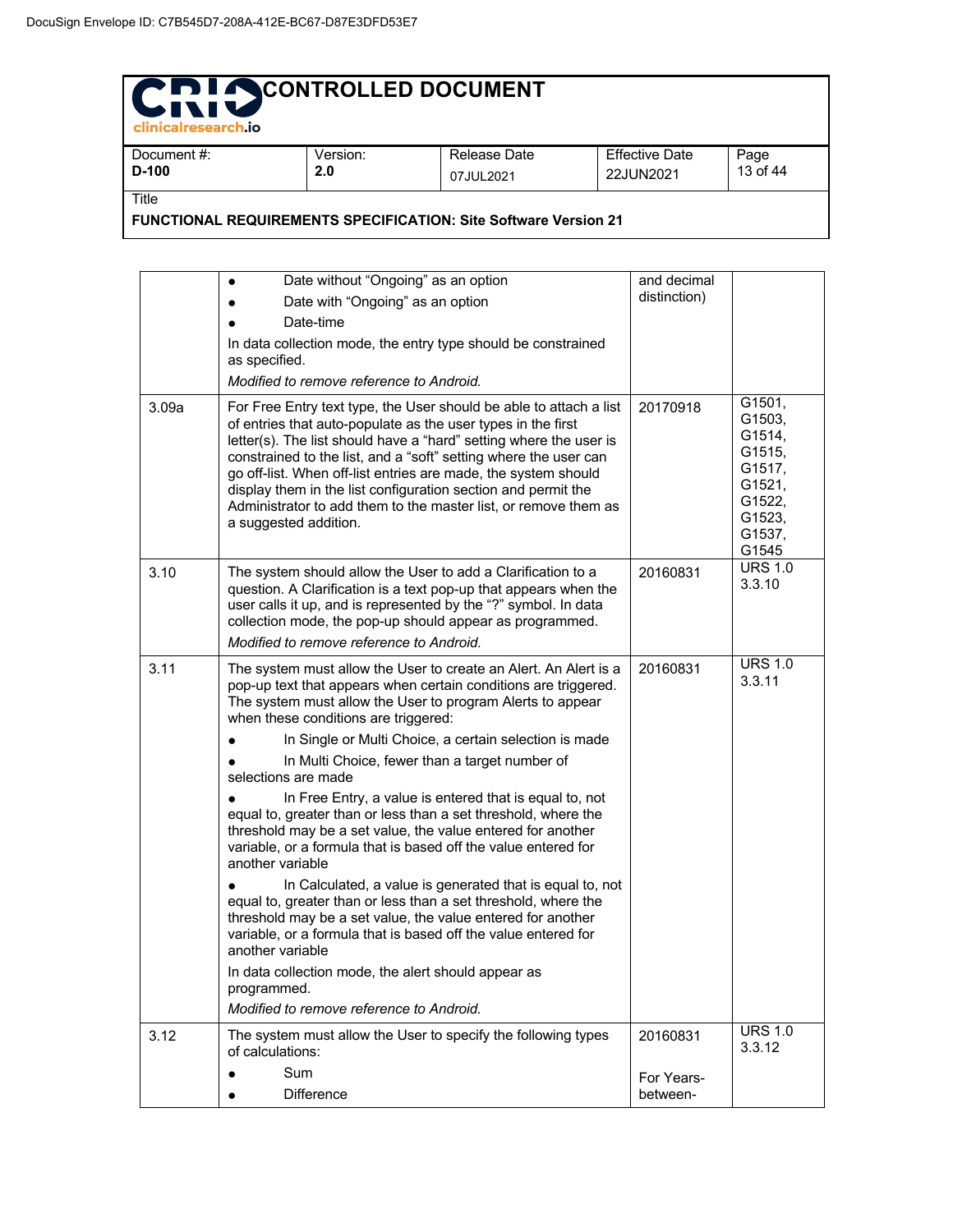| Chi SCONTROLLED DOCUMENT<br>clinicalresearch.jo                        |          |              |                       |          |
|------------------------------------------------------------------------|----------|--------------|-----------------------|----------|
| Document #:                                                            | Version: | Release Date | <b>Effective Date</b> | Page     |
| $D-100$                                                                | 2.0      | 07JUL2021    | 22JUN2021             | 14 of 44 |
| Title                                                                  |          |              |                       |          |
| <b>FUNCTIONAL REQUIREMENTS SPECIFICATION: Site Software Version 21</b> |          |              |                       |          |

|                   | Product                                                                                                                                                                                                                       | dates,<br>20161201 |                          |
|-------------------|-------------------------------------------------------------------------------------------------------------------------------------------------------------------------------------------------------------------------------|--------------------|--------------------------|
|                   | <b>Division</b>                                                                                                                                                                                                               |                    |                          |
|                   | Average                                                                                                                                                                                                                       |                    |                          |
|                   | Age<br><b>Fahrenheit to Celsius</b>                                                                                                                                                                                           |                    |                          |
|                   | Inch to Centimeter                                                                                                                                                                                                            |                    |                          |
|                   |                                                                                                                                                                                                                               |                    |                          |
|                   | Pound to Kilogram<br><b>BMI</b>                                                                                                                                                                                               |                    |                          |
|                   | <b>Years Between Dates</b>                                                                                                                                                                                                    |                    |                          |
|                   | In data collection mode, the field should calculate as                                                                                                                                                                        |                    |                          |
|                   | programmed.                                                                                                                                                                                                                   |                    |                          |
|                   | Modified to remove reference to Android.                                                                                                                                                                                      |                    |                          |
| 3.12a             | The system should allow the User to be able to specify the<br>rounding rules for calculated fields - how many decimal points,<br>and what rule (round up, round down).                                                        | 20161201           | G2667                    |
| 3.12 <sub>b</sub> | The system should allow the User to specify a free-form<br>formula where customized formulas such as (a*b)-5 can be<br>programmed.                                                                                            | 20161201           | G615                     |
| 3.12c             | The system should allow the User to do auto-scoring, such as<br>answer $A = 1$ point, answer $B = 2$ points, etc.                                                                                                             | 20170705           | G2668                    |
| 3.13              | The system must allow the User to disable questions when<br>certain conditions are triggered.                                                                                                                                 | 20160831           | <b>URS 1.0</b><br>3.3.13 |
|                   | Modified to remove reference to Android.                                                                                                                                                                                      |                    |                          |
| 3.14              | The system must allow the User to display a series of Single<br>Choice questions with identical selection choices in "Grid" view.<br>"Grid" view is a way of displaying the questions and answers in<br>a matrix-like format. | 20160831           | <b>URS 1.0</b><br>3.3.14 |
|                   | The use case contemplated is for common forms such as<br>Physical Examination or Eligibility, where a number of rows<br>appear and the user checks off the answer by selecting the<br>appropriate column.                     |                    |                          |
|                   | In data collection mode, the question should appear in grid<br>format as programmed.                                                                                                                                          |                    |                          |
|                   | The User should be able to unselect Grid view.                                                                                                                                                                                |                    |                          |
|                   | Modified to remove reference to Android.                                                                                                                                                                                      |                    |                          |
| 3.15              | The system must allow the User to specify a Procedure as a<br>Multi-Record type. A Multi-Record has the following properties:                                                                                                 | 20160831           | <b>URS 1.0</b><br>3.3.15 |
|                   | The user may specify that no records exist                                                                                                                                                                                    |                    |                          |
|                   | The user may enter one or more records                                                                                                                                                                                        |                    |                          |
|                   | The use case contemplated is for common forms such as<br>Medical History, Adverse Events, or Concomitant Medications.                                                                                                         |                    |                          |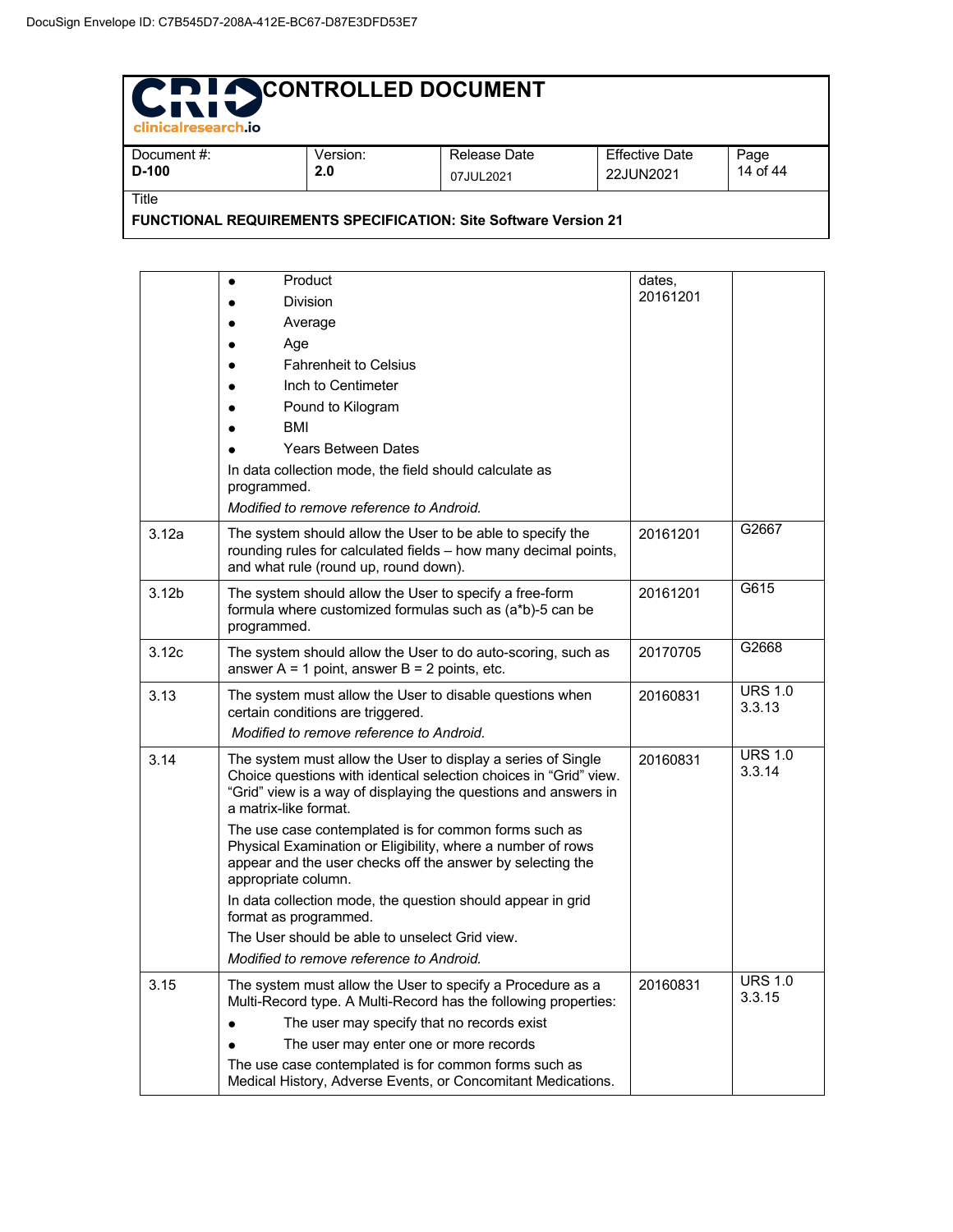| Version:                                                               | Release Date | <b>Effective Date</b> | Page     |  |
|------------------------------------------------------------------------|--------------|-----------------------|----------|--|
|                                                                        | 07JUL2021    | 22JUN2021             | 15 of 44 |  |
|                                                                        |              |                       |          |  |
| <b>FUNCTIONAL REQUIREMENTS SPECIFICATION: Site Software Version 21</b> |              |                       |          |  |
|                                                                        | 2.0          |                       |          |  |

|       | A Multi-Record may have any number of questions and<br>response types associated with it.                                                                                                                                                                                                                                                                                                                                                                  |          |                          |
|-------|------------------------------------------------------------------------------------------------------------------------------------------------------------------------------------------------------------------------------------------------------------------------------------------------------------------------------------------------------------------------------------------------------------------------------------------------------------|----------|--------------------------|
|       | In data collection mode, the question should appear in Multi-<br>Record type.                                                                                                                                                                                                                                                                                                                                                                              |          |                          |
|       | The User should be able to unselect Multi-Record type.<br>Modified to remove reference to Android.                                                                                                                                                                                                                                                                                                                                                         |          |                          |
| 3.16  | Multi-Record should have a cumulative setting. When                                                                                                                                                                                                                                                                                                                                                                                                        | 20160831 | <b>URS 1.0</b>           |
|       | cumulative setting is enabled, then the Procedure appears at<br>each Visit as a cumulative answer set (i.e., all past answers are<br>displayed). The User has the option to indicate that no changes<br>have occurred. Completed Procedures at past Visits are locked<br>for editing; only the most recent Procedure is available for<br>editing.<br>In data collection mode, the procedure should "carry forward"<br>the prior record to the next record. |          | 3.3.16                   |
|       | Modified to remove reference to Android.                                                                                                                                                                                                                                                                                                                                                                                                                   |          | G741                     |
| 3.16a | In Multi-Record, during data collection, the "no entry" checkbox<br>should be disabled if there is one or more entry saved.                                                                                                                                                                                                                                                                                                                                | 20170215 |                          |
| 3.16b | In Multi-Record, the records should carry forward when the<br>procedure is part of an Unscheduled Visit.                                                                                                                                                                                                                                                                                                                                                   | 20170502 | G628                     |
| 3.16c | In Multi-Record, when a User modifies the configuration to add<br>a question, the new question should appear on future visits, but<br>apply to previously entered records.                                                                                                                                                                                                                                                                                 | 20170705 | G1013                    |
| 3.17  | When programming questions in a Procedure, the User should<br>have, as a convenience, the ability to specify that a question<br>should have the same answers and validation logic set as the<br>prior question.                                                                                                                                                                                                                                            | 20160831 | <b>URS 1.0</b><br>3.3.17 |
| 3.18  | There should be an audit log displaying all changes made to<br>the study template, including who made it and when.                                                                                                                                                                                                                                                                                                                                         | 20170918 | G1458                    |
| 3.19  | The system must allow the User to specify a Procedure as a<br>Permanent Procedure type. This is an upgrade from "Multi-<br>Record" and has the following properties:<br>The user may specify that no records exist<br>The user may enter one or more records<br>Unlike Multi-Record, the procedure is permanent, in<br>that a change to a record carries forward as well as backward.                                                                      | 20180128 | G1493                    |
|       | Permanent Procedure may have any number of questions and<br>response types associated with it.                                                                                                                                                                                                                                                                                                                                                             |          |                          |
| 3.20  | In a Permanent Procedure, the User has the option to indicate<br>that no changes have occurred, or indicate that changes have<br>occurred, which then enables the User to make additions or<br>modifications. Any such addition or modification ripples through<br>backward and forward.                                                                                                                                                                   | 20180128 | G1493                    |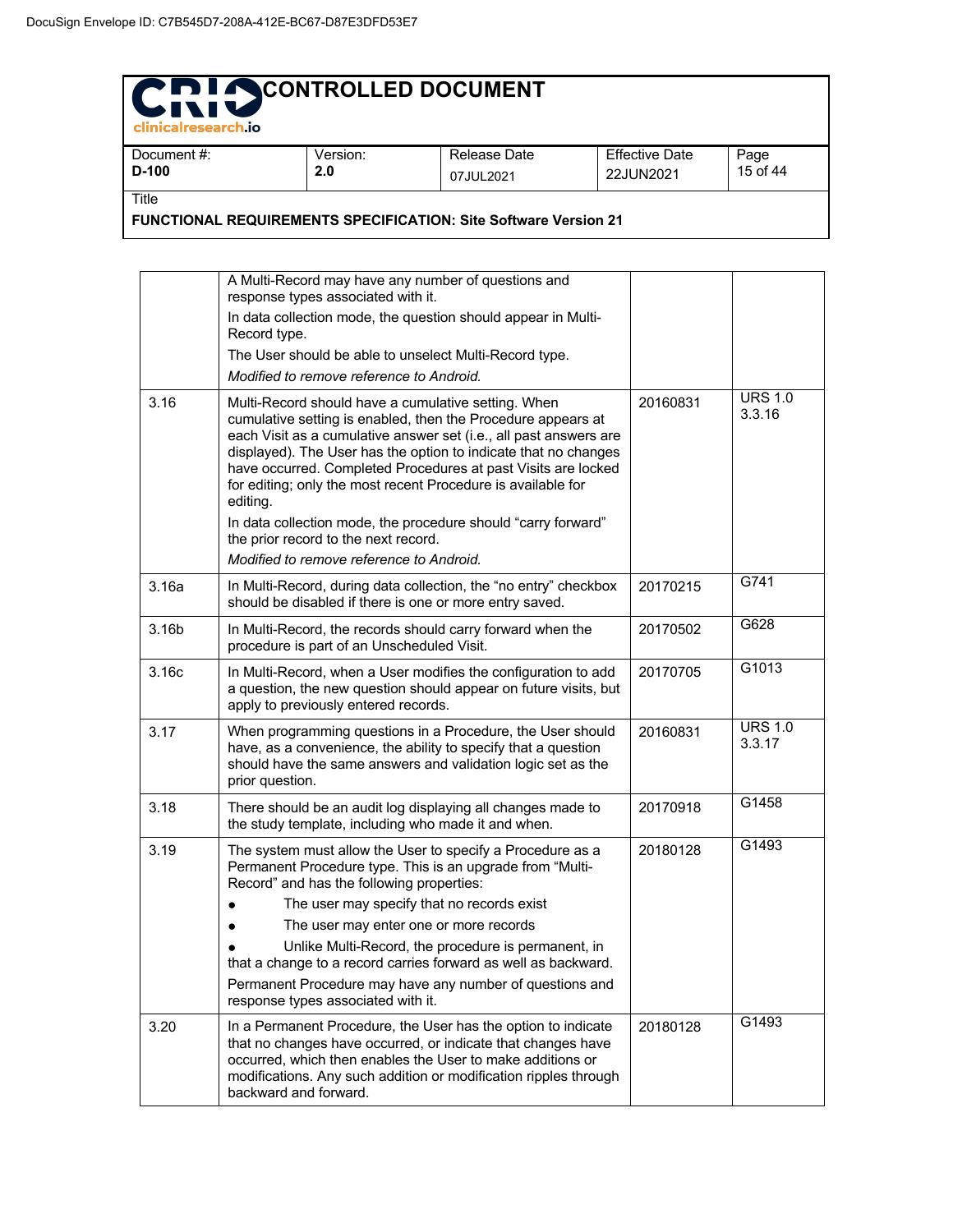| clinicalresearch.io                                                    |          |              |                       |          |  |
|------------------------------------------------------------------------|----------|--------------|-----------------------|----------|--|
| Document #:                                                            | Version: | Release Date | <b>Effective Date</b> | Page     |  |
| D-100                                                                  | 2.0      | 07JUL2021    | 22JUN2021             | 16 of 44 |  |
| <b>Title</b>                                                           |          |              |                       |          |  |
| <b>FUNCTIONAL REQUIREMENTS SPECIFICATION: Site Software Version 21</b> |          |              |                       |          |  |

| 3.21 | When deleting an answer option in Permanent Procedure in<br>configuration, the system will flag any previously populated<br>entries that are impacted, and require the user to modify those<br>answers before moving forward with the deletion.                                                                                                                                                                                                       | 20180128 | G1493 |
|------|-------------------------------------------------------------------------------------------------------------------------------------------------------------------------------------------------------------------------------------------------------------------------------------------------------------------------------------------------------------------------------------------------------------------------------------------------------|----------|-------|
| 3.22 | The user should be able to specify a procedure as skippable by<br>turning on the Skip Procedure option. When enabled, the<br>person doing data completion can elect to remove this<br>Procedure from the current and all future visits for that subject.<br>This feature is useful when you have optional procedures, such<br>as optional informed consent, optional PK, etc.<br>Note: cannot be used on Multi-Record or Permanent Procedure<br>type. | 20180311 | G2023 |
| 3.23 | The system will allow the user to "undo" a skipped procedure<br>by re-adding it, as long as the visit is In Progress, Paused or<br>Partially Complete.                                                                                                                                                                                                                                                                                                | 20180311 | G2023 |

#### **4.4 Subjects**

A Subject is a patient that is screened in a study. A Subject is identified by name, initials, and a uniquely assigned Subject ID. Subjects have a Patient Status that begins with In Screening and proceeds to Enrolled or Screen Failed, and, once Enrolled, to Completed or Discontinued.

Some patients may have a pre-Subject designation for a study that indicates their interest and/or eligibility in a study – e.g., "Not Interested", "Eligible", "Not Eligible". These lifecycle designations are part of the Patient database/recruiting process. Patients with these designations are not "Subjects" because they are not officially part of the study.

| <b>Number</b> | Requirement                                                                                                                                                                                                                        | Release<br>Version | Ticket                  |
|---------------|------------------------------------------------------------------------------------------------------------------------------------------------------------------------------------------------------------------------------------|--------------------|-------------------------|
| 4.01          | The system must allow the user to add a patient to a study as a<br>Subject. The user should be able to populate fields that include<br>name, phone, email address, Subject ID, Randomization ID<br>(optional), and Patient Status. | 20160831           | <b>URS 1.0</b><br>3.4.1 |
| 4.02          | The user must be able to view Subjects by Patient Status.                                                                                                                                                                          | 20160831           | <b>URS 1.0</b><br>3.4.2 |
| 4.03          | The user must be able to view Subjects in Subject ID order.                                                                                                                                                                        | 20160831           | <b>URS 1.0</b><br>3.4.3 |
| 4.04          | The user must be able to view Subjects and the Visits they<br>have completed or are scheduled to complete.                                                                                                                         | 20160831           | <b>URS 1.0</b><br>3.4.4 |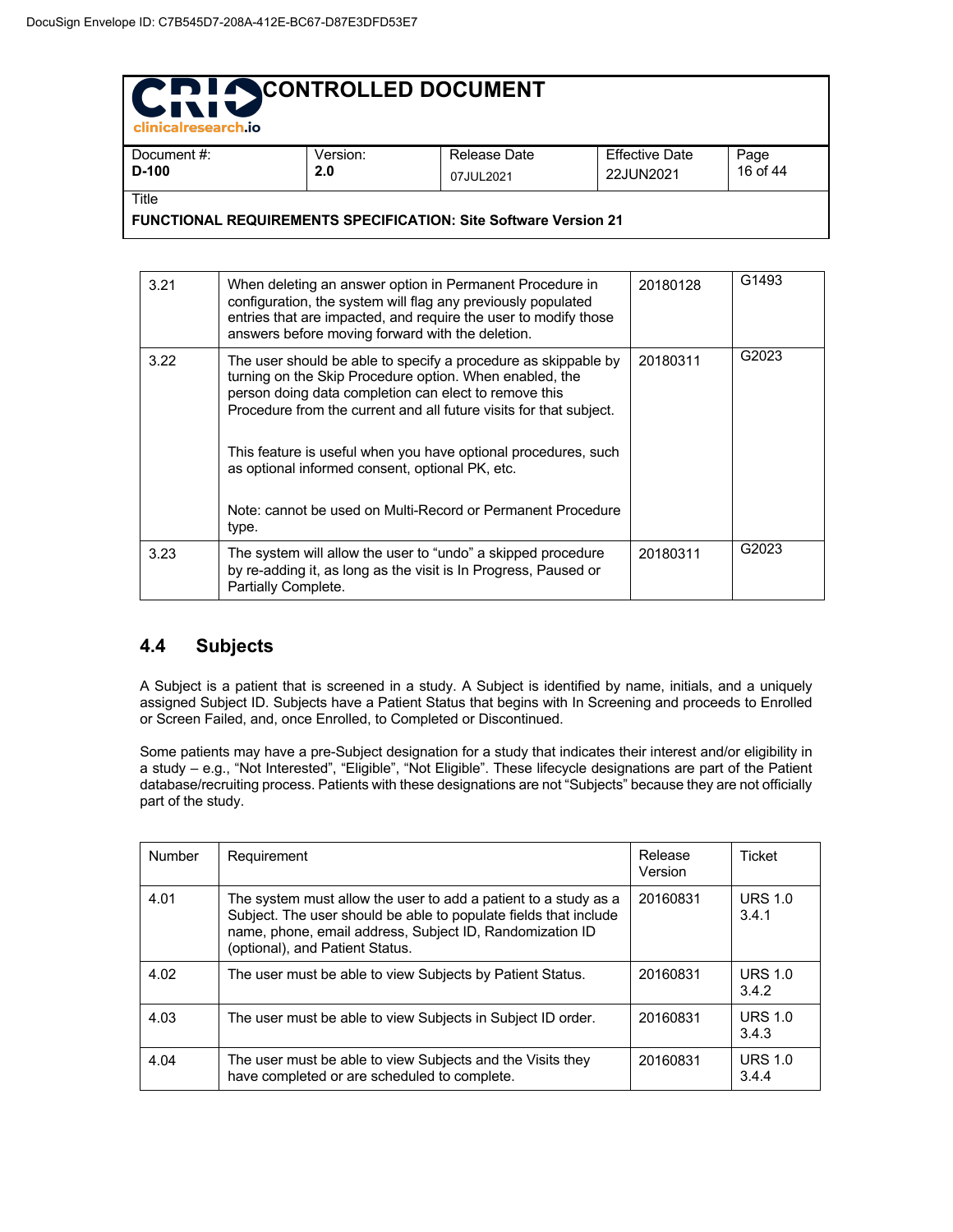| - clinicalresearch.lo                                                  |          |              |                       |          |
|------------------------------------------------------------------------|----------|--------------|-----------------------|----------|
| Document #:                                                            | Version: | Release Date | <b>Effective Date</b> | Page     |
| $D-100$                                                                | 2.0      | 07JUL2021    | 22JUN2021             | 17 of 44 |
| Title                                                                  |          |              |                       |          |
| <b>FUNCTIONAL REQUIREMENTS SPECIFICATION: Site Software Version 21</b> |          |              |                       |          |

| 4.05 | Users should be able to call a Subject by clicking on a phone<br>icon next to the Subject.                                                | 20160831 | <b>URS 1.0</b><br>3.4.5 |
|------|-------------------------------------------------------------------------------------------------------------------------------------------|----------|-------------------------|
| 4.06 | Users should be able to email a Subject by clicking on an email<br>icon next to the Subject.                                              | 20160831 | <b>URS 1.0</b><br>3.4.6 |
| 4.07 | The user must be able to schedule Visits for a subject from the<br>Subject tab.                                                           | 20160831 | <b>URS 1.0</b><br>3.4.7 |
| 4.08 | The subject's middle initial should be viewed in data collection<br>mode, and external views.<br>Modified to remove reference to Android. | 20170215 | G2669                   |
| 4.09 | The user should be able to move a subject from one study to<br>another study prior to collection of any data.                             | 20170215 | G2670                   |
| 4.10 | There should be a site-wide setting which enables the<br>Administrator to display subject initials only in all source.                    | 20170705 | G990                    |

#### **4.5 Source data collection**

Source data collection is the process by which eSource is completed per the published Template. Source data collection is performed in the application, while online.

Data collection should be optimized for each environment for both accuracy and ease of use. The design objective of CRIO is to use technology to facilitate rapid and accurate data entry.

The data collection should reflect what was programmed in the Template. All alerts programmed in the Template can be overridden by the user – in other words, these are "soft" alerts, not hard stops.

| <b>Number</b> | Requirement                                                                                                                                                                                                     | <b>Release</b><br>Version                                    | Ticket                  |
|---------------|-----------------------------------------------------------------------------------------------------------------------------------------------------------------------------------------------------------------|--------------------------------------------------------------|-------------------------|
| 5.01          | <b>IREMOVEDI</b><br>Previously: In the Android tablet, the system should display a<br>list of Visits scheduled for the day and allow the User to select<br>a Visit for source data collection.                  | 20160831<br>Android<br>support<br>terminated<br>27 July 2020 | <b>URS 1.0</b><br>3.5.1 |
| 5.02          | In data collection mode, the system must display the<br>applicable Procedures for the Visit and then display each<br>Procedure on its own page for data population.<br>Modified to remove reference to Android. | 20160831                                                     | <b>URS 1.0</b><br>3.5.2 |
| 5.03          | In data collection mode, the system should allow the User to<br>change or clear selected answers before finalizing their<br>answer set for saving.<br>Modified to remove reference to Android.                  | 20160831                                                     | <b>URS 1.0</b><br>3.5.3 |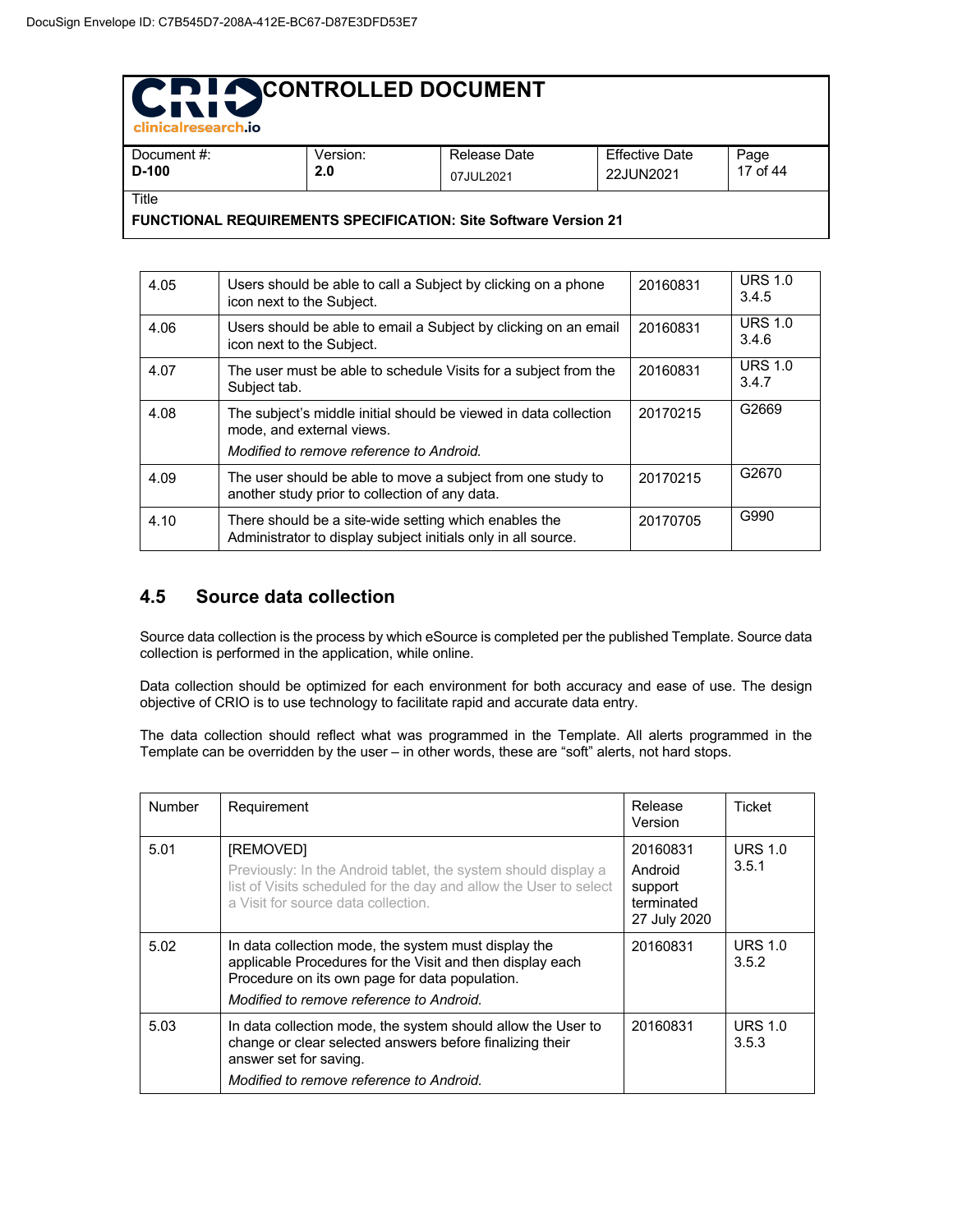| ellinicalitesearch.lo                                                  |                 |                           |                                    |                  |  |
|------------------------------------------------------------------------|-----------------|---------------------------|------------------------------------|------------------|--|
| Document #:<br>$D-100$                                                 | Version:<br>2.0 | Release Date<br>07JUL2021 | <b>Effective Date</b><br>22JUN2021 | Page<br>18 of 44 |  |
| Title                                                                  |                 |                           |                                    |                  |  |
| <b>FUNCTIONAL REQUIREMENTS SPECIFICATION: Site Software Version 21</b> |                 |                           |                                    |                  |  |

| 5.04 | In data collection mode, when a user completes a Procedure,<br>the system should move to the next Procedure as sequentially<br>ordered in the Template.<br>Modified to remove reference to Android.                              | 20160831 | <b>URS 1.0</b><br>3.5.4  |
|------|----------------------------------------------------------------------------------------------------------------------------------------------------------------------------------------------------------------------------------|----------|--------------------------|
| 5.05 | In data collection mode, the system must also let the user<br>complete Procedures in the order of their choice.<br>Modified to remove reference to Android.                                                                      | 20160831 | <b>URS 1.0</b><br>3.5.5  |
| 5.06 | In data collection mode, the system must allow a user to<br>complete part or all of a Procedure and then save.<br>Modified to remove reference to Android.                                                                       | 20160831 | <b>URS 1.0</b><br>3.5.6  |
| 5.07 | In data collection mode, when a user completes part of a<br>Procedure, the system should assign an icon to the Procedure<br>indicating that it is partially completed.<br>Modified to remove reference to Android.               | 20160831 | <b>URS 1.0</b><br>3.5.7  |
| 5.08 | In data collection mode, when a user completes all required<br>questions of a Procedure, the system should assign an icon to<br>the Procedure indicating that it is fully completed.<br>Modified to remove reference to Android. | 20160831 | <b>URS 1.0</b><br>3.5.8  |
| 5.09 | In data collection mode, the system must require, and must<br>display, date values in the DD-MON-YYYY format.<br>Modified to remove reference to Android.                                                                        | 20160831 | <b>URS 1.0</b><br>3.5.9  |
| 5.10 | In data collection mode, the system must require, and must<br>display, time values in 24 hour format.<br>Modified to remove reference to Android.                                                                                | 20160831 | <b>URS 1.0</b><br>3.5.10 |
| 5.11 | In data collection mode, the system must allow the user to<br>click one or two buttons to populate a date value with today's<br>date.<br>Modified to remove reference to Android.                                                | 20160831 | <b>URS 1.0</b><br>3.5.11 |
| 5.12 | In data collection mode, the system must allow the user to<br>click one or two buttons to populate a date value with<br>"ONGOING".<br>Modified to remove reference to Android.                                                   | 20160831 | <b>URS 1.0</b><br>3.5.12 |
| 5.13 | In data collection mode, the system must allow the user to<br>enter a date value in either direct entry or calendar form.<br>Modified to remove reference to Android.                                                            | 20160831 | <b>URS 1.0</b><br>3.5.13 |
| 5.14 | In data collection mode, the system must allow the user to<br>specify a date with an unknown day and/or an unknown<br>month.<br>Modified to remove reference to Android.                                                         | 20160831 | <b>URS 1.0</b><br>3.5.14 |
| 5.15 | In data collection mode, the system must allow the user to<br>click one button to populate a time value with the current time.                                                                                                   | 20160831 | <b>URS 1.0</b><br>3.5.15 |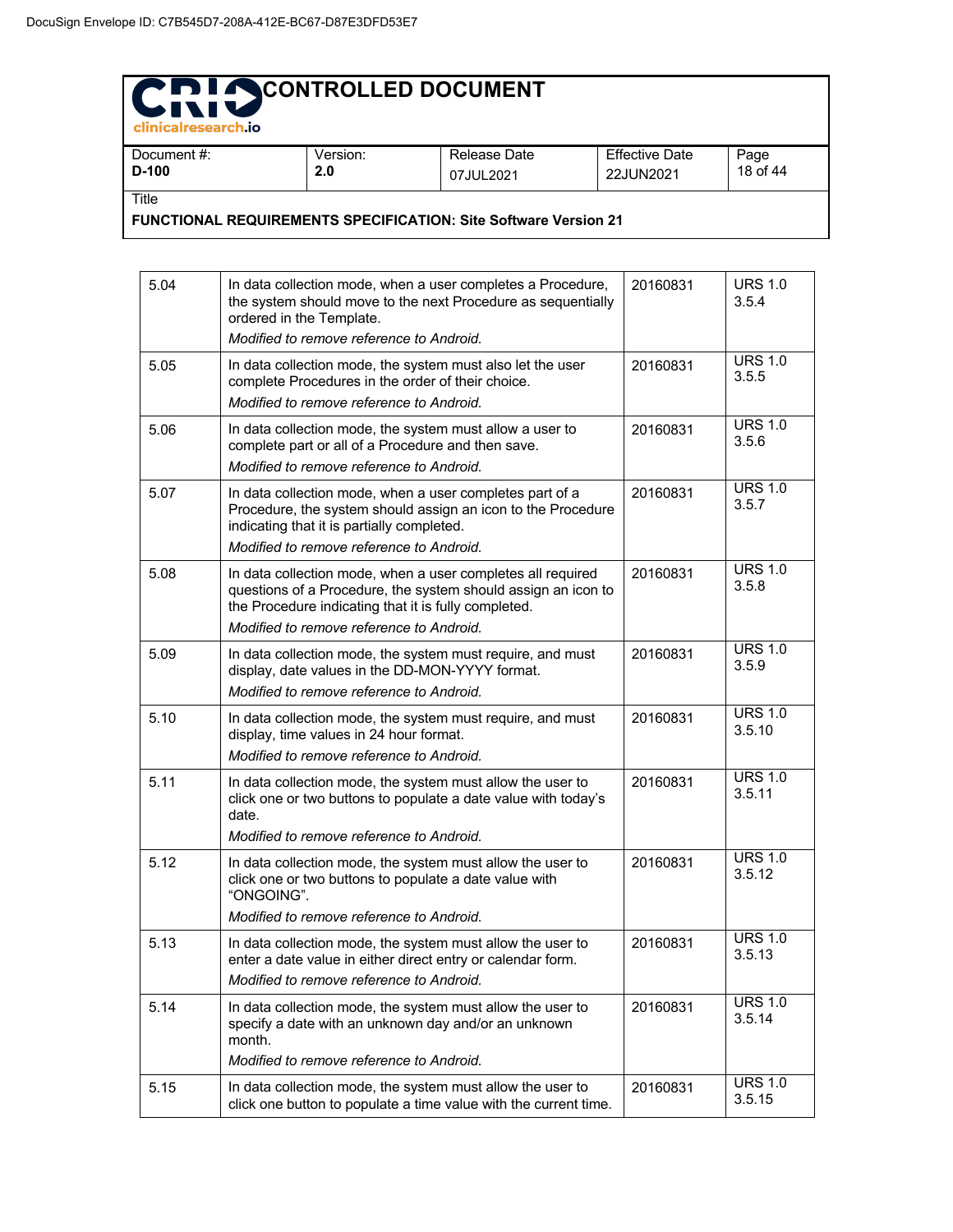| <b>Clinicalresearch.io</b>                                               |                 |                           |                                    |                  |  |
|--------------------------------------------------------------------------|-----------------|---------------------------|------------------------------------|------------------|--|
| Document #:<br>D-100                                                     | Version:<br>2.0 | Release Date<br>07JUL2021 | <b>Effective Date</b><br>22JUN2021 | Page<br>19 of 44 |  |
| Title<br>FUNCTIONAL REQUIREMENTS SPECIFICATION: Site Software Version 21 |                 |                           |                                    |                  |  |

|      | Modified to remove reference to Android.                                                                                                                                                                                                                                                                                                                                                |          |                           |
|------|-----------------------------------------------------------------------------------------------------------------------------------------------------------------------------------------------------------------------------------------------------------------------------------------------------------------------------------------------------------------------------------------|----------|---------------------------|
| 5.16 | In data collection mode, the system should have a "history"<br>view that allows the user to view past responses for the same<br>Procedure for the Subject. For example, if a user were on Visit<br>6 and in the Weight procedure, they may view the history of<br>past Weight values on previous visits to get a sense of the<br>trendline.<br>Modified to remove reference to Android. | 20160831 | <b>URS 1.0</b><br>3.5.16  |
| 5.17 | In data collection mode, the system should allow multiple<br>users to be editing the Visit at the same time, except that it<br>prevents users from being in the same procedure at the same<br>time.<br>Modified to remove reference to Android.                                                                                                                                         | 20170705 | G859                      |
| 5.18 | In data collection mode, the system should flag incomplete<br>fields and offer the user the ability to designate them as "Not<br>Done", which completes the procedure.<br>Modified to remove reference to Android.                                                                                                                                                                      | 20170727 | G1070.<br>G1307.<br>G1326 |

#### **4.6 Patient status**

The subject's Patient Status is a way of designating the subject's progression through the study. There are five set patient statuses:

● In Screening: connotes the subject has signed consent and has not yet enrolled

● Enrolled: connotes the subject has randomized or otherwise accomplished a milestone that indicates the subject's data is part of the data set used to evaluate the endpoint of the study

● Screen Failed: connotes the subject did not qualify for Enrollment

Completed: connotes the subject enrolled and completed all visits as scheduled

● Discontinued: connotes the subject enrolled and did not complete all visits; examples may be subject withdrawal, discontinuation due to AE, etc.

| Number | Requirement                                                                                                                                                                                                              | Release<br>Version | Ticket                  |
|--------|--------------------------------------------------------------------------------------------------------------------------------------------------------------------------------------------------------------------------|--------------------|-------------------------|
| 6.01   | [REMOVED]<br>Previously: In data collection mode, the system must require<br>that, at the end of each Visit, the user select or re affirm the<br>patient's Status.<br>Replaced with 6.04, more comprehensive requirement | 20160831           | <b>URS 1.0</b><br>3.6.1 |
| 6.02   | [REMOVED]<br>Previously: The system must allow the user to modify the<br>Patient Status at any time, outside of a Visit.<br>Replaced with 6.05, more comprehensive requirement                                           | 20160831           | <b>URS 1.0</b><br>3.6.2 |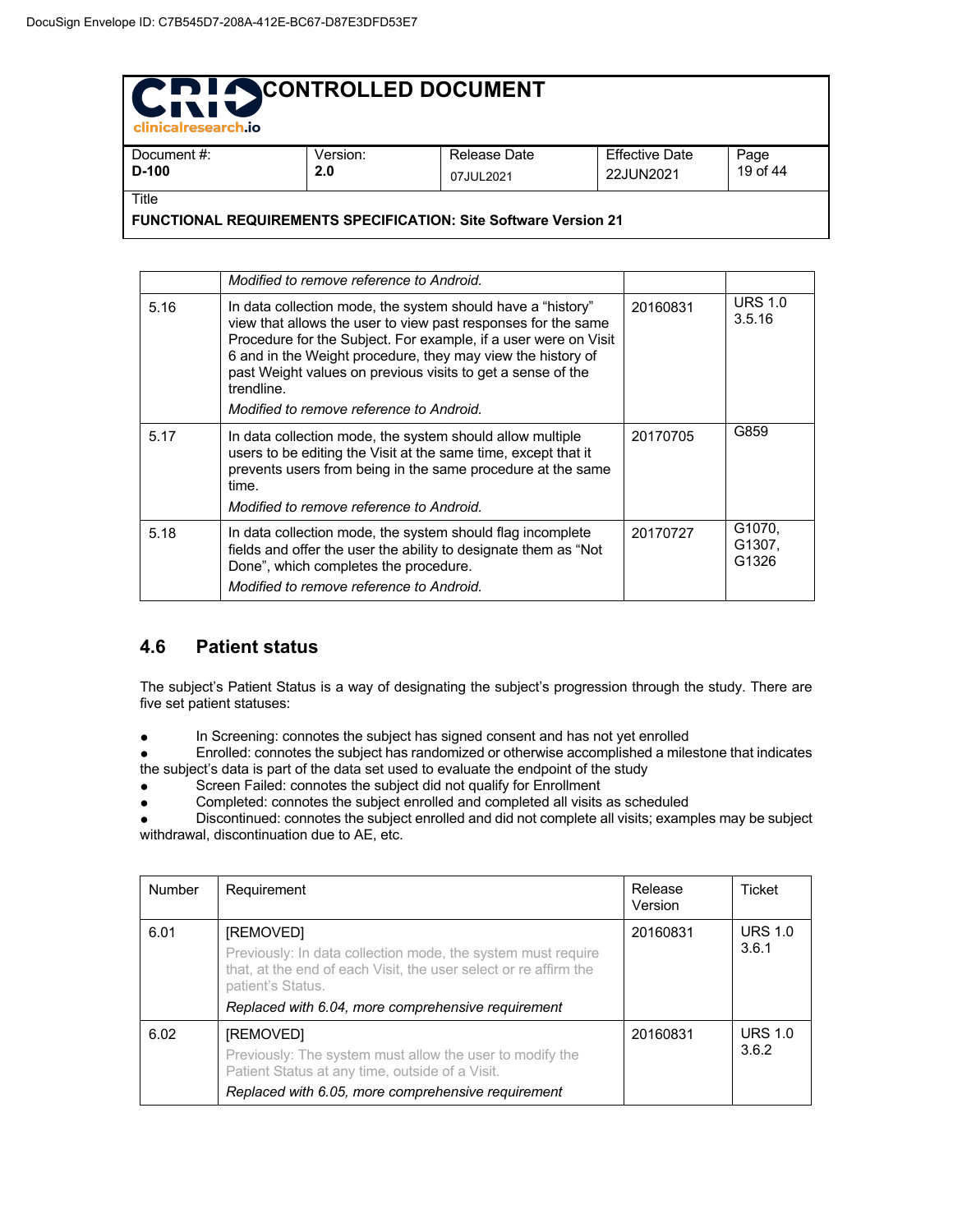| - Christan esearch.io                                                  |          |              |                       |          |
|------------------------------------------------------------------------|----------|--------------|-----------------------|----------|
| Document #:                                                            | Version: | Release Date | <b>Effective Date</b> | Page     |
| $D-100$                                                                | 2.0      | 07JUL2021    | 22JUN2021             | 20 of 44 |
| Title                                                                  |          |              |                       |          |
| <b>FUNCTIONAL REQUIREMENTS SPECIFICATION: Site Software Version 21</b> |          |              |                       |          |

| 6.03 | The system should allow the user to configure options for the<br>reason entered when a subject is changed from one status to<br>another.                                                                                                                                                                                                                                                                                                                                                                                    | V <sub>18</sub><br>(20210305) | J-Dev524 |
|------|-----------------------------------------------------------------------------------------------------------------------------------------------------------------------------------------------------------------------------------------------------------------------------------------------------------------------------------------------------------------------------------------------------------------------------------------------------------------------------------------------------------------------------|-------------------------------|----------|
| 6.04 | Within the data collection for a visit, if the user changes the<br>status, the reason configuration from the study Configure tab<br>should populate as follows: For a status that is unconfigured or<br>is configured as a Free Entry, a free-text input will appear. For<br>a status that is configured as a Single Select, the configured<br>answer options will appear as radio buttons. If the user selects<br>an option that requires a comment, a free-text input field will<br>appear underneath that answer option. | V <sub>18</sub><br>(20210305) | J-Dev525 |
| 6.05 | On editing of Subject Profile, the system should display the<br>reason configuration from the study Configure tab as follows:<br>For a status that is unconfigured or is configured as a Free<br>Entry, a free-text input will appear. For a status that is<br>configured as a Single Select, the configured answer options<br>will appear as radio buttons.                                                                                                                                                                | V <sub>18</sub><br>(20210305) | J-Dev525 |
| 6.06 | Subject Profile Changes audit trail should be updated to show<br>the reason with the comment after it.                                                                                                                                                                                                                                                                                                                                                                                                                      | V <sub>18</sub><br>(20210305) | J-Dev727 |

#### **4.7 Visit completion**

The user can close a Visit at any time, even when all procedures are not done. The system should have builtin logic to check for non-completed procedures. A Visit may be Fully or Partially Completed.

| <b>Number</b> | Requirement                                                                                                                                                                                                                                                                                                                                                                                                | Release<br>Version | Ticket                  |
|---------------|------------------------------------------------------------------------------------------------------------------------------------------------------------------------------------------------------------------------------------------------------------------------------------------------------------------------------------------------------------------------------------------------------------|--------------------|-------------------------|
| 7.01          | In data collection mode, when all procedures are completed,<br>the system should have the user complete Patient Status, and<br>then offer the user the option to confirm close-out before<br>closing the visit.<br>Modified to remove reference to Android.                                                                                                                                                | 20160831           | <b>URS 1.0</b><br>3.7.1 |
| 7.02          | In data collection mode, when all procedures are not<br>completed, and the user indicates the visit is to be completed.<br>the system should create an alert that lists all procedures that<br>are not completed to confirm prior to moving to Patient Status.<br>Procedures that are partially completed and left completely<br>blank should both be flagged.<br>Modified to remove reference to Android. | 20160831           | <b>URS 1.0</b><br>3.7.2 |
| 7.03          | When a visit has all Procedures complete, it is identified in the<br>system as fully completed. When a visit has one or more<br>Procedures not complete, it is identified in the system as<br>partially completed.                                                                                                                                                                                         | 20160831           | <b>URS 1.0</b><br>3.7.3 |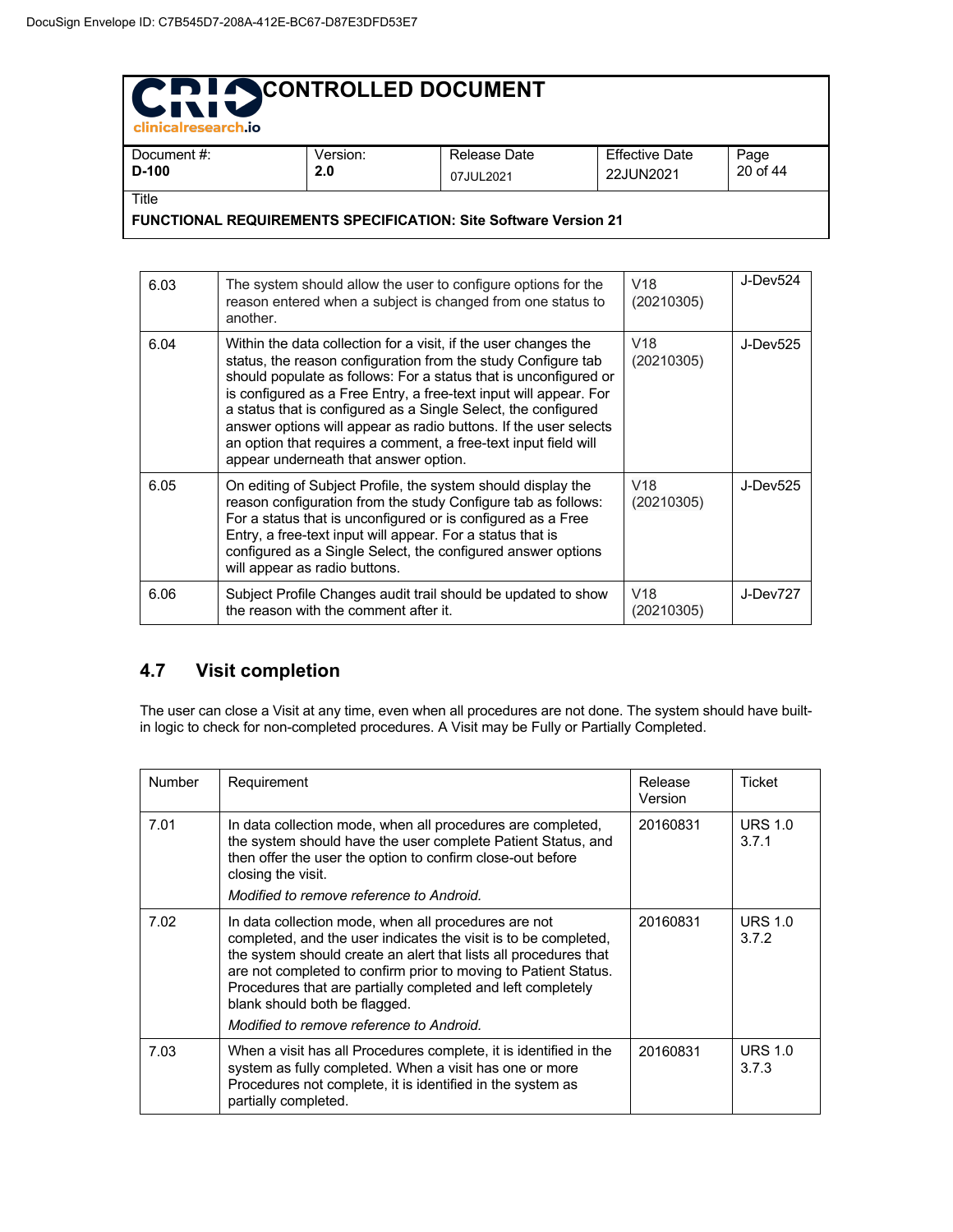| clinicalresearch.jo                                                      |     |                                                                        |           |          |  |
|--------------------------------------------------------------------------|-----|------------------------------------------------------------------------|-----------|----------|--|
| <b>Effective Date</b><br>Document #:<br>Release Date<br>Page<br>Version: |     |                                                                        |           |          |  |
| $D-100$                                                                  | 2.0 | 07JUL2021                                                              | 22JUN2021 | 21 of 44 |  |
| Title                                                                    |     |                                                                        |           |          |  |
|                                                                          |     | <b>FUNCTIONAL REQUIREMENTS SPECIFICATION: Site Software Version 21</b> |           |          |  |

| 7.03a | When a visit is partially complete, but the subject's status is<br>Screen Fail, the system should display that visit differently,<br>indicating it's a SF with some data fields left blank. | 20170705 | G733 |
|-------|---------------------------------------------------------------------------------------------------------------------------------------------------------------------------------------------|----------|------|
| 7.04  | The system should treat the Completed visit date as the<br>Scheduled visit date; if the visit was scheduled on 2 different<br>dates, it should display both.                                | 20170705 | G975 |

#### **4.8 Progress notes**

Progress note are free-form text entries that users utilize to document important information. Examples may include clinical assessments, medical events, patient education, or reason for a protocol deviation.

Progress notes "attach" to a visit or a procedure and can be saved in draft form prior to publication. Saving in draft forms allows the user time to work on the note – e.g., to gather information, to review in a quiet setting, etc.

Once published, notes are considered part of the source documentation and therefore should display with the source.

| Number | Requirement                                                                                                                                                                 | Release<br>Version | Ticket                  |
|--------|-----------------------------------------------------------------------------------------------------------------------------------------------------------------------------|--------------------|-------------------------|
| 8.01   | In data collection mode, the user should be able to add a<br>progress note to either the Visit or the Procedure.<br>Modified to remove reference to Android.                | 20160831           | <b>URS 1.0</b><br>3.8.1 |
| 8.01a  | In the application, the user should be able to add a progress<br>note at the Subject level.                                                                                 | 20170502           | G829                    |
| 8.02   | In data collection mode, the user should be able to save a Note<br>as a draft.<br>Modified to remove reference to Android.                                                  | 20160831           | URS $1.0$<br>3.8.2      |
| 8.03   | In data collection mode, when saved as draft, the Note does<br>not appear on the source, and is visible only to internal users.<br>Modified to remove reference to Android. | 20160831           | URS $1.0$<br>3.8.3      |
| 8.04   | In data collection mode, when published, the Note appears as<br>part of the source document.<br>Modified to remove reference to Android.                                    | 20160831           | <b>URS 1.0</b><br>3.8.4 |
| 8.05   | The system should have a separate section where all progress<br>notes across a study are displayed so they can be filtered by<br>subject, visit or procedure.               | 20160831           | <b>URS 1.0</b><br>3.8.5 |
| 8.06   | The system should allow the user to perform text searches<br>against published progress notes.                                                                              | 20160831           | <b>URS 1.0</b><br>3.8.6 |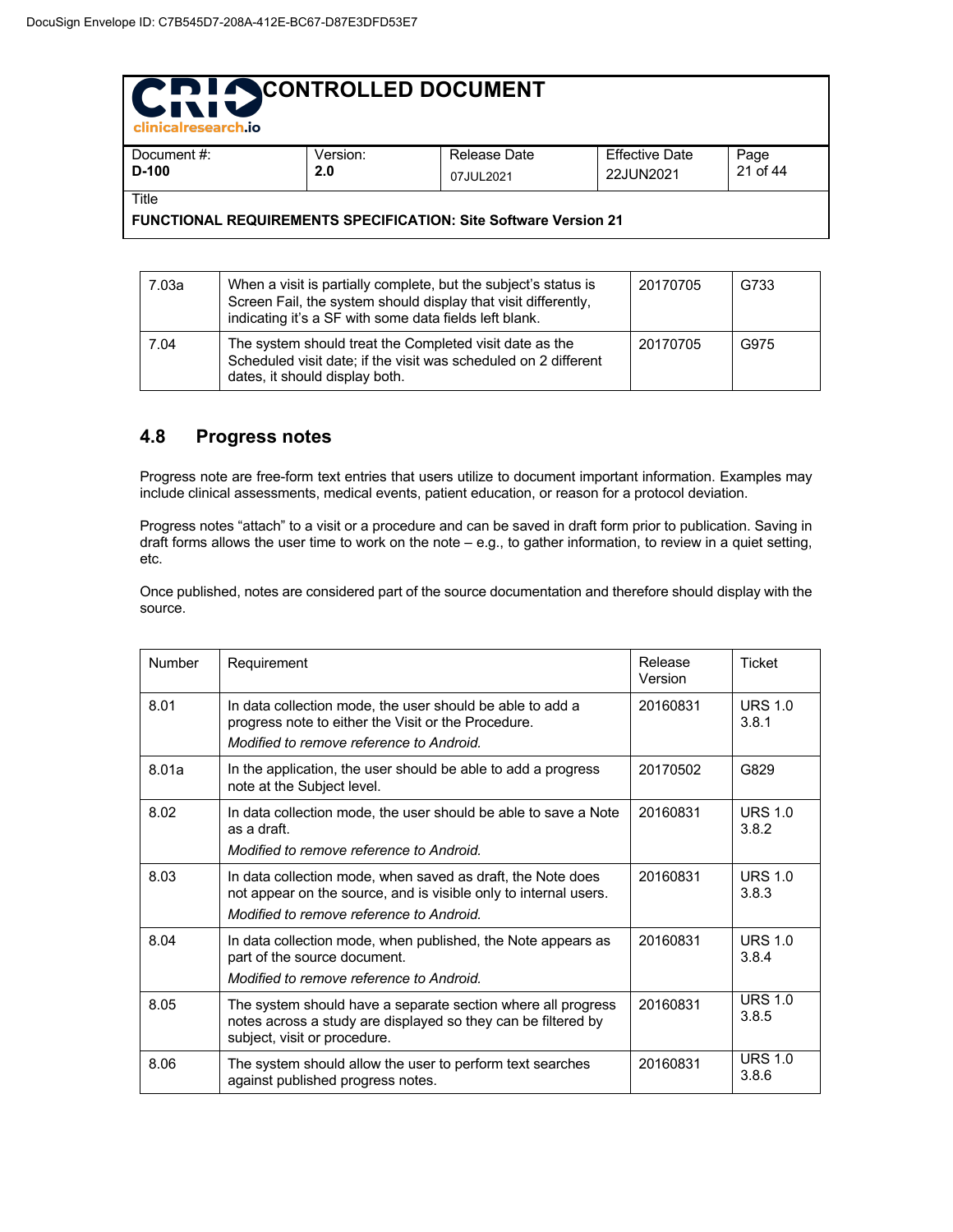| clinicalresearch.io    |                 |                           |                             |                  |
|------------------------|-----------------|---------------------------|-----------------------------|------------------|
| Document #:<br>$D-100$ | Version:<br>2.0 | Release Date<br>07JUL2021 | Effective Date<br>22JUN2021 | Page<br>22 of 44 |
| Title                  |                 |                           |                             |                  |
| __                     |                 | . .<br>- -                | - -                         |                  |

| טטו-נ |                | z.u | 07JUL2021                                                                                                                                                                                    | 22JUN2021         | ZZ 01 44  |
|-------|----------------|-----|----------------------------------------------------------------------------------------------------------------------------------------------------------------------------------------------|-------------------|-----------|
| itle  |                |     | <b>'UNCTIONAL REQUIREMENTS SPECIFICATION: Site Software Version 21</b>                                                                                                                       |                   |           |
| 8.07  | progress note. |     | The system should allow multiple users to sign the same                                                                                                                                      | 20171013          | G1363     |
| 8.08  | deviation.     |     | In the completed visit view, for visits that are completed OOW<br>(Out of Window), the user is required to leave an 'OOW Visit'<br>type of progress note explaining the reasoning behind the | V21<br>(20210707) | J-Dev1118 |

#### **4.9 Comments**

Comments are communication threads initiated by users (internal or external) to a study relating to source data. They are the electronic equivalent of the "sticky notes" many CRA's use when conducting quality assurance. Comments allow the initiator to leave behind questions, and for respondents to answer.

Comments are not part of the source documentation. They should not appear in any print-out of source.

Either internal or external users can generate a Comment. However, an internally generated Comment always stays within the internal user set; an externally generated Comment always stays within the internal and external user set. This is designed so that internal users can perform their QA in privacy (e.g., they may want to reference patient names, leave behind their cell to call, provide performance feedback, etc.).

| Number | Requirement                                                                                                                                                                                         | Release<br>Version | Ticket                  |
|--------|-----------------------------------------------------------------------------------------------------------------------------------------------------------------------------------------------------|--------------------|-------------------------|
| 9.01   | The system must allow either internal or external users to post<br>a comment, which is a free-form text field, and attach the<br>comment to any Procedure, question within a Procedure or<br>Visit. | 20160831           | <b>URS 1.0</b><br>3.9.1 |
| 9.01a  | The system should allow the user to post a comment to a<br>progress note.                                                                                                                           | 20170215           | G711                    |
| 9.01b  | The system should allow the user to post a comment to a file.                                                                                                                                       | 20170512           | G835                    |
| 9.02   | The system must designate each thread as internal or external<br>based on whether the initial comment thread is limited to<br>internal users or contains an external user.                          | 20160831           | URS $1.0$<br>3.9.2      |
| 9.03   | The Comment should always say internal or external. No user<br>may add an external user to an internal Comment.                                                                                     | 20160831           | <b>URS 1.0</b><br>3.9.3 |
| 9.04   | The system must then display the comment next to the source<br>data in question.                                                                                                                    | 20160831           | <b>URS 1.0</b><br>3.9.4 |
| 9.05   | Internal comments should be visible to all internal users with<br>read-only access (regardless of who it was addressed to).                                                                         | 20160831           | URS $1.0$<br>3.9.5      |
| 9.06   | External comments should be visible to all internal and external<br>users with read-only access (regardless of who it was<br>addressed to).                                                         | 20160831           | <b>URS 1.0</b><br>3.9.6 |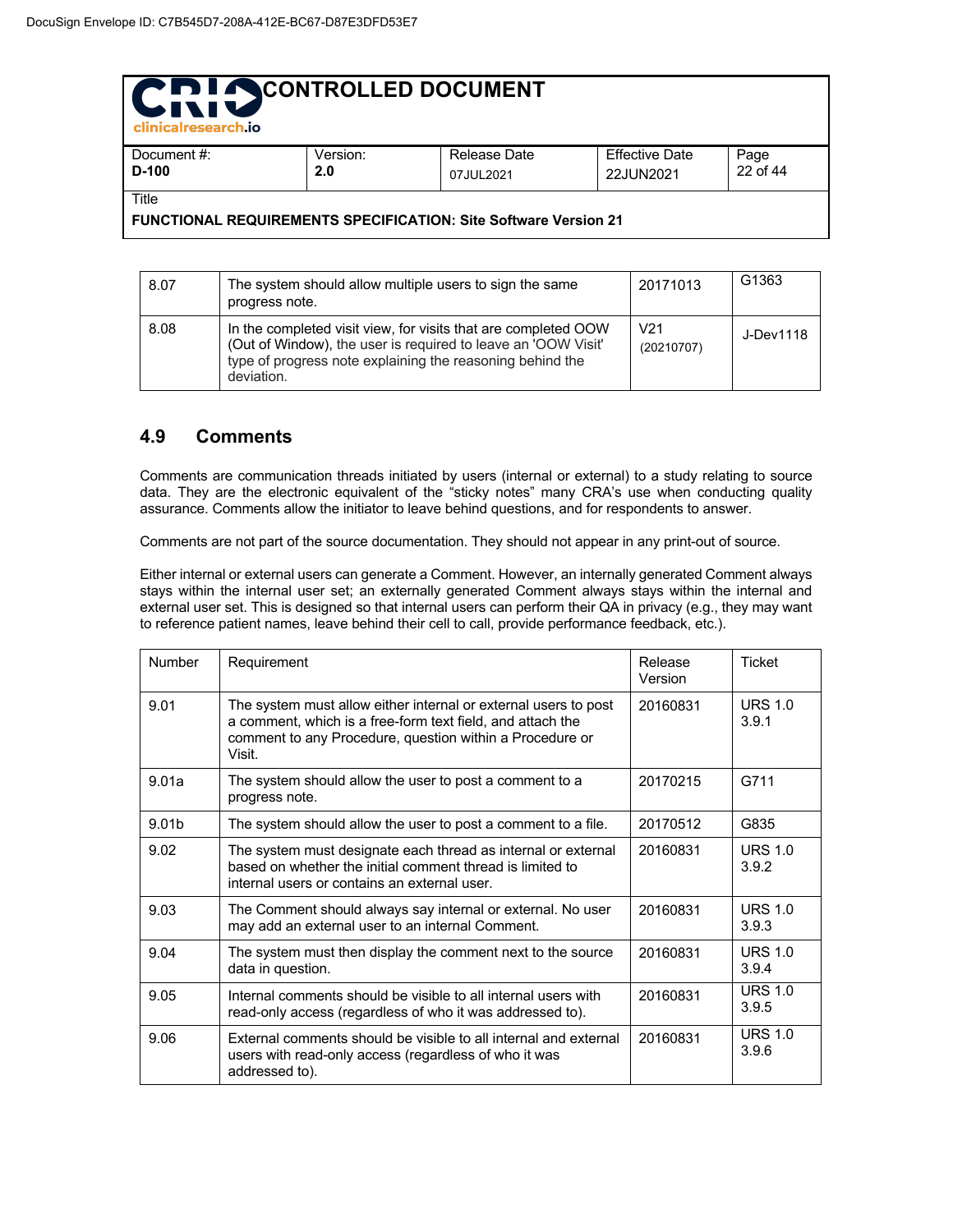| - Cililicali esedi Ch.IO                                               |                 |                           |                                    |                  |
|------------------------------------------------------------------------|-----------------|---------------------------|------------------------------------|------------------|
| Document #:<br>D-100                                                   | Version:<br>2.0 | Release Date<br>07JUL2021 | <b>Effective Date</b><br>22JUN2021 | Page<br>23 of 44 |
| Title                                                                  |                 |                           |                                    |                  |
| <b>FUNCTIONAL REQUIREMENTS SPECIFICATION: Site Software Version 21</b> |                 |                           |                                    |                  |

9.07 Fine system must allow anyone on the Comment thread to post a response, visible to all on the Comment thread. 20160831 URS 1.0 3.9.7 9.08 The system must allow anyone on the Comment thread to close out the Comment by marking it as resolved. 20160831 URS 1.0 3.9.8 9.09 The user should be able to hide closed Comments. 20160831 URS 1.0 3.9.9 9.10 | The user should be able to see all Comments associated with a visit in one place. 20160831 URS 1.0 3.9.10 9.11 The user should be able to see all Comments associated with a Study in one place. 20160831 URS 1.0 3.9.11 9.12 **The user should be able to see all Comments associated with** all studies they are on in one place. 20160831 URS 1.0 3.9.12 9.13 When creating a comment, a user should be able to "direct" the comment to another user. This means the comment thread displays who it's directed to, and the recipient receives an email alert. 20161031 G592 9.14 For any given study, a user should be able to set their preference in their account profile on whether to be notified by email of any comments created. It they opt to receive an email alert, they should receive an email when a comment is created. Principal Investigators and Prime Coordinators should automatically default to Subscribe. 20161201 G603

#### **4.10 Informed Consent Workflow**

Keeping track of Informed Consent Form (ICF) version execution is cumbersome in a paper-based environment. All new patients must be consented on the latest version, and all previously consented patients must be "re-consented" on any new version issued. Coordinators devise various work-arounds to ensure they remember which patients need to re-consent on which versions.

The system has a workflow that is designed to keep track of, and ensure proper execution of, appropriate ICF versions. This workflow integrates the study document functionality, where Informed Consents are uploaded and version tagged, with the scheduling and eSource functionalities.

In the study document upload module, users may upload an ICF version and then name the ICF and versiontag it. Each unique name-version becomes an "Executable". (Most studies have one single ICF, but some studies have multiple ICF's, each with their own versioning history – hence the name-version taxonomy.)

| Number | Requirement                                                                                                                                            | Release<br>Version | Ticket                   |
|--------|--------------------------------------------------------------------------------------------------------------------------------------------------------|--------------------|--------------------------|
| 10.01  | The system must identify when a subject needs to execute an<br>ICF version by identifying the unique name-version according to<br>the following rules: | 20160831           | <b>URS 1.0</b><br>3.10.1 |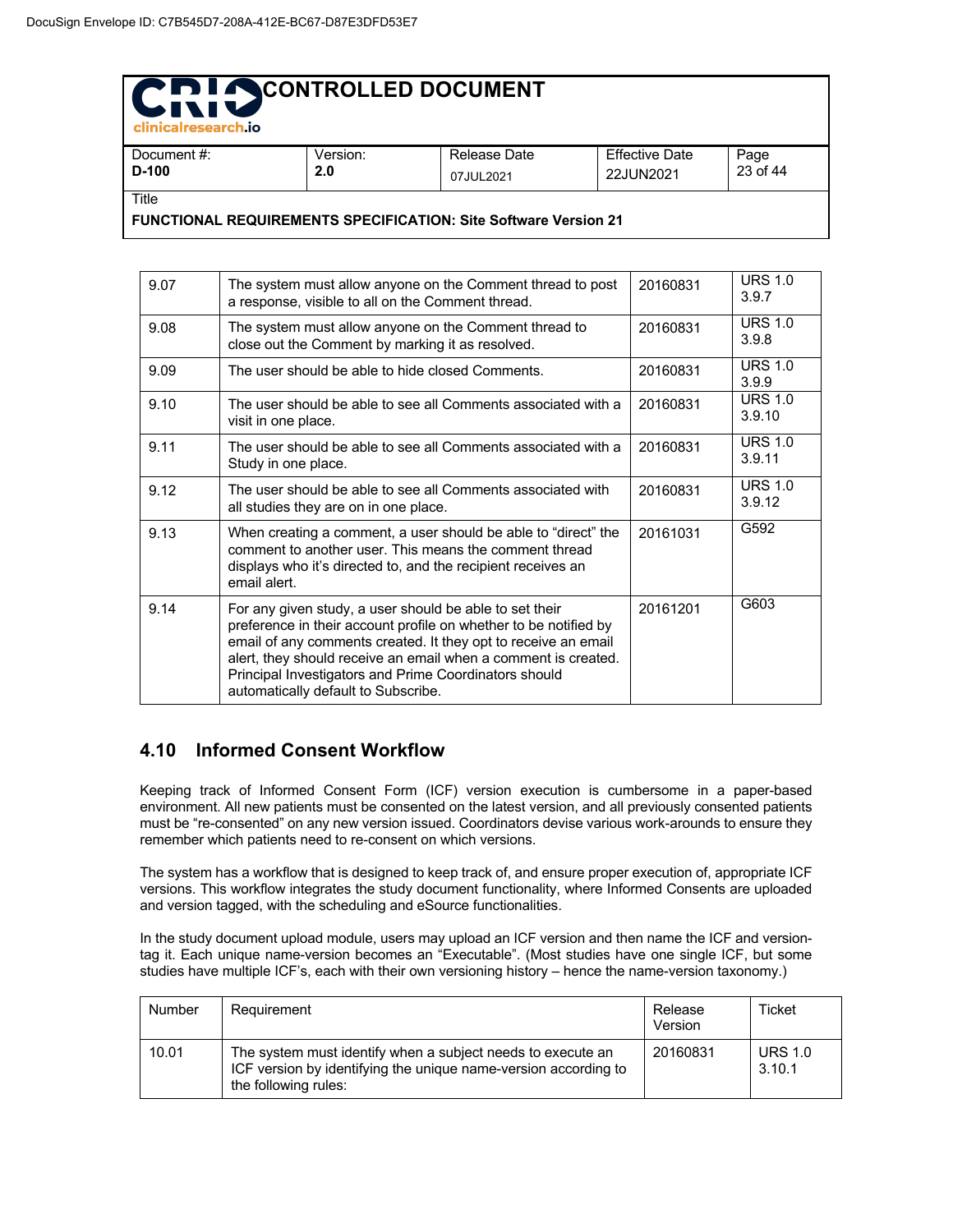| <b>CHINICEHICATES (CHINO)</b>                                                   |                 |                           |                                    |                  |  |
|---------------------------------------------------------------------------------|-----------------|---------------------------|------------------------------------|------------------|--|
| Document #:<br>$D-100$                                                          | Version:<br>2.0 | Release Date<br>07JUL2021 | <b>Effective Date</b><br>22JUN2021 | Page<br>24 of 44 |  |
| Title<br><b>FUNCTIONAL REQUIREMENTS SPECIFICATION: Site Software Version 21</b> |                 |                           |                                    |                  |  |

|       | If the subject has not executed a named ICF, the<br>system will identify the latest uploaded version of that named<br>$ICF$ :<br>If the subject has executed a named ICF, the system<br>will compare the latest version executed by the subject to the<br>latest uploaded version, and identify the latest uploaded version |          |                          |
|-------|-----------------------------------------------------------------------------------------------------------------------------------------------------------------------------------------------------------------------------------------------------------------------------------------------------------------------------|----------|--------------------------|
| 10.02 | In the Template module, the system should allow the user to<br>identify which visits the ICF Workflow does not apply to.<br>Examples might be telephonic visits or visits conducted at a third<br>party facility.                                                                                                           | 20160831 | <b>URS 1.0</b><br>3.10.2 |
| 10.03 | If there is an outstanding Executable ICF and the visit is one that<br>is not identified as exempt from the ICF Workflow, then, in data<br>collection mode, the appointment should have a visible identifier<br>present that lists the Executable ICF(s).<br>Modified to remove reference to Android.                       | 20160831 | <b>URS 1.0</b><br>3.10.3 |
| 10.04 | The system should support multiple ICF's within the same study<br>- eg, "Main" and "Substudy". Each document should have<br>separate versioning.                                                                                                                                                                            | 20161201 | G592                     |

#### **4.11 Source data review and editing**

Once saved, source data should always be viewable and editable. All source data is subject to an audit trail that displays all past values and the username, date/time and reason for modification.

Until the data is locked, there is no limit to the number of times or the manner in which source data can be modified.

| Number | Requirement                                                                                                                                                                                                             | Release<br>Version | Ticket                   |
|--------|-------------------------------------------------------------------------------------------------------------------------------------------------------------------------------------------------------------------------|--------------------|--------------------------|
| 11.01  | In data collection mode, prior to visit close, the user may edit<br>previously saved data, but the system should require the user<br>to indicate the reason for the change.<br>Modified to remove reference to Android. | 20160831           | <b>URS 1.0</b><br>3.11.1 |
| 11.02  | In the application, the system should allow the user to view and<br>edit all saved source data.                                                                                                                         | 20160831           | <b>URS 1.0</b><br>3.11.2 |
| 11.02a | In the version, the system should allow a user to retrieve and<br>edit multi-record logs from the Subject profile page, without<br>having to open a visit.                                                              | 2070705            | G1010                    |
| 11.03  | The system should offer the user a view with or without "audit"<br>trail". When displayed without audit trail, only the most recent<br>responses are displayed. When displayed with audit trail, then                   | 20160831           | <b>URS 1.0</b><br>3.11.3 |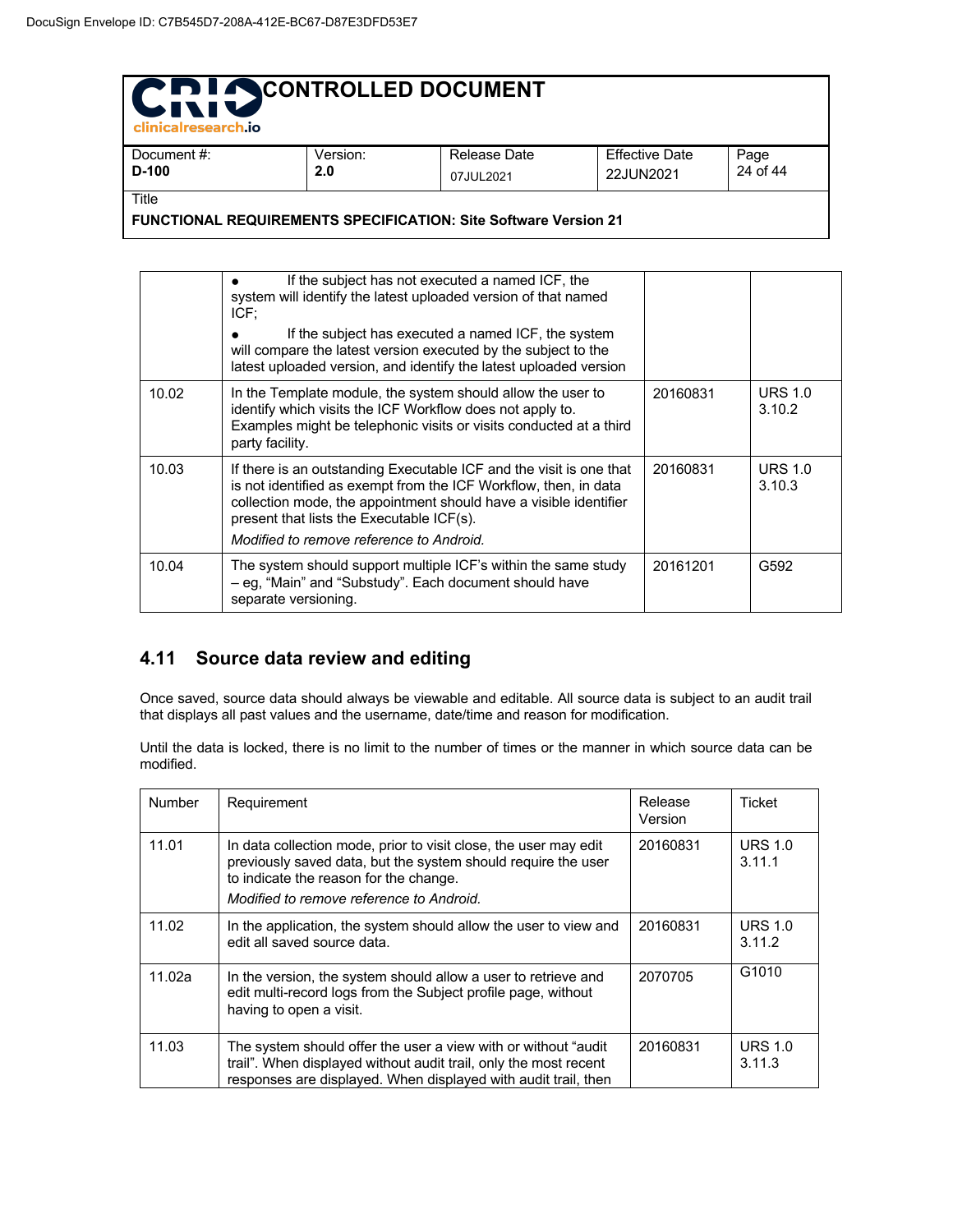# **CONTROLLED DOCUMENT**

| - Christian Cacarentis |                 |                           |                                    |                  |
|------------------------|-----------------|---------------------------|------------------------------------|------------------|
| Document #:<br>$D-100$ | Version:<br>2.0 | Release Date<br>07JUL2021 | <b>Effective Date</b><br>22JUN2021 | Page<br>25 of 44 |
| Title<br>_.  . _ _. _  | -----           | .<br>- -<br>_ _ _         |                                    |                  |

**FUNCTIONAL REQUIREMENTS SPECIFICATION: Site Software Version 21**

|        | all username and date/timestamps are displayed, along with<br>past values and reasons for modification.                                                                                                                                                                                                                      |          |                          |
|--------|------------------------------------------------------------------------------------------------------------------------------------------------------------------------------------------------------------------------------------------------------------------------------------------------------------------------------|----------|--------------------------|
| 11.03a | For multi-record procedures, the audit trail should display a<br>history of all actions taken, including changes and "saved<br>without modification" actions.                                                                                                                                                                | 20170705 | G1072                    |
| 11.03b | For Permanent Procedures, the audit trail should display the<br>most recent response, and past responses, to the question of<br>whether there was a change made.                                                                                                                                                             | 20180128 | G1493                    |
| 11.04  | When a user makes an edit, the system must require the user<br>to indicate a reason for the edit. The reason should be the<br>choices "Error correction" or "New information/clarification" or<br>"Other", which requires a comment.                                                                                         | 20160831 | <b>URS 1.0</b><br>3.11.4 |
| 11.05  | The system should permit the user to download and print<br>completed source.                                                                                                                                                                                                                                                 | 20160831 | <b>URS 1.0</b><br>3.11.5 |
| 11.05a | The printed source should display the PI name and visit date.                                                                                                                                                                                                                                                                | 20170215 | G702                     |
| 11.06  | The system's print mode should be optimized for printer-<br>friendliness.                                                                                                                                                                                                                                                    | 20160831 | <b>URS 1.0</b><br>3.11.6 |
| 11.07  | The system should permit the user to create a separate pop-up<br>window for each completed procedure.                                                                                                                                                                                                                        | 20170705 | G983                     |
| 11.08  | The system should allow the user to download PDF's of all<br>completed source within a study.                                                                                                                                                                                                                                | 20170705 | G822                     |
| 11.09  | The system should have a tool that enables rapid PI sign-off on<br>each visit. Upon execution, the system stamps the PI signature,<br>which is visible to the CRA.                                                                                                                                                           | 20171026 | G1579                    |
| 11.10  | The system should create a tab in the Home page for the PI<br>that lists up all visits that need to be signed off on.                                                                                                                                                                                                        | 20171026 | G1579                    |
| 11.11  | The system should have a view for study users to see what<br>visits have been PI-signed, and what visits are left for PI<br>signature.                                                                                                                                                                                       | 20171113 | G1579                    |
| 11.11a | The system should have administrative settings that determine:<br>Whether to enable this workflow or now<br>If yes, whether PI is to sign off only on fully completed<br>visits (as opposed to full & partial)<br>If yes, whether PI is to sign off only on visits that have<br>been QA'd<br>If yes, from what point in time | 20171113 | G1857                    |
| 11.12  | The system should have a tool that enables rapid QA sign-off<br>on each visit. Upon execution, the system marks the visit as<br>QA'ed, and this is not visible to the CRA.                                                                                                                                                   | 20171026 | G1620                    |
| 11.13  | The system should have a view for study users to see what<br>visits have been QA'd, and what visits are left for QA review.                                                                                                                                                                                                  | 20171026 | G1620                    |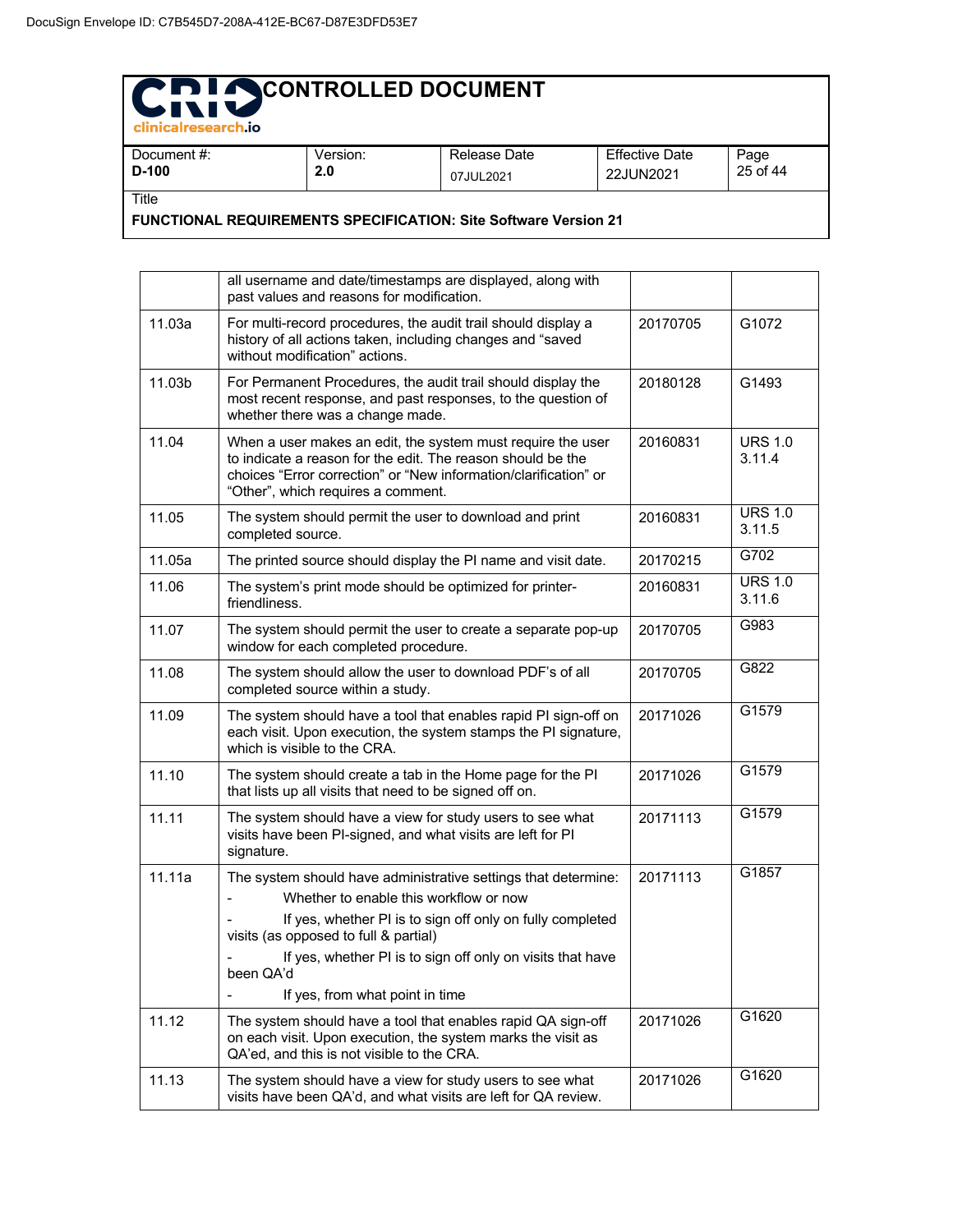| CRI SCONTROLLED DOCUMENT<br>clinicalresearch.jo                                 |                 |                           |                                    |                  |  |  |
|---------------------------------------------------------------------------------|-----------------|---------------------------|------------------------------------|------------------|--|--|
| Document #:<br>D-100                                                            | Version:<br>2.0 | Release Date<br>07JUL2021 | <b>Effective Date</b><br>22JUN2021 | Page<br>26 of 44 |  |  |
| Title<br><b>FUNCTIONAL REQUIREMENTS SPECIFICATION: Site Software Version 21</b> |                 |                           |                                    |                  |  |  |

#### **4.12 Schedule**

The system is to have a centralized scheduling system that lets user add and manage appointments. The schedule actually has two modes: one mode is for Patient Visits, and one mode is for all other appointments (e.g., training sessions, CRA visits, personal appointments, blocked time, etc).

The system should have a visual calendar look with easy-to-use point-and-click and drag-and-drop interfaces.

For patient visits, the system will integrate the Schedule with the programmed visit windows.

| Number | Requirement                                                                                                                                                                                                                                                          | Release<br>Version | <b>Ticket</b>             |
|--------|----------------------------------------------------------------------------------------------------------------------------------------------------------------------------------------------------------------------------------------------------------------------|--------------------|---------------------------|
| 12.01  | The system should assign an individual calendar to each user.                                                                                                                                                                                                        | 20160831           | <b>URS 1.0</b><br>3.12.1  |
| 12.02  | The system should allow the user to select which individual's<br>calendar or group of individuals' calendars to display, with the<br>user's own calendar as the default. Each user should be able<br>to specify their own color, which color codes the appointments. | 20160831           | <b>URS 1.0</b><br>3.12.2  |
| 12.03  | The system should offer at least daily and monthly calendar<br>views.                                                                                                                                                                                                | 20160831           | <b>URS 1.0</b><br>3.12.3  |
| 12.04  | Today's date should be highlighted for convenience.                                                                                                                                                                                                                  | 20160831           | <b>URS 1.0</b><br>3.12.4  |
| 12.05  | The system should allow point-and-click scheduling, whereby<br>the user simply points at a given user's calendar and clicks to<br>add an appointment.                                                                                                                | 20160831           | <b>URS 1.0</b><br>3.12.5  |
| 12.06  | The system should have two types of appointments: Patient<br>Visits and non-Visits.                                                                                                                                                                                  | 20160831           | <b>URS 1.0</b><br>3.12.6  |
| 12.07  | When in Patient Visit mode, the system should color code the<br>days that are in window.                                                                                                                                                                             | 20160831           | <b>URS 1.0</b><br>3.12.7  |
| 12.08  | When in Patient Visit mode, the applicable data fields are<br>Study, Subject, Visit Number, Date/Time, individual calendar-<br>holder, and length of appointment.                                                                                                    | 20160831           | <b>URS 1.0</b><br>3.12.8  |
| 12.09  | When in Non-Visit mode, the applicable data fields are Topic,<br>Date/Time, individual calendar-holder, and length of<br>appointment.                                                                                                                                | 20160831           | <b>URS 1.0</b><br>3.12.9  |
| 12.10  | When in Non-Visit mode, there should be a Recurring feature<br>which allows the user to program the appointment as recurring<br>on a set schedule.                                                                                                                   | 20160831           | <b>URS 1.0</b><br>3.12.10 |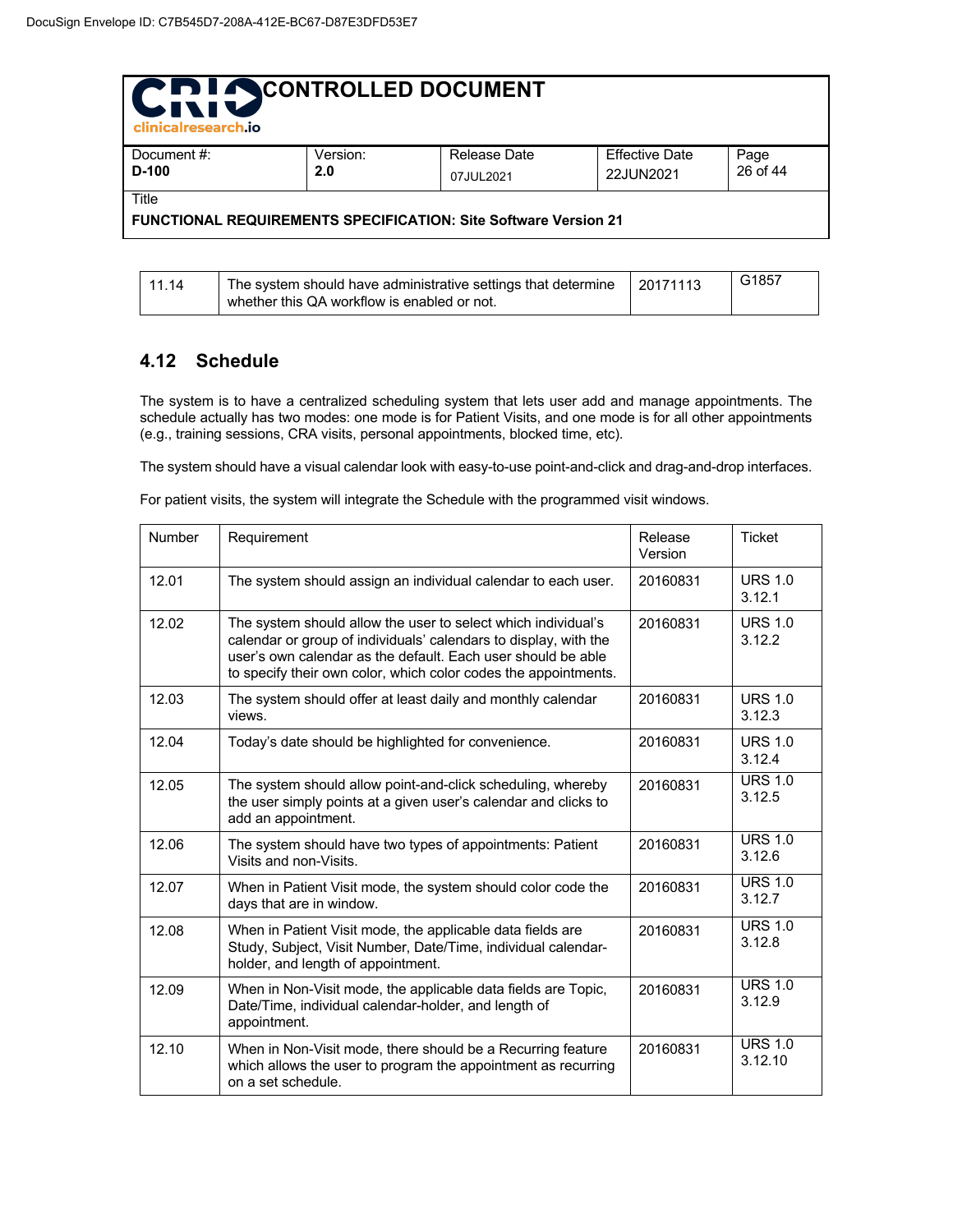| <b>CHINICARESEARCH.IO</b>                                              |          |              |                       |          |  |  |
|------------------------------------------------------------------------|----------|--------------|-----------------------|----------|--|--|
| Document #:                                                            | Version: | Release Date | <b>Effective Date</b> | Page     |  |  |
| $D-100$                                                                | 2.0      | 07JUL2021    | 22JUN2021             | 27 of 44 |  |  |
| Title                                                                  |          |              |                       |          |  |  |
| <b>FUNCTIONAL REQUIREMENTS SPECIFICATION: Site Software Version 21</b> |          |              |                       |          |  |  |

| 12.11  | The time, length and assigned calendar-holder of an existing<br>appointment should be easily modifiable through a drag-and-<br>drop interface.                                                                                                                                                                                                                                                                                                                                                                                                                                                           | 20160831 | <b>URS 1.0</b><br>3.12.11 |
|--------|----------------------------------------------------------------------------------------------------------------------------------------------------------------------------------------------------------------------------------------------------------------------------------------------------------------------------------------------------------------------------------------------------------------------------------------------------------------------------------------------------------------------------------------------------------------------------------------------------------|----------|---------------------------|
| 12.12  | Patient Visit appointments can be marked as No Show or<br>Cancelled.                                                                                                                                                                                                                                                                                                                                                                                                                                                                                                                                     | 20160831 | <b>URS 1.0</b><br>3.12.12 |
| 12.13  | In addition to programmed Visits, the system must allow the<br>user to schedule an "Unscheduled" Visit, which is an additional,<br>ad hoc visit at which a specified sub-set of procedures are<br>completed. The system must allow the user to select from the<br>menu of all procedures one or more procedures that attach to<br>the Unscheduled Visit. In data collection mode, the system<br>should create source template for that visit specifically with<br>those procedures chosen. The Unscheduled Visit should be<br>displayed in the Subject view.<br>Modified to remove reference to Android. | 20160831 | <b>URS 1.0</b><br>3.12.13 |
| 12.13a | The user should be able to give an Unscheduled Visit a<br>customized name.                                                                                                                                                                                                                                                                                                                                                                                                                                                                                                                               | 20170918 | G890                      |
| 12.14  | Appointments should be re-schedulable unless they are in<br>progress or in pause mode. If the user reschedules a Partially<br>Completed visit, the system should allow the user to open up<br>that visit on the day of the visit and complete source. The<br>source record should complete as one cumulative record and<br>until it reaches Completed status. However, the visit should<br>have an annotation present that indicates it was split over<br>multiple visits.                                                                                                                               | 20160831 | <b>URS 1.0</b><br>3.12.14 |
| 12.15  | Appointments should be cancellable unless the Visit has<br>started and there is some saved data.                                                                                                                                                                                                                                                                                                                                                                                                                                                                                                         | 20160831 | <b>URS 1.0</b><br>3.12.15 |

#### **4.13 Tasks**

The purpose of the Task module is to create a centralized place, across studies, that aggregate a user's todo's.

The Task module will have the following tabs:

- Comments
- Draft Progress Notes
- To Do's
- Visits (added in V21 20210630)

| Number | Requirement | elease  | Ticket |
|--------|-------------|---------|--------|
|        |             | Version |        |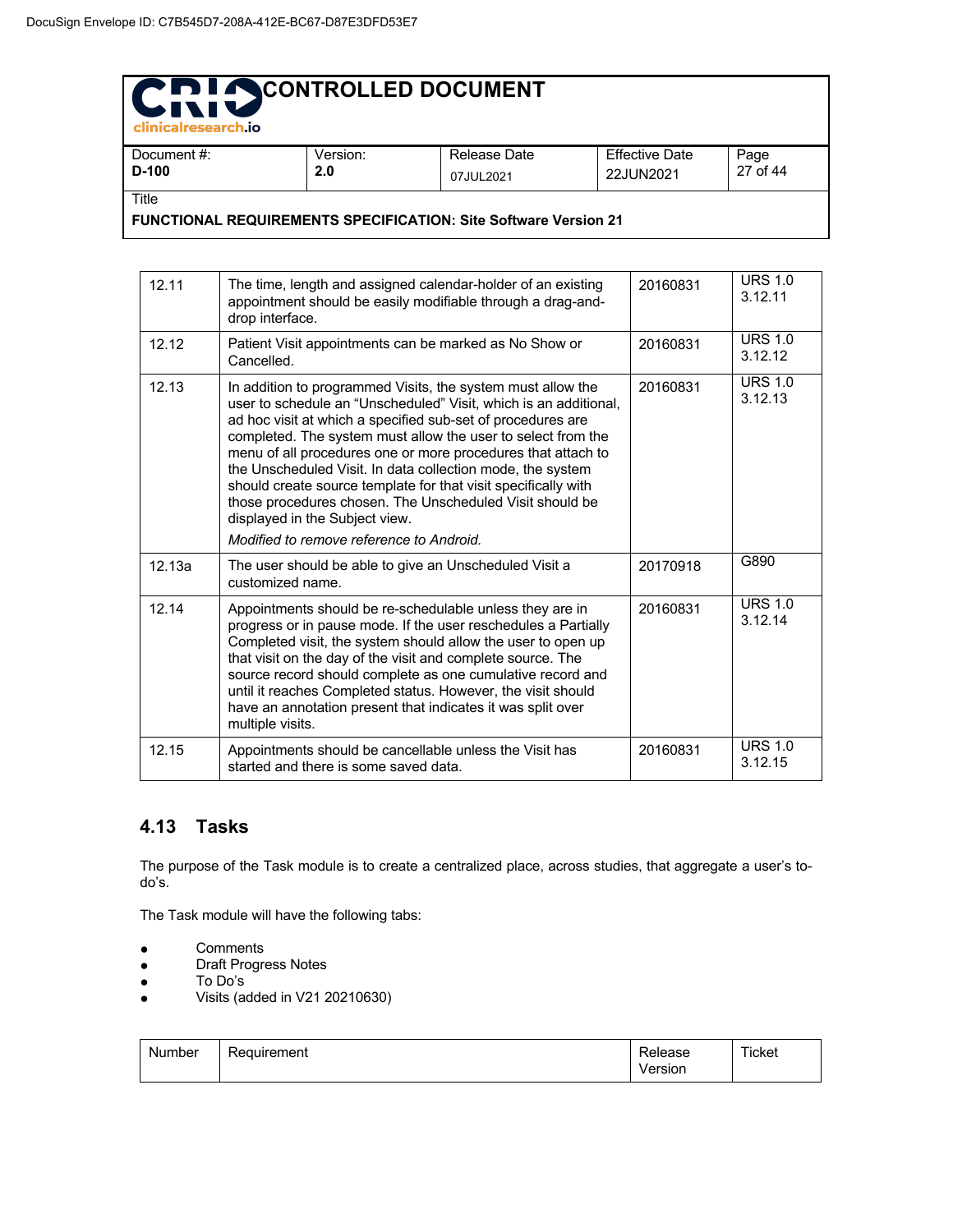#### **CONTROLLED DOCUMENT**  $\blacksquare$

| Document #:                                                            | Version: | Release Date | <b>Effective Date</b> | Page     |  |  |
|------------------------------------------------------------------------|----------|--------------|-----------------------|----------|--|--|
| $D-100$                                                                | 2.0      | 07JUL2021    | 22JUN2021             | 28 of 44 |  |  |
| Title                                                                  |          |              |                       |          |  |  |
| <b>FUNCTIONAL REQUIREMENTS SPECIFICATION: Site Software Version 21</b> |          |              |                       |          |  |  |

| טטו-י             | Z.U                                                                                                                                                                                        | 07JUL2021 | 22JUN2021                     | ZO 01 <del>44</del>      |
|-------------------|--------------------------------------------------------------------------------------------------------------------------------------------------------------------------------------------|-----------|-------------------------------|--------------------------|
| itle <sup>-</sup> | UNCTIONAL REQUIREMENTS SPECIFICATION: Site Software Version 21                                                                                                                             |           |                               |                          |
|                   |                                                                                                                                                                                            |           |                               |                          |
| 13.01             | The system must create an aggregated "inbox" for each user<br>that displays all Comments on studies they are a part of.                                                                    |           | 20160831                      | <b>URS 1.0</b><br>3.13.1 |
| 13.02             | In the comments inbox, the first words of the comment should<br>appear along with the study, patient, visit, procedure (if any),<br>Internal vs. External and originator.                  |           | 20160831                      | <b>URS 1.0</b><br>3.13.2 |
| 13.03             | In the comments inbox, the user should be able to jump to the<br>section of the eSource where the comment resides, and<br>respond to and resolve the comment from there.                   |           | 20160831                      | <b>URS 1.0</b><br>3.13.3 |
| 13.04             | Comments marked as resolved should be archived for later<br>viewing in the Tasks module.                                                                                                   |           | 20160831                      | <b>URS 1.0</b><br>3.13.4 |
| 13.05             | The system must create an aggregated "inbox" for all draft<br>progress notes started by the user.                                                                                          |           | 20160831                      | <b>URS 1.0</b><br>3.13.5 |
| 13.06             | In the draft progress note inbox, the first words of the note<br>should appear along with the study, subject, visit and date/time<br>of creation.                                          |           | 20160831                      | <b>URS 1.0</b><br>3.13.6 |
| 13.07             | In the draft progress note inbox, the user should be able to<br>jump to the section of the eSource where the draft progress<br>note resides, and complete and publish the note from there. |           | 20160831                      | <b>URS 1.0</b><br>3.13.7 |
| 13.08             | The system should permit the user to create a to-do that is<br>subject specific. The user should be able to specify the task,<br>assign one or more users, and specify a due date/time.    |           | 20171013                      | G1580                    |
| 13.09             | Tasks that are coming due within 3 days should become<br>"Immediate", and tasks that are past due become "Overdue".                                                                        |           | 20171013                      | G1580                    |
| 13.10             | To do's should display in the Tasks tab, and Immediate and<br>Overdue should appear in the dashboard.                                                                                      |           | 20171013                      | G1580                    |
| 13.11             | A user should be able to mark a Task as Complete.                                                                                                                                          |           | 20171013                      | G1580                    |
| 13.12             | Visits scheduled OOW (Out of Window) and currently in<br>"Scheduled" status will display in Visits table.                                                                                  |           | V <sub>21</sub><br>(20210707) | J-Dev990                 |
| 13.12a            | Visits in "Scheduled" status will be removed from table if<br>rescheduled to be in-window.                                                                                                 |           | V <sub>21</sub><br>(20210707) | J-Dev990                 |
| 13.12b            | Visits in "Scheduled" status will be removed from table if visit<br>status changes to "Cancelled", "Partially Complete, or<br>"Complete".                                                  |           | V <sub>21</sub><br>(20210707) | J-Dev990                 |
| 13.13             | Visits completed OOW (Out of Window) and currently in<br>"Partially Complete" or "Complete" status will display in the<br>Visits table.                                                    |           | V <sub>21</sub><br>(20210707) | J-Dev990                 |
| 13.13a            | Visits in "Partially Complete" or "Complete" status will be<br>removed from table once an "OOW Visit" type progress note is<br>left on the visit.                                          |           | V <sub>21</sub><br>(20210707) | J-Dev990                 |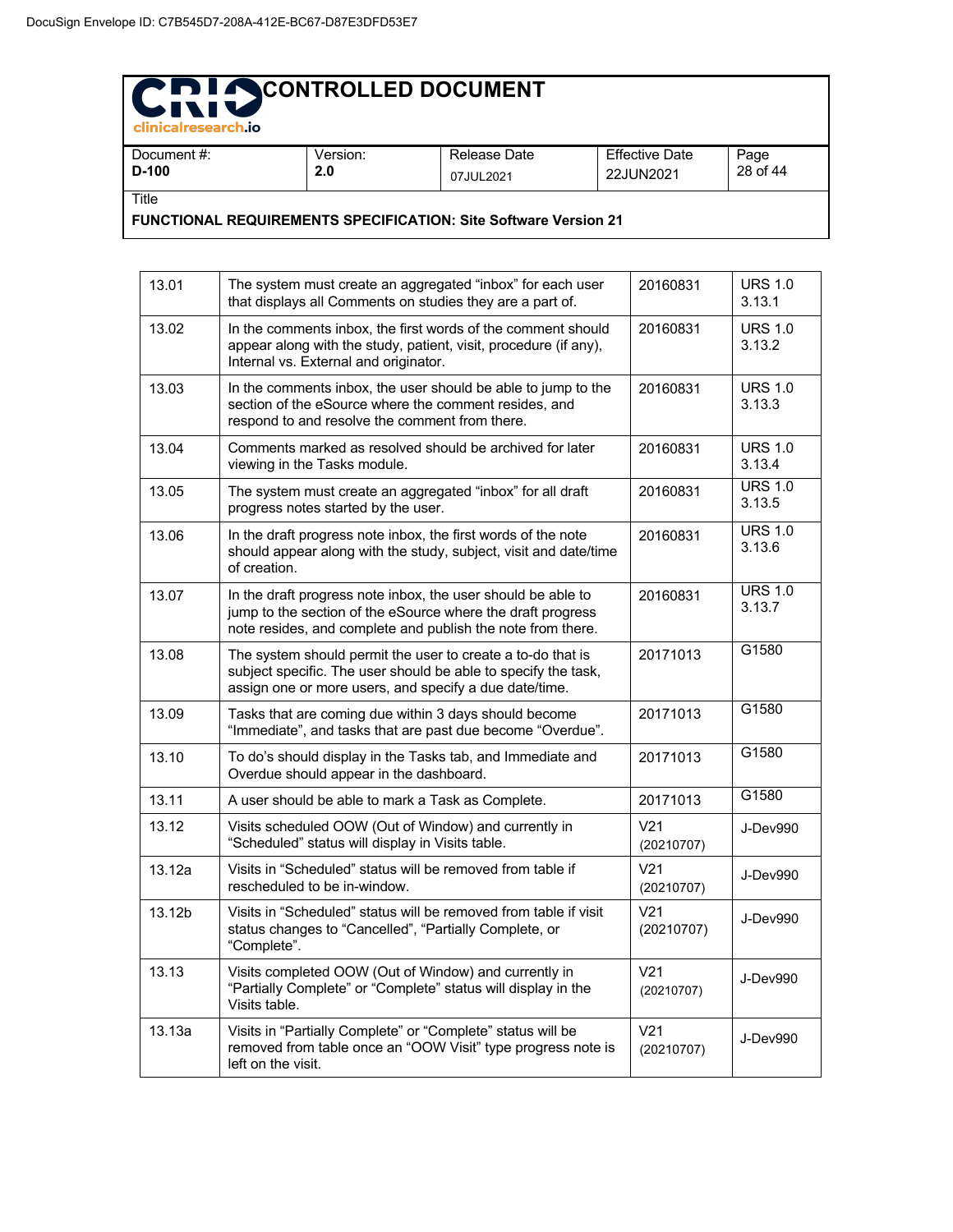| <b>PIN CONTROLLED DOCUMENT</b><br>LINIV<br>clinicalresearch.jo |          |                                                                        |                       |          |  |  |  |
|----------------------------------------------------------------|----------|------------------------------------------------------------------------|-----------------------|----------|--|--|--|
| Document #:                                                    | Version: | Release Date                                                           | <b>Effective Date</b> | Page     |  |  |  |
| $D-100$                                                        | 2.0      | 07JUL2021                                                              | 22JUN2021             | 29 of 44 |  |  |  |
| Title                                                          |          |                                                                        |                       |          |  |  |  |
|                                                                |          | <b>FUNCTIONAL REQUIREMENTS SPECIFICATION: Site Software Version 21</b> |                       |          |  |  |  |

#### **4.14 Logs**

Logs are standard tables summarizing information contained elsewhere in the study. Common logs used in clinical research include Screening, Subject ID, or Informed Consent.

| <b>Number</b> | Requirement                                                                                                                                                                                                                     | Release<br>Version | Ticket                   |
|---------------|---------------------------------------------------------------------------------------------------------------------------------------------------------------------------------------------------------------------------------|--------------------|--------------------------|
| 14.01         | For each study, the system should automatically generate a<br>running Screening log which lists subject ID, subject initials,<br>date of birth, gender, date of screening, status and status<br>reason.                         | 20160831           | <b>URS 1.0</b><br>3.14.1 |
| 14.02         | For each study, the system should automatically generate a<br>running Subject ID log which lists subject ID, subject initials,<br>date of birth, gender, subject first name, subject last name<br>and subject telephone number. | 20160831           | <b>URS 1.0</b><br>3.14.2 |
| 14.03         | For each study, the system should automatically generate a<br>running ICF log which lists subject ID, subject initials, ICF<br>name-version executed, and date of execution.                                                    | 20160831           | <b>URS 1.0</b><br>3.14.3 |
| 14.04         | The system should permit the user to download and print logs.                                                                                                                                                                   | 20160831           | <b>URS 1.0</b><br>3.14.4 |
| 14.05         | The system's print mode should be optimized for printer-<br>friendliness.                                                                                                                                                       | 20160831           | <b>URS 1.0</b><br>3.14.5 |

#### **4.15 Files**

Files refer to subject-specific source documents whose original is collected manually and that are uploaded.

| <b>Number</b> | Requirement                                                                                                                                      | Release<br>Version | Ticket                   |
|---------------|--------------------------------------------------------------------------------------------------------------------------------------------------|--------------------|--------------------------|
| 15.01         | The system must allow the user to upload a file and assign the<br>file to a study, subject and visit and describe the type and<br>assign a name. | 20160831           | <b>URS 1.0</b><br>3.15.1 |
| 15.02         | The system must allow the user to delete or swap files or<br>modify attributes.                                                                  | 20160831           | <b>URS 1.0</b><br>3.15.2 |
| 15.03         | The system must allow the user to review and filter for all files<br>for a study in one place.                                                   | 20160831           | <b>URS 1.0</b><br>3.15.3 |
| 15.04         | The system should permit the user to download files.                                                                                             | 20160831           | <b>URS 1.0</b><br>3.15.4 |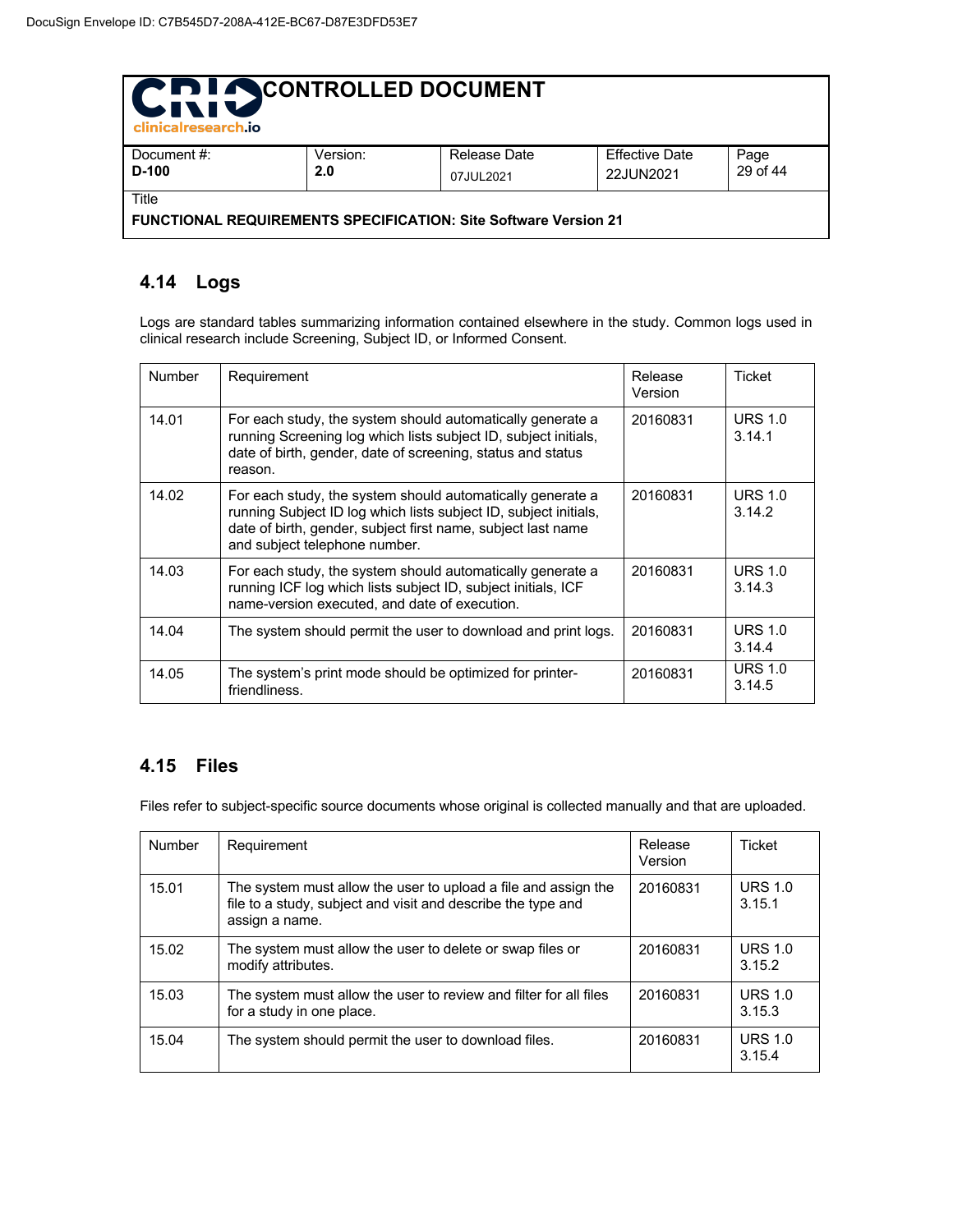| CRI SCONTROLLED DOCUMENT<br>clinicalresearch.jo                                 |                 |                           |                                    |                  |  |  |
|---------------------------------------------------------------------------------|-----------------|---------------------------|------------------------------------|------------------|--|--|
| Document #:<br>$D-100$                                                          | Version:<br>2.0 | Release Date<br>07JUL2021 | <b>Effective Date</b><br>22JUN2021 | Page<br>30 of 44 |  |  |
| Title<br><b>FUNCTIONAL REQUIREMENTS SPECIFICATION: Site Software Version 21</b> |                 |                           |                                    |                  |  |  |

#### **4.16 Lab routing and uploading**

The goal of the "Lab Routing" module is to permit research sites to upload, tag, route, annotate and e-sign third party documents such as labs, ECG tracings, medical records, etc. This module will render a significant portion of the remaining trial process paperless.

CRIO's Lab Routing should allow the user user to:

- Upload documents
- Tag documents to the appropriate study, subject, visit and/or document type
- Route a document to another party (eg PI) for review/signature
- Make direct annotations to the documents
- Esign documents and make them part of the source record
- Share documents with CRA's for review
- View documents by lifecycle for portfolio-level processing

Prior to e-signature, an uploaded document is considered a draft, and is not part of the study source. That means that users may edit or delete documents without an audit trail, and CRA's cannot view the document. Once e-signed, the document becomes part of source, at which point an audit trail will capture all modifications made, and CRA's can view the document.

CRIO is supporting documents in PDF file format. Users may upload other document formats (eg, XLS), but those documents cannot be routed, annotated or e-signed.

As with the rest of esource, the subject names are disguised to external users; only initials are visible to them.

The roles related to Lab Routing are inherited from the roles associated with the study: If a user is given access to a study, that user will be able to view, upload, route and edit files. If a user is not given access to a study, that user will not be able to view the study's files. External users have read-only access to all e-signed files associated with studies they have been given access to.

For each file, there is an "Owner" and an "Assignee". The Owner is the person responsible for getting the document signed. The Assignee is the person responsible for signing the document. The Owner and Assignee can be the same person. The use contemplated is that the coordinator is the Owner, who is initiating a review request from the Principal Investigator, and the Principal Investigator is the Assignee.

| <b>Number</b> | Requirement                                                                                                                                                                | Release<br>Version | Ticket                  |
|---------------|----------------------------------------------------------------------------------------------------------------------------------------------------------------------------|--------------------|-------------------------|
| 16.01         | Users are able to upload a PDF file and, upon upload, identify<br>the study, subject, visit (if applicable), and document type,<br>along with basic free text description. | 20170214           | <b>URS 2.0</b><br>3.1.1 |
| 16.01a        | The maximum file size should be 100MB.                                                                                                                                     | 20170215           | G2671                   |
| 16.01b        | Users should be able to upload a PDF file from within a<br>completed visit page, and the system should auto-populate the<br>tags accordingly.                              | 20170705           | G <sub>1101</sub>       |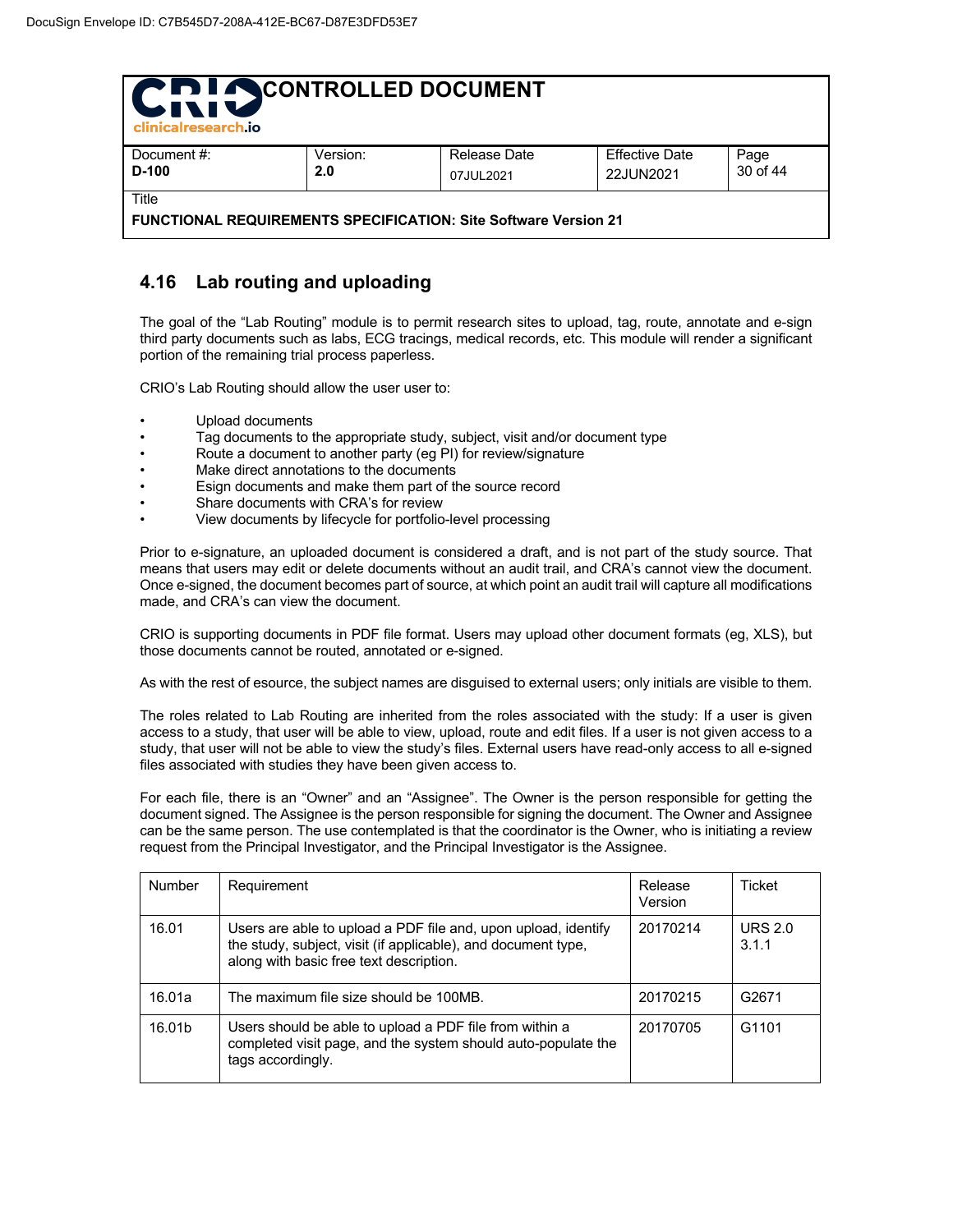| clinicalresearch.jo    |                 |                           |                                    |                  |
|------------------------|-----------------|---------------------------|------------------------------------|------------------|
| Document #:<br>$D-100$ | Version:<br>2.0 | Release Date<br>07JUL2021 | <b>Effective Date</b><br>22JUN2021 | Page<br>31 of 44 |
| Title                  |                 |                           |                                    |                  |

**FUNCTIONAL REQUIREMENTS SPECIFICATION: Site Software Version 21**

| 16.02  | Users should be able to give the document a more specific<br>name.                                                                                                                                                                                                                                                                                | 20170214 | <b>URS 2.0</b><br>3.1.2 |
|--------|---------------------------------------------------------------------------------------------------------------------------------------------------------------------------------------------------------------------------------------------------------------------------------------------------------------------------------------------------|----------|-------------------------|
| 16.02a | Upon upload, the system grabs the original file name and<br>displays that as a customized name, as a default.                                                                                                                                                                                                                                     | 20170727 | G935                    |
| 16.03  | The username, date/time of uploaded document should<br>appear.                                                                                                                                                                                                                                                                                    | 20170214 | <b>URS 2.0</b><br>3.1.3 |
| 16.04  | Users should be able to delete uploaded documents not yet<br>signed.                                                                                                                                                                                                                                                                              | 20170214 | <b>URS 2.0</b><br>3.1.4 |
| 16.05  | Users should be able to edit each of the metadata fields<br>associated with the document prior to e-signature, including<br>study, subject, visit, document type, document name.                                                                                                                                                                  | 20170214 | <b>URS 2.0</b><br>3.1.5 |
| 16.06  | Users should be able to forward emails with attached<br>documents to a site-assigned email address; once forwarded,<br>an "Incoming" queue should allow users to view and tag<br>documents.                                                                                                                                                       | 20170214 | <b>URS 2.0</b><br>3.1.6 |
| 16.07  | Users should be able to delete documents forwarded to the<br>Incoming queue.                                                                                                                                                                                                                                                                      | 20170214 | <b>URS 2.0</b><br>3.1.7 |
| 16.08  | Upon upload, the user may assign the document to a user and<br>include a message to the user.                                                                                                                                                                                                                                                     | 20170214 | <b>URS 2.0</b><br>3.2.1 |
| 16.09  | Users may route documents that have already been uploaded.                                                                                                                                                                                                                                                                                        | 20170214 | <b>URS 2.0</b><br>3.2.2 |
| 16.10  | Users may route documents that are already e-signed, for<br>another review and e-signature.                                                                                                                                                                                                                                                       | 20170214 | <b>URS 2.0</b><br>3.2.3 |
| 16.11  | A user who is assigned a document should receive an email<br>that has a link to the document along with the message.                                                                                                                                                                                                                              | 20170214 | <b>URS 2.0</b><br>3.2.4 |
| 16.12  | User should view an image of the document along with the<br>associated study, subject, visit, document type, and who and<br>when it was assigned to, along with the assignment message,<br>in addition to the username and date/time of initial upload.                                                                                           | 20170214 | <b>URS 2.0</b><br>3.2.5 |
| 16.13  | The user who is reviewing the document should be able to: add<br>"NCS" text, add "CS" text, add free text, add drawing elements<br>(including square, line, circle, arrow and free-form) on top of the<br>document, in an area of their choosing, through point-and-click<br>interface. (These added-on elements to be defined as<br>"elements".) | 20170214 | <b>URS 2.0</b><br>3.2.6 |
| 16.13a | The user should be able to redact information on the page by<br>applying a redaction element.                                                                                                                                                                                                                                                     | 20170918 | G1089                   |
| 16.14  | Users should be able to move elements.                                                                                                                                                                                                                                                                                                            | 20170214 | <b>URS 2.0</b><br>3.2.7 |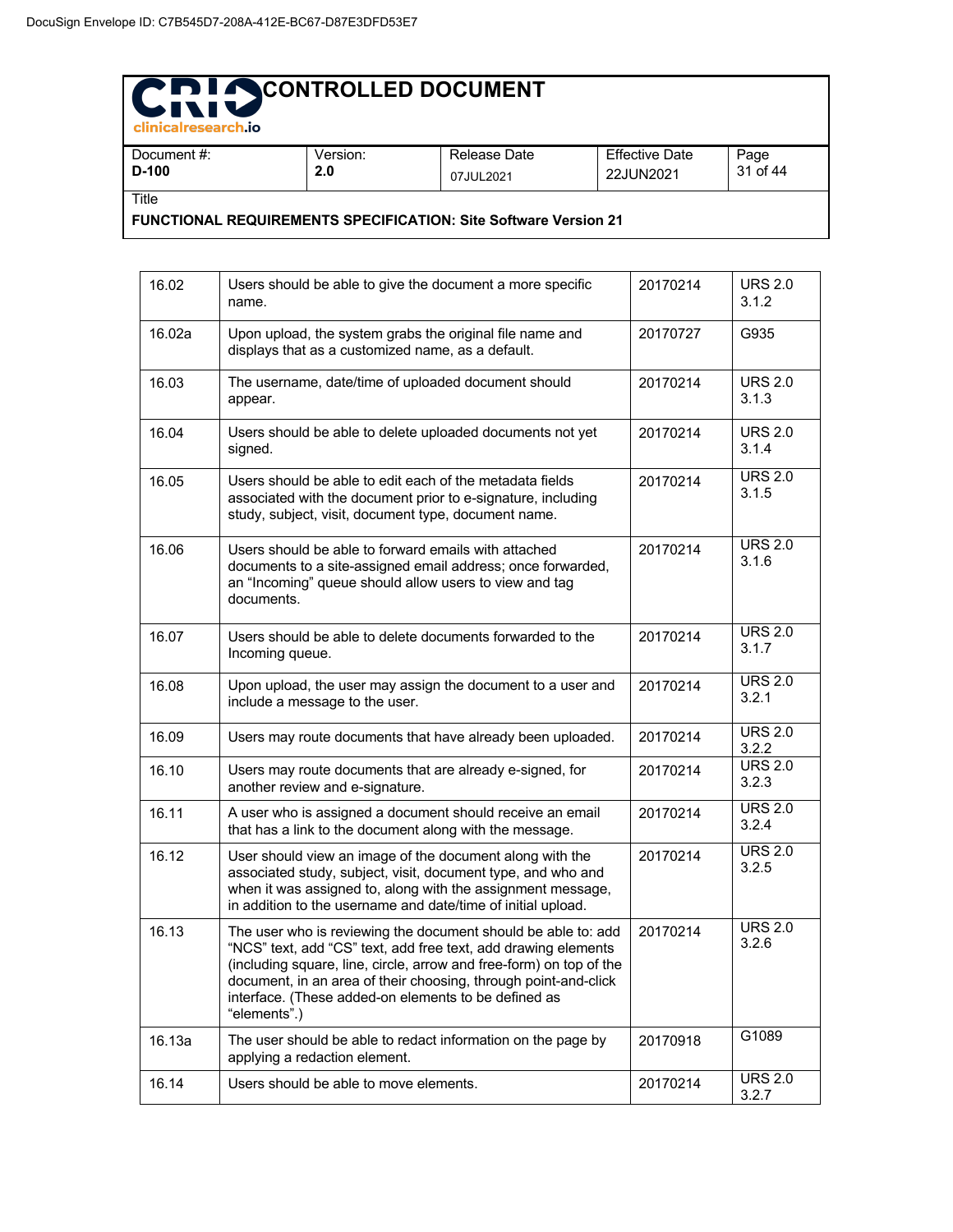| . China kata ing Separat Kabupatèn                                     |          |              |                |          |
|------------------------------------------------------------------------|----------|--------------|----------------|----------|
| Document #:                                                            | Version: | Release Date | Effective Date | Page     |
| $D-100$                                                                | 2.0      | 07JUL2021    | 22JUN2021      | 32 of 44 |
| Title                                                                  |          |              |                |          |
| <b>FUNCTIONAL REQUIREMENTS SPECIFICATION: Site Software Version 21</b> |          |              |                |          |

16.15 Users should be able to delete elements. 20170214 URS 2.0 3.2.8 16.16 **Users should be able to show the underlying document, such** that elements do not obscure the original. 20170214 URS 2.0 3.2.9 16.17 **Users should be able to esign the document using either** username/password method, or a hand-drawn method. 20170214 URS 2.0 3.2.10 16.17a | Users should be able to esign the document upon upload, and not necessarily after being assigned the task of e-signing. 20170502 G2672 16.18 When e-signing, if there has been a change, the user should be forced to certify this attestation: "I attest to the veracity of all statements made and agree that this electronic document, including all markings and comments by me, is a true and correct original." 20170214 URS 2.0 3.2.11 16.18a When e-signing, if there has been no change to the document, the user should be forced to certify this attestation: "I certify that this document is a true and correct copy." 20170214 URS 2.0 3.2.11 16.19 Upon e-signature, the username who signed, the attestation, the image of the esignature, and the date/time of the esignature should be visible. 20170214 URS 2.0 3.2.12 16.19a Upon e-signature, an email should go to the document owner alerting the owner that the document was signed, who signed it, when it was signed, and listing out all the text comments that were affixed. 20171026 G1422 16.20 | Users should be able to save a file in draft form, and access it later, at which point all markings will have been preserved. 20170214 URS 2.0 3.2.13 16.21 Users should able to download a PDF of the file; if the file is esigned, the e-signature (image of esignature, attestation, username, date/time of e-signature) should be a part of the PDF. 20170214 URS 2.0 3.2.14 16.22 Users should be able to view past documents of the same type when viewing the document. 20170918 G984

#### **4.17 Viewing and modifying documents**

After e-signature, a document is now part of the source record. It should no longer be deletable or modifiable without an audit trail. CRA's can view the e-signed files (but not non-signed files).

| Number | Requirement                                                             | Release<br>Version | Ticket                  |
|--------|-------------------------------------------------------------------------|--------------------|-------------------------|
| 17.01  | <b>IREMOVEDI</b><br>Previously: E-signed files should not be deletable. | 20170214           | <b>URS 2.0</b><br>3.3.1 |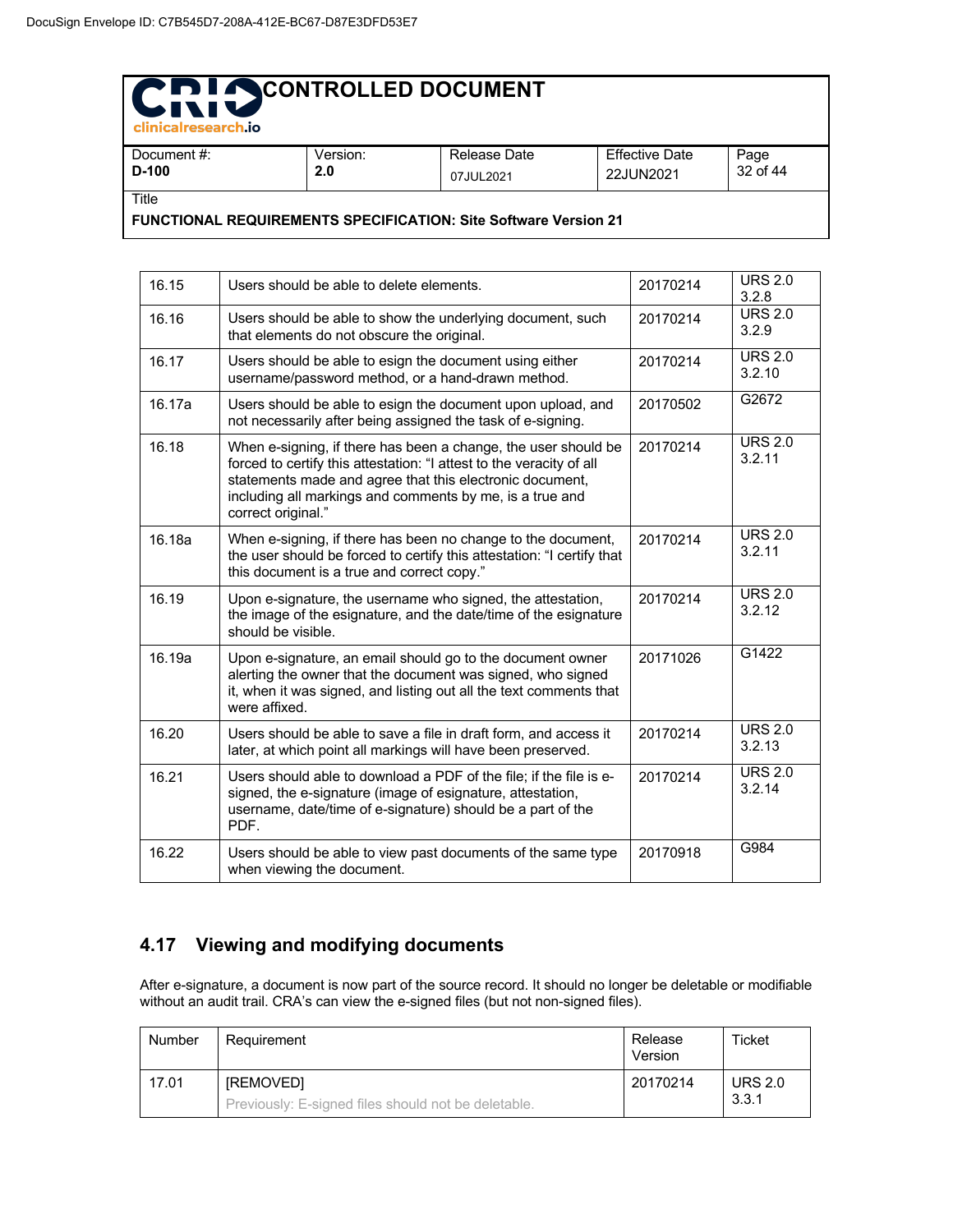| <b>PID I ACONTROLLED DOCUMENT</b><br>WINIV<br>clinicalresearch.jo        |                 |                           |                                    |                  |  |  |
|--------------------------------------------------------------------------|-----------------|---------------------------|------------------------------------|------------------|--|--|
| Document #:<br>$D-100$                                                   | Version:<br>2.0 | Release Date<br>07JUL2021 | <b>Effective Date</b><br>22JUN2021 | Page<br>33 of 44 |  |  |
| Title<br>FUNCTIONAL REQUIREMENTS SPECIFICATION: Site Software Version 21 |                 |                           |                                    |                  |  |  |

|        |                                                                                                                                                                                                                                                             | Removed in<br>version<br>20180128 |                         |
|--------|-------------------------------------------------------------------------------------------------------------------------------------------------------------------------------------------------------------------------------------------------------------|-----------------------------------|-------------------------|
| 17.01a | E-signed files should be deletable by the user; however, the<br>actual file should no longer be visible, although, for audit trail<br>purposes, the fact of deletion should be visible.                                                                     | 20180128                          | G1649                   |
| 17.02  | Users should be able to modify esigned files, and, upon<br>signature, an audit trail should generate asking for a reason<br>for the change. The reason should specify either error or new<br>information and be able to enter free-text for reason/comment. | 20170214                          | <b>URS 2.0</b><br>3.3.2 |
| 17.03  | Upon modification, the audit trail should display: latest e-<br>signature information, plus reason recorded for change<br>(error/change history selection plus comment), along with an<br>audit trail of any text comments added or deleted.                | 20170214                          | <b>URS 2.0</b><br>3.3.3 |
| 17.04  | CRA's should be able to view e-signed files, but not non-<br>signed files.                                                                                                                                                                                  | 20170214                          | <b>URS 2.0</b><br>3.3.4 |

#### **4.18 Portfolio level workflows for files**

There should be simplified ways to view and access files that require an action, such as needing signature, draft form, etc.

| <b>Number</b> | Requirement                                                                                                                                                                                                                                                                                                                                                                      | Release<br>Version | Ticket                      |
|---------------|----------------------------------------------------------------------------------------------------------------------------------------------------------------------------------------------------------------------------------------------------------------------------------------------------------------------------------------------------------------------------------|--------------------|-----------------------------|
| 18.01         | Within a study, and across study, there should be tabs where<br>files with the following statuses can be viewed:<br>All files<br>Files that the user is required to sign<br>Files that the user is the owner of<br>Files that are in draft form (ie, markings made and<br>saved, but not esigned)<br>Files that have been sent to the site email and are in<br>"Incoming" status | 20170214           | <b>URS 2.0</b><br>3.4.1     |
| 18.02         | There should be a custom filter search capability that lets users<br>retrieve files based on:<br>Documents assigned to a particular user for signature<br>Esigned vs. not esigned                                                                                                                                                                                                | 20170214           | URS <sub>2.0</sub><br>3.4.2 |
| 18.03         | A user should be able to modify the owner.                                                                                                                                                                                                                                                                                                                                       | 20170214           | <b>URS 2.0</b><br>3.4.3     |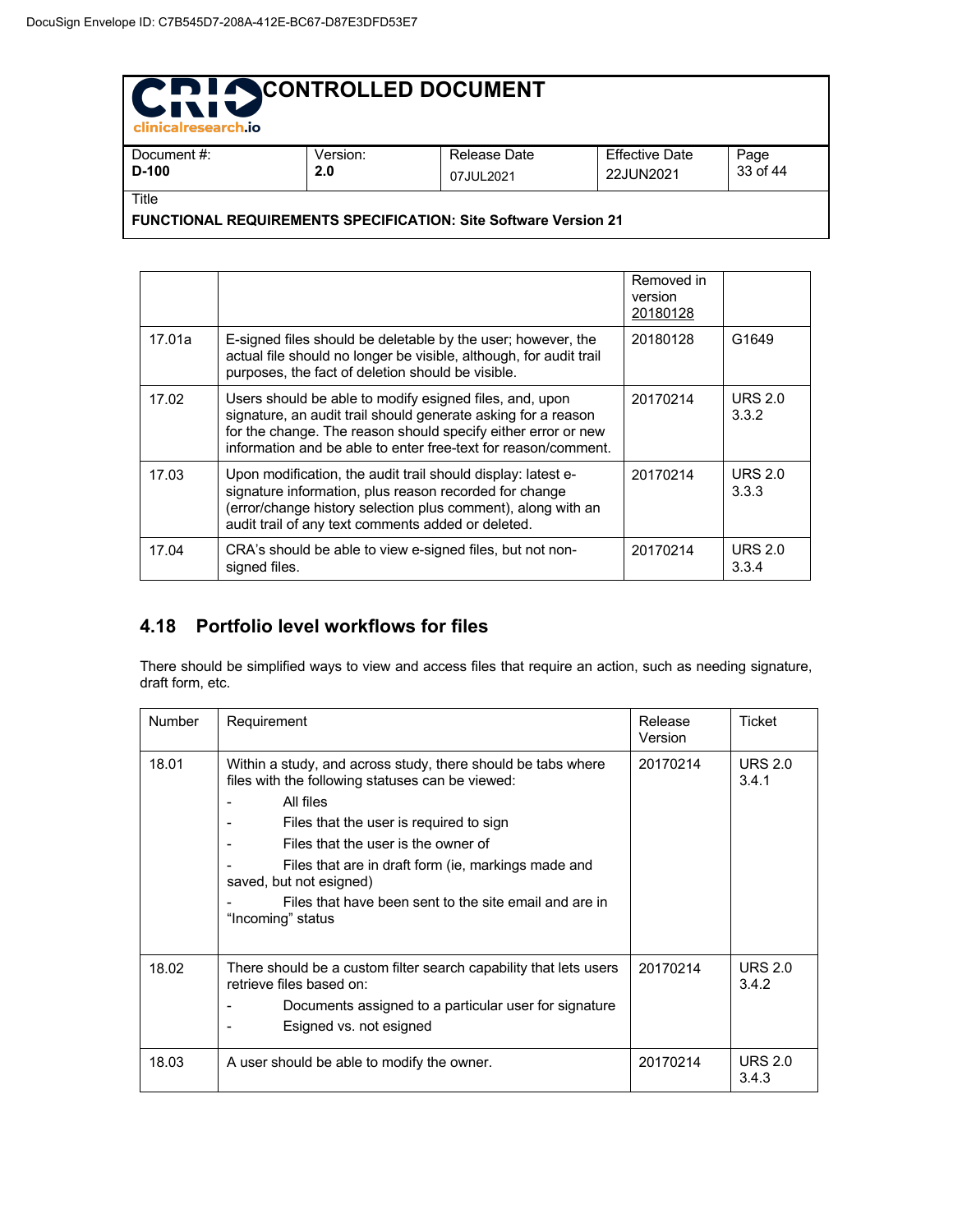| CRI OCONTROLLED DOCUMENT<br>clinicalresearch.jo                          |                 |                           |                                    |                  |  |
|--------------------------------------------------------------------------|-----------------|---------------------------|------------------------------------|------------------|--|
| Document #:<br>D-100                                                     | Version:<br>2.0 | Release Date<br>07JUL2021 | <b>Effective Date</b><br>22JUN2021 | Page<br>34 of 44 |  |
| Title<br>FUNCTIONAL REQUIREMENTS SPECIFICATION: Site Software Version 21 |                 |                           |                                    |                  |  |

#### **4.19 Dashboard**

The user's home page should be a central place to manage tasks and to-do's across the entire portfolio of studies.

| <b>Number</b> | Requirement                                                                                                                                                                                                                      | Release<br>Version | <b>Ticket</b> |
|---------------|----------------------------------------------------------------------------------------------------------------------------------------------------------------------------------------------------------------------------------|--------------------|---------------|
| 19.01         | The home page of the user should now display visits scheduled<br>for the day; from here the user may open a visit for source data<br>collection.                                                                                 | 20170215           | G278          |
| 19.02         | The home page should have a list of overdue visits, which are<br>visits not in Complete or Partially Complete status that are prior<br>to today.                                                                                 | 20170215           | G278          |
| 19.03         | The home page should have a list of tasks, including draft<br>progress notes, comments where the user is invoked, assigned<br>documents                                                                                          | 20170215           | G278          |
| 19.03a        | The home page should differentiate between "My Tasks" and<br>"Prime Tasks", as follows:                                                                                                                                          | 20170918           | G1143         |
|               | My Tasks - Unresolved Comments<br>А.                                                                                                                                                                                             |                    |               |
|               | The number of unresolved comments that you originated that<br>has been replied to, anything you originated that has not been<br>replied to for 5 days, and anything in which you have been $@$<br>mentioned in the last comment. |                    |               |
|               | В.<br>My Tasks - Draft Progress Notes                                                                                                                                                                                            |                    |               |
|               | The number of your draft progress notes.                                                                                                                                                                                         |                    |               |
|               | C.<br>My Tasks - Assigned Documents                                                                                                                                                                                              |                    |               |
|               | Documents assigned to you.                                                                                                                                                                                                       |                    |               |
|               | My Tasks - Owned Documents<br>D.                                                                                                                                                                                                 |                    |               |
|               | Document you own.                                                                                                                                                                                                                |                    |               |
|               | Е.<br>Pl/Prime Study Tasks - Unresolved Comments                                                                                                                                                                                 |                    |               |
|               | The number of unresolved comments for the studies in which<br>you are a prime coordinator or principal investigator.                                                                                                             |                    |               |
|               | F.<br>Pl/Prime Study Tasks - Draft Progress Notes                                                                                                                                                                                |                    |               |
|               | The number of draft progress notes for the studies in which you<br>are a prime coordinator or principal investigator.                                                                                                            |                    |               |
|               | G.<br><b>Incoming Documents</b>                                                                                                                                                                                                  |                    |               |
|               | Number of Incoming Documents for your site.                                                                                                                                                                                      |                    |               |
|               |                                                                                                                                                                                                                                  |                    |               |
|               |                                                                                                                                                                                                                                  |                    |               |
|               |                                                                                                                                                                                                                                  |                    |               |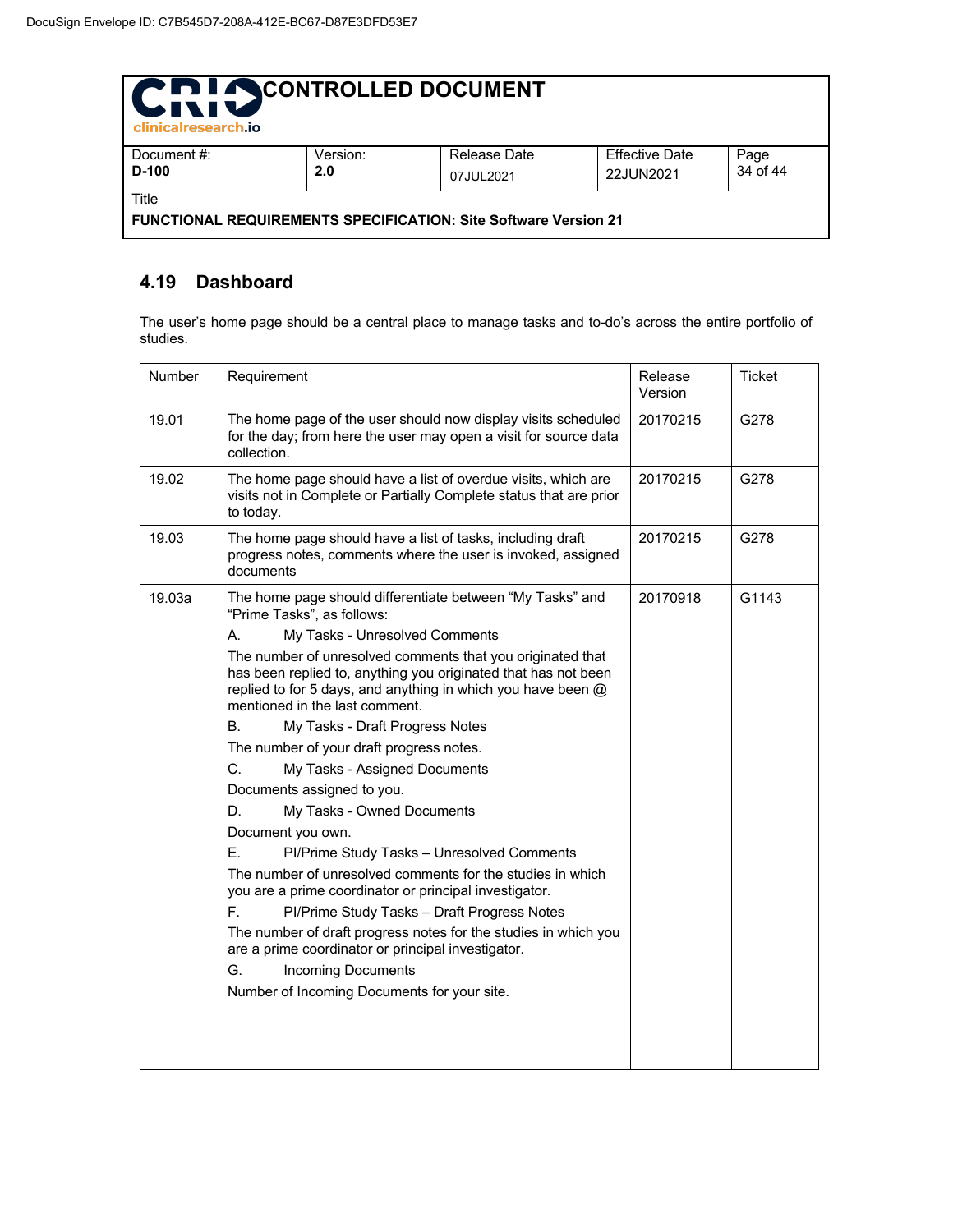| CRI OCONTROLLED DOCUMENT<br>clinicalresearch.jo |          |                                                                        |                       |          |  |
|-------------------------------------------------|----------|------------------------------------------------------------------------|-----------------------|----------|--|
| Document #:                                     | Version: | Release Date                                                           | <b>Effective Date</b> | Page     |  |
| $D-100$                                         | 2.0      | 07JUL2021                                                              | 22JUN2021             | 35 of 44 |  |
| Title                                           |          |                                                                        |                       |          |  |
|                                                 |          | <b>FUNCTIONAL REQUIREMENTS SPECIFICATION: Site Software Version 21</b> |                       |          |  |

| 19.04 | The home page should display study tiles for all active studies.<br>with a "P" in the upper left corner for any study that the user is | 20170215 | G278 |
|-------|----------------------------------------------------------------------------------------------------------------------------------------|----------|------|
|       | Principal Investigator or Prime Coordinator on.                                                                                        |          |      |

#### **4.20 Organization and user roles**

The Organization is the entity that houses sites, which houses one or more studies. An Organization must have at least one Administrator.

| Number | Requirement                                                                                                                                                                                                                                                                            | Release<br>Version | <b>Ticket</b>            |
|--------|----------------------------------------------------------------------------------------------------------------------------------------------------------------------------------------------------------------------------------------------------------------------------------------|--------------------|--------------------------|
| 20.01  | The system must allow users to create their own account.                                                                                                                                                                                                                               | 20160831           | <b>URS 1.0</b><br>3.16.1 |
| 20.02  | The system must let the Administrator create an Organization<br>and assign name and address.                                                                                                                                                                                           | 20160831           | URS $1.0$<br>3.16.2      |
| 20.03  | The system must allow for the creation of more than one site<br>affiliated with the Organization.                                                                                                                                                                                      | 20160831           | <b>URS 1.0</b><br>3.16.3 |
| 20.04  | The system must allow the Administrator to provision other<br>Administrators.                                                                                                                                                                                                          | 20160831           | <b>URS 1.0</b><br>3.16.4 |
| 20.05  | The system must allow the Administrator to invite one or more<br>internal users to be a part of a site and specify default role.<br>Upon addition, the user should appear as default role during<br>study creation process, and the user should see the studies on<br>their dashboard. | 20160831           | URS $1.0$<br>3.16.5      |
| 20.06  | The system must allow the Administrator to remove a user's<br>access to studies.                                                                                                                                                                                                       | 20160831           | <b>URS 1.0</b><br>3.16.6 |
| 20.07  | The Administrator may be able to restrict study design rights to<br>certain users.                                                                                                                                                                                                     | 20170515           | G2673                    |
| 20.08  | The Administrator should be able to create a default setting for<br>the site whereby study configuration is a restricted or<br>unrestricted right for users.                                                                                                                           | 20170515           | G2673                    |
| 20.09  | When a user does not have configuration right, the user should<br>still have access to a sandbox environment to preview the<br>configured template.                                                                                                                                    | 20171113           | G1860                    |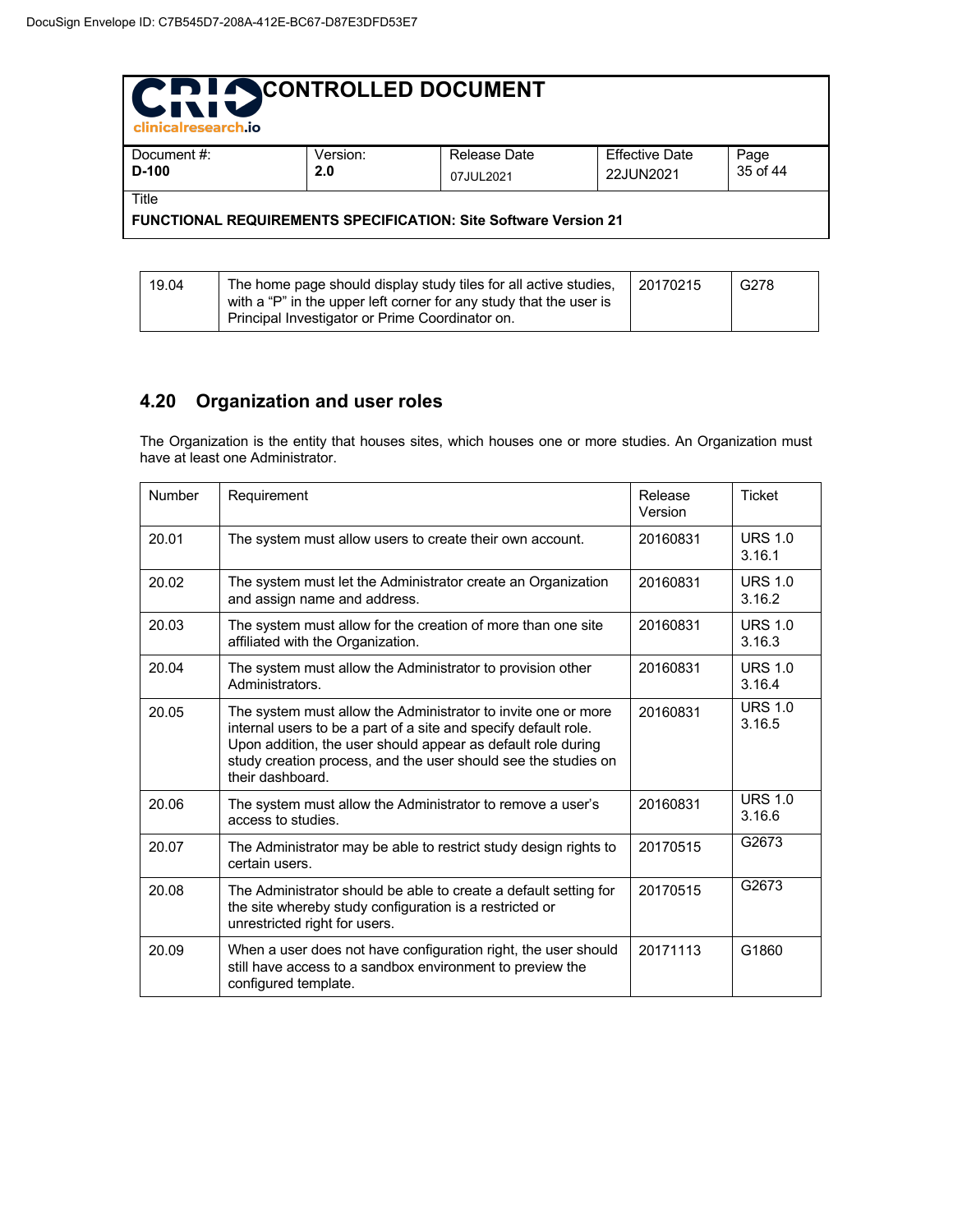| CRI SCONTROLLED DOCUMENT<br>clinicalresearch.jo                        |          |              |                       |          |  |
|------------------------------------------------------------------------|----------|--------------|-----------------------|----------|--|
| Document #:                                                            | Version: | Release Date | <b>Effective Date</b> | Page     |  |
| $D-100$                                                                | 2.0      | 07JUL2021    | 22JUN2021             | 36 of 44 |  |
| Title                                                                  |          |              |                       |          |  |
| <b>FUNCTIONAL REQUIREMENTS SPECIFICATION: Site Software Version 21</b> |          |              |                       |          |  |

#### **4.21 External user view**

External users have a different view of the study than internal users.

| <b>Number</b> | Requirement                                                                                                                                                           | Release<br>Version | Ticket                   |
|---------------|-----------------------------------------------------------------------------------------------------------------------------------------------------------------------|--------------------|--------------------------|
| 21.01         | The system must restrict the external user's view of the study to<br>the eSource documentation.                                                                       | 20160831           | <b>URS 1.0</b><br>3.17.1 |
| 21.02         | The system must provide read-only access. The external user<br>must not be able to edit eSource.                                                                      | 20160831           | <b>URS 1.0</b><br>3.17.2 |
| 21.03         | The system must allow the external user to generate<br>comments.                                                                                                      | 20160831           | <b>URS 1.0</b><br>3.17.3 |
| 21.04         | The system must not allow the external user to see the<br>patient's full name, telephone or other contact information, draft<br>progress notes, or internal comments. | 20160831           | <b>URS 1.0</b><br>3.17.4 |

#### **4.22 User profile**

Each licensee of CRIO creates their own individual user account and profile. These accounts are then searchable by other licensees.

| <b>Number</b>                | Requirement                                                                                                                                                                                                   | Release<br>Version | Ticket                   |
|------------------------------|---------------------------------------------------------------------------------------------------------------------------------------------------------------------------------------------------------------|--------------------|--------------------------|
| 22.01                        | The system must allow each licensee to create their own<br>username and password.                                                                                                                             | 20160831           | <b>URS 1.0</b><br>3.18.1 |
| 22.02                        | The system must allow each user to define their own profile<br>including their personal photo, their title, phone number and<br>email address.                                                                | 20160831           | <b>URS 1.0</b><br>3.18.2 |
| 22.03                        | A licensee may be a user for different organizations.                                                                                                                                                         | 20160831           | <b>URS 1.0</b><br>3.18.3 |
| 22.04                        | Registered user profiles should be searchable as User or<br>External User and can be invited to a study.                                                                                                      | 20160831           | <b>URS 1.0</b><br>3.18.4 |
| 22.05<br>(formerly)<br>23.09 | The system must ensure that user code/password<br>combinations (used for security, audit trails, and/or electronic<br>signatures) are unique to one individual and cannot be reused<br>by another individual. | 20160831           | <b>URS 1.0</b><br>3.19.9 |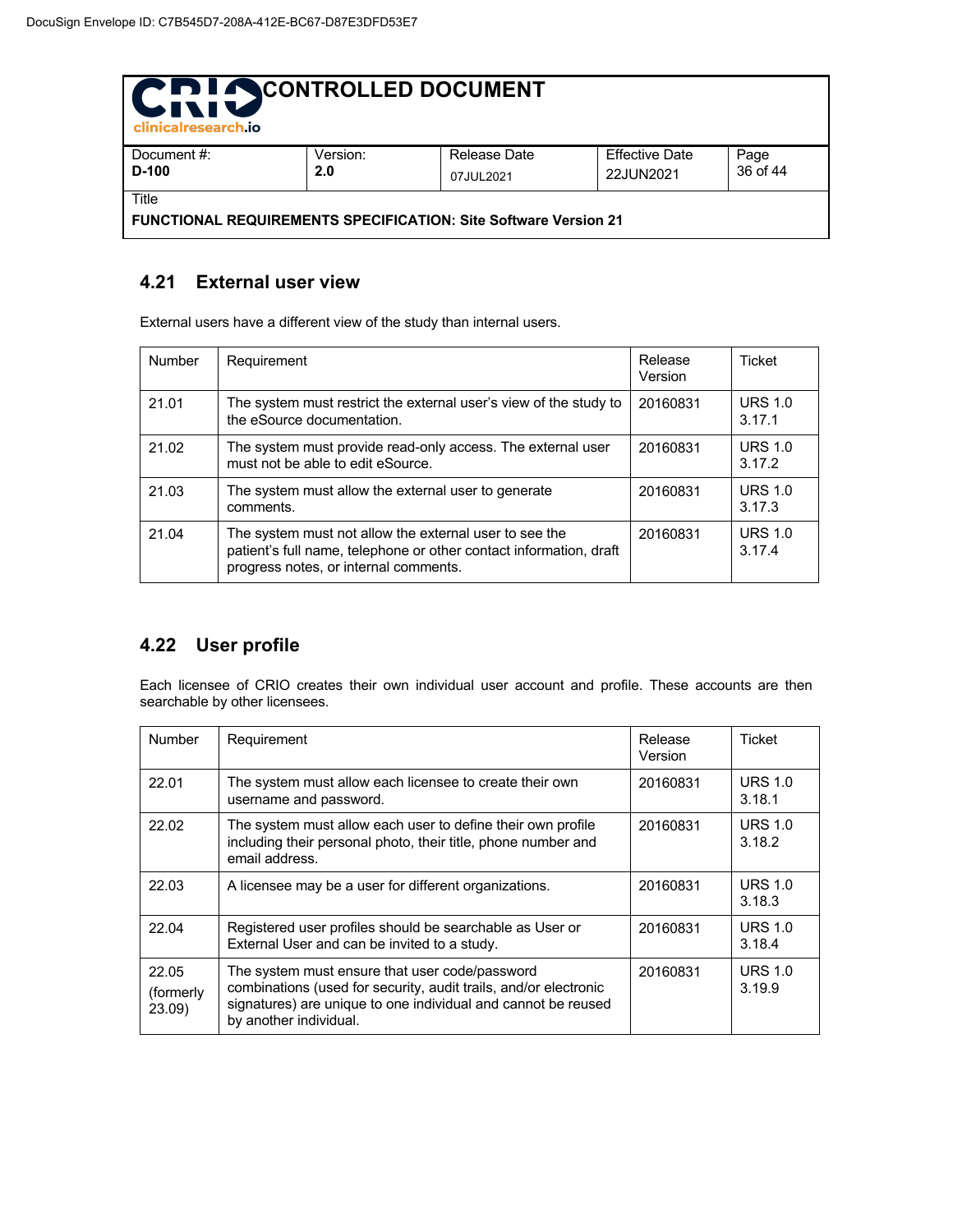| <b>PIL ACONTROLLED DOCUMENT</b><br><b>WINIM</b><br>clinicalresearch.jo                |                 |              |                                    |                  |  |
|---------------------------------------------------------------------------------------|-----------------|--------------|------------------------------------|------------------|--|
| Document #:<br>$D-100$                                                                | Version:<br>2.0 | Release Date | <b>Effective Date</b><br>22JUN2021 | Page<br>37 of 44 |  |
| 07JUL2021<br>Title<br>FUNCTIONAL REQUIREMENTS SPECIFICATION: Site Software Version 21 |                 |              |                                    |                  |  |

#### **4.23 Part 11 compliance**

The system is subject to 21 CFR Part 11 requirements. Part 11 is to be documented in the validation.

*Original requirements in sections 4.23 and 4.24 relating to 21 CFR 11 compliance have been removed from this document. Compliance is to be demonstrated in the validation.*

#### **4.24 Data management**

*Intentionally removed per comment in 4.23.*

#### **4.25 Security and performance**

The system must fulfill typical standards of performance for enterprise grade, HIPAA regulated business system software. Detailed specifications and SOP's governing infrastructure, security, performance, data recovery, etc. are detailed in other controlled documents issued and maintained by CRIO.

*Original requirements in this section have been removed from this document.*

#### **4.26 Master Template**

#### **Master Template Design and Publication**

A site network wishing to utilize this feature should initiate a request to their CRIO Customer Success manager to provide Master Template publication rights to their designated site. A site network may designate an existing site already used as a master site. A site network should only use the master templating feature on new studies, since master templates cannot be used to update existing studies (i.e., the system will treat the master template as a separate study).

At this site, the study designer ("Designer") can, within a given study, create multiple versions of the template and label these versions. For example, the Designer could create version 1a and version 1b, both of which map to version 1.0 of the study protocol, with 1a being for sites that did not opt into an optional PK sub-study, and 1b being for sites that did. The Designer can then publish version 1a to the sites in the network that did not opt in to the PK sub-study, and version 1b to the sites that did. In fact, the Designer can publish at different times to different sites, thus timing publication with each individual site's start-up schedule.

When the sponsor amends the study protocol and issues version 2.0, the Designer can copy and update both versions 1a and 1b to versions 2a and 2b, then publish those versions to the appropriate sites at the right time. A site that had received version 1a earlier now receives version 2a. All visits completed on version 1a are frozen on that template, and version stamped as 1a. All visits going forward will be associated with version 2a. All custom changes made by the site to 1a now appear in 2a.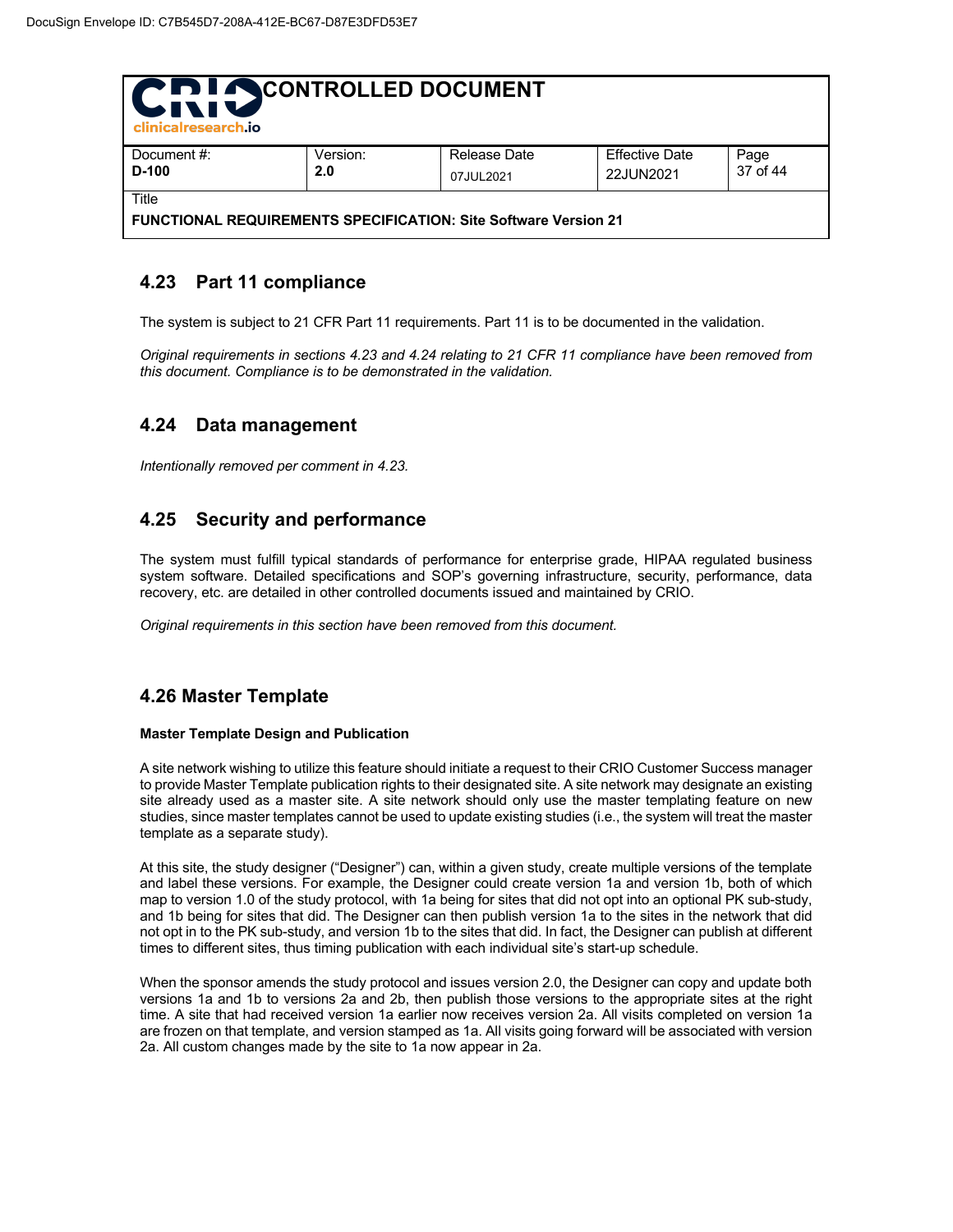| <b>PIL ACONTROLLED DOCUMENT</b><br>Litiu<br>clinicalresearch.jo                 |                 |                           |                                    |                  |  |
|---------------------------------------------------------------------------------|-----------------|---------------------------|------------------------------------|------------------|--|
| Document #:<br>$D-100$                                                          | Version:<br>2.0 | Release Date<br>07JUL2021 | <b>Effective Date</b><br>22JUN2021 | Page<br>38 of 44 |  |
| Title<br><b>FUNCTIONAL REQUIREMENTS SPECIFICATION: Site Software Version 21</b> |                 |                           |                                    |                  |  |

#### **Scheduling**

One complicating factor is that CRIO integrates the Schedule with eSource - specifically, CRIO's eSource system requires the site users to schedule a visit, and then use that appointment to "call" the appropriate visit template. Therefore, the system needs to "know" how the prior visit structure maps to the new visit structure. For instance, the following is an example of an "old" template vs. a "new" template (the \* is an anchor):

#### From this scenario:

|   | <b>BASELINE SCENARIO</b> |       |    |       |
|---|--------------------------|-------|----|-------|
|   | 1 Screening              | $-28$ | -7 | $-14$ |
|   | 2 Baseline               | $-14$ |    |       |
| × | 3 Randomization          |       |    |       |
|   | 4 Week 2                 | 14    | 3  | з     |
|   | 5 Week 4                 | 28    | 3  | 3     |
|   | 6 Week 8                 | 56    | ς  | 5     |
|   | <b>7 Week 16</b>         | 112   | 5  |       |
| * | 8 EOT                    | 240   |    |       |
| * | 9 EOS                    | 28    |    |       |

To this scenario:

|    | 1 SCRN             | $-28$ | -7 | $-14$ |
|----|--------------------|-------|----|-------|
|    | 2 Baseline         | $-14$ |    |       |
| эk | 3 Randomization    |       |    |       |
|    | 4 Week 1           |       | 3  | з     |
|    | 5 Week 2 Treatment | 14    | 3  | з     |
|    | 6 Week 4 Treatment | 28    | 3  | ٩     |
|    | 7 Week 8 Treatment | 56    | 5  | 5     |
|    | 8 Week 12          | 84    | 5  |       |
|    | 9 Week 16          | 112   | 5  | 5     |
| ×. | 9 EOT              | 240   |    |       |
| эk | <b>10 EOS</b>      | 28    |    |       |

In the above example, a subject previously scheduled for V4 Week 2 needs to be redirected to V5 Week 2 Treatment - note that the visit number and visit name have both changed, but it's clear from the visit structure that the two visits are the equivalents. It's also apparent that this subject may need to be scheduled for, and complete, Week 1 visit, depending on whether the window has passed or not.

A subject previously scheduled to V7 Week 16 now has no visit to point to. That appointment needs to be cancelled and a new one scheduled for V9 EOT, as the next visit to complete.

Thus, whenever a new version is created, the system will have a mapping structure in which each old visit is mapped to one and only one new visit or to a DELETED status, and every new visit is mapped to one and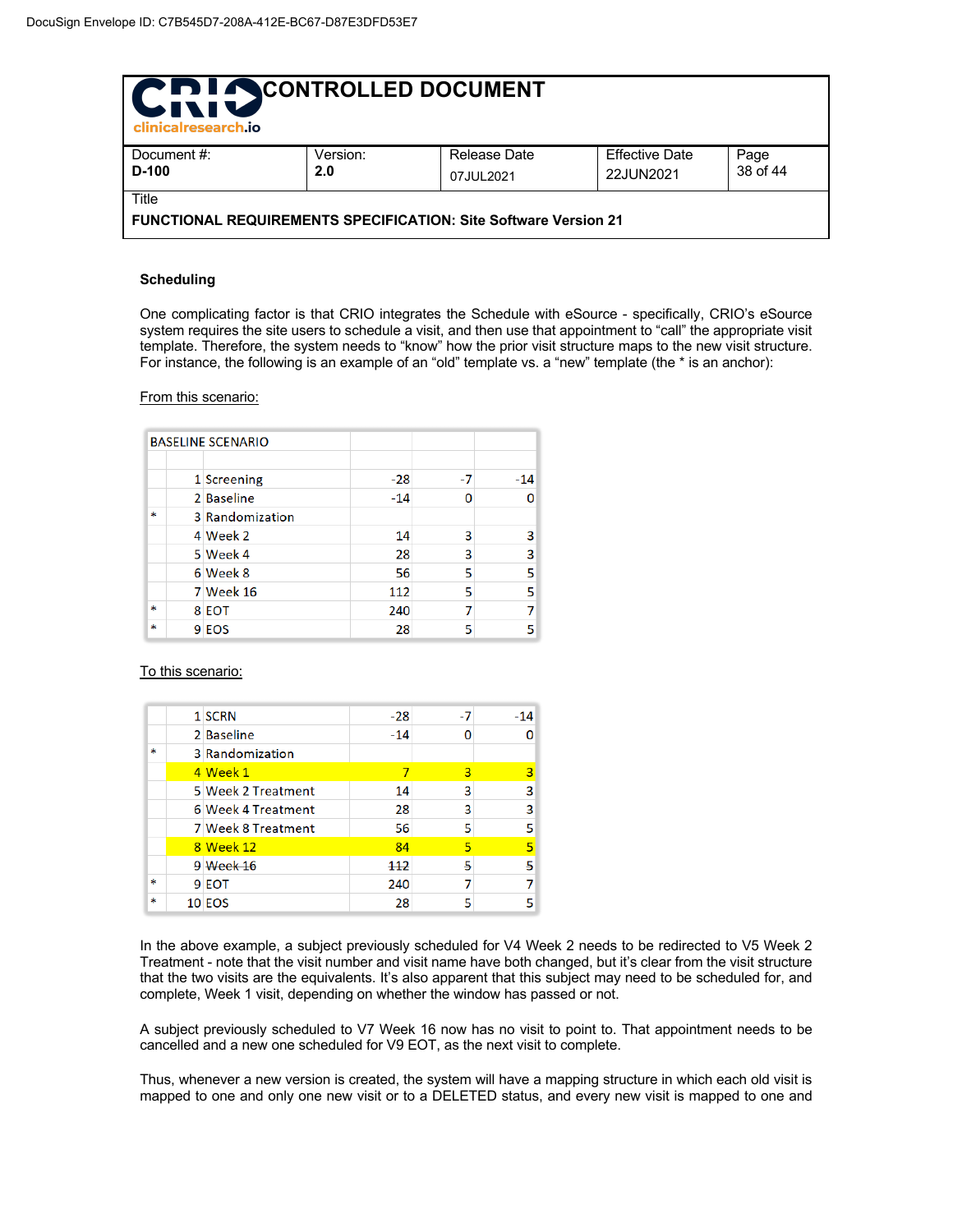| Chi SCONTROLLED DOCUMENT<br>clinicalresearch.jo |                 |                                                                 |                                    |                  |  |  |  |
|-------------------------------------------------|-----------------|-----------------------------------------------------------------|------------------------------------|------------------|--|--|--|
| Document #:<br>$D-100$                          | Version:<br>2.0 | Release Date                                                    | <b>Effective Date</b><br>22JUN2021 | Page<br>39 of 44 |  |  |  |
| 07JUL2021<br>Title                              |                 |                                                                 |                                    |                  |  |  |  |
|                                                 |                 | FUNCTIONAL REQUIREMENTS SPECIFICATION: Site Software Version 21 |                                    |                  |  |  |  |

only one prior visit or has a NEW status. Upon study creation, the old and new visits are identical and therefore default to linked. Any newly created visit defaults to NEW status and any deleted visit maps to DELETED.

This mapping will be done "behind the scenes". Specifically, upon copying a template, the old and new visits are identical and therefore linked. Those visits remain linked, and any newly added visit defaults to NEW, and any deleted visit maps to DELETED.

It's important, therefore, that the Designer keep these rules in mind when copying templates. In the above example, the right way to set up the visit schedule for the second version is to:

- 1. Add a new visit called v4 WEEK 1.<br>2. Rename the visit from v4 WEEK 2 t
- 2. Rename the visit from v4 WEEK 2 to v5 WEEK 2 TREATMENT.
- 3. Add a new visit called v8 WEEK 12.<br>4. Delete the visit labeled v7 WEEK 16
- Delete the visit labeled v7 WEEK 16.

| Number | Requirement                                                                                                                                                                                                                                                                                                                                                                                                                                                                                                                                                                                                                                                                                                                                                                                                                                                                                                                          | Release<br>Version            | <b>Ticket</b>      |
|--------|--------------------------------------------------------------------------------------------------------------------------------------------------------------------------------------------------------------------------------------------------------------------------------------------------------------------------------------------------------------------------------------------------------------------------------------------------------------------------------------------------------------------------------------------------------------------------------------------------------------------------------------------------------------------------------------------------------------------------------------------------------------------------------------------------------------------------------------------------------------------------------------------------------------------------------------|-------------------------------|--------------------|
| 26.01  | The CRIO Administrator should be able to designate<br>one of the sites as the Master Site.<br>The Master Site will have the publication<br>functionality turned on.                                                                                                                                                                                                                                                                                                                                                                                                                                                                                                                                                                                                                                                                                                                                                                  | V20<br>(20210604)             | J-EDC57<br>J-EDC58 |
| 26.02  | The Study Designer at the Master Site ("Designer")<br>should be able to create a study. The Designer must<br>complete these attributes for master templating as<br>they will be transmitted to Receiving Sites and<br>locked from editing:<br>• Sponsor<br>• Protocol Number<br>• Market Name<br>• Description<br>$\bullet$ CRO<br>• Sponsor IRB<br>$\bullet$ Phase<br>$\bullet$ Title<br>• CT Gov Identifier<br>When the Designer is creating a study, the system<br>will include other attributes (e.g., Site #, Nickname,<br>Status, Target Enrollment) but are not a part of<br>master templating. Therefore these fields will not be<br>transmitted to Receiving Sites.<br>Note: If the attributes Sponsor Tracking Number and<br>CRO Tracking Number need to be pushed to<br>Receiving Sites, these two attributes are a part of<br>master templating and must be completed in the<br>Overview tab after initial study set up. | V <sub>20</sub><br>(20210604) | J-EDC57<br>J-EDC58 |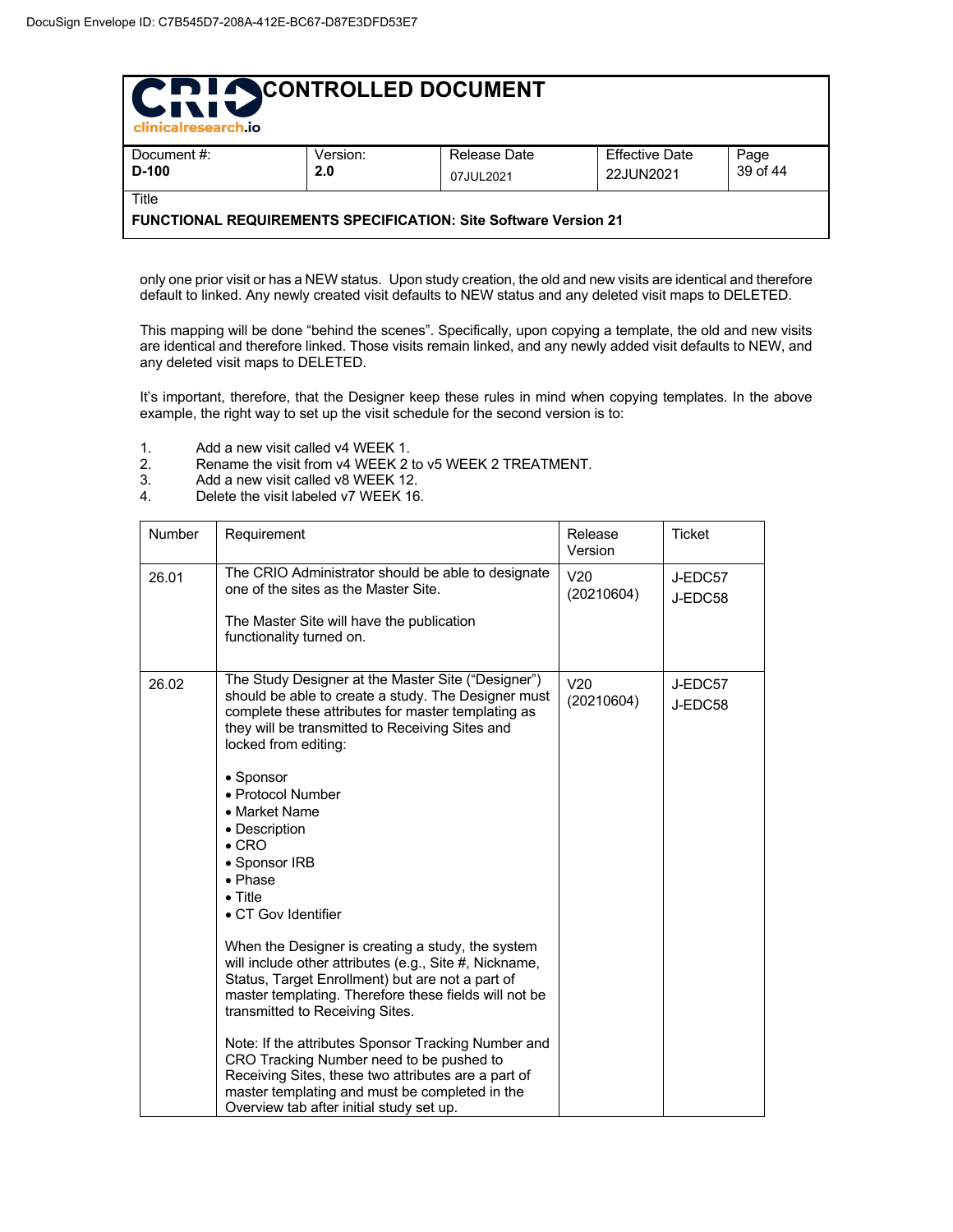|  | <b>PIDI ACONTROLLED DOCUMENT</b> |
|--|----------------------------------|
|  |                                  |

| .<br>clinicalresearch.jo |                 |                           |                             |                  |
|--------------------------|-----------------|---------------------------|-----------------------------|------------------|
| Document #:<br>$D-100$   | Version:<br>2.0 | Release Date<br>07JUL2021 | Effective Date<br>22JUN2021 | Page<br>40 of 44 |
| Title                    |                 |                           |                             |                  |

**FUNCTIONAL REQUIREMENTS SPECIFICATION: Site Software Version 21**

| 26.03 | The Designer should be able to create a Version<br>and name/rename it before publication.                                                                                                                                                                                                                                                                                                                                              | V20<br>(20210604)             | J-EDC30<br>J-EDC32            |
|-------|----------------------------------------------------------------------------------------------------------------------------------------------------------------------------------------------------------------------------------------------------------------------------------------------------------------------------------------------------------------------------------------------------------------------------------------|-------------------------------|-------------------------------|
| 26.04 | The Designer should be able to delete a Version<br>before publication.                                                                                                                                                                                                                                                                                                                                                                 | V <sub>20</sub><br>(20210604) | J-EDC30<br>J-EDC32            |
| 26.05 | The Designer should be able to create a new<br>version (whether published or unpublished) by<br>copying an existing version.                                                                                                                                                                                                                                                                                                           | V <sub>20</sub><br>(20210604) | J-EDC30<br>J-EDC32            |
| 26.06 | The Designer should be able to view all sites that<br>the Designer has access to from a permissions<br>perspective (i.e. all sites within an organization if the<br>Designer is an administrator for that organization,<br>plus any sites which that Designer is invited to as a<br>site user).                                                                                                                                        | V <sub>20</sub><br>(20210604) | J-EDC30<br>J-EDC32<br>J-EDC65 |
| 26.07 | The Designer may publish a template to one or<br>more sites, or to all sites, that he/she has access to.                                                                                                                                                                                                                                                                                                                               | V <sub>20</sub><br>(20210604) | J-EDC30<br>J-EDC32<br>J-EDC65 |
| 26.08 | The site should receive a notification (banner at the<br>top of My Dashboard page) that a new template has<br>been published.                                                                                                                                                                                                                                                                                                          | V20<br>(20210604)             | J-EDC123                      |
| 26.09 | Once a template is in published status, it should be<br>frozen from further editing. The user should not be<br>able to edit procedures (including the name,<br>sequence, questions, question order, and procedure<br>logic), visits (including number, name, windows,<br>notes or sequencing), overview fields, or procedure-<br>visit combinations. The user cannot add any new<br>procedures, questions, visits, or overview fields. | V20<br>(20210604)             | J-EDC60                       |
| 26.10 | The system should have a log of every version<br>published, and every site that inherited that version,<br>and the date it inherited it. This log is available in<br>Looker.                                                                                                                                                                                                                                                           | V <sub>20</sub><br>(20210604) | J-EDC123<br><b>J-EDC120</b>   |
| 26.11 | The system should display every site on the system,<br>the current version it has, the date it inherited that<br>version, and the previous versions and dates<br>inherited. This log is available in Looker.<br>Note: This is a flip view of the above.                                                                                                                                                                                | V <sub>20</sub><br>(20210604) | J-EDC123<br><b>J-EDC120</b>   |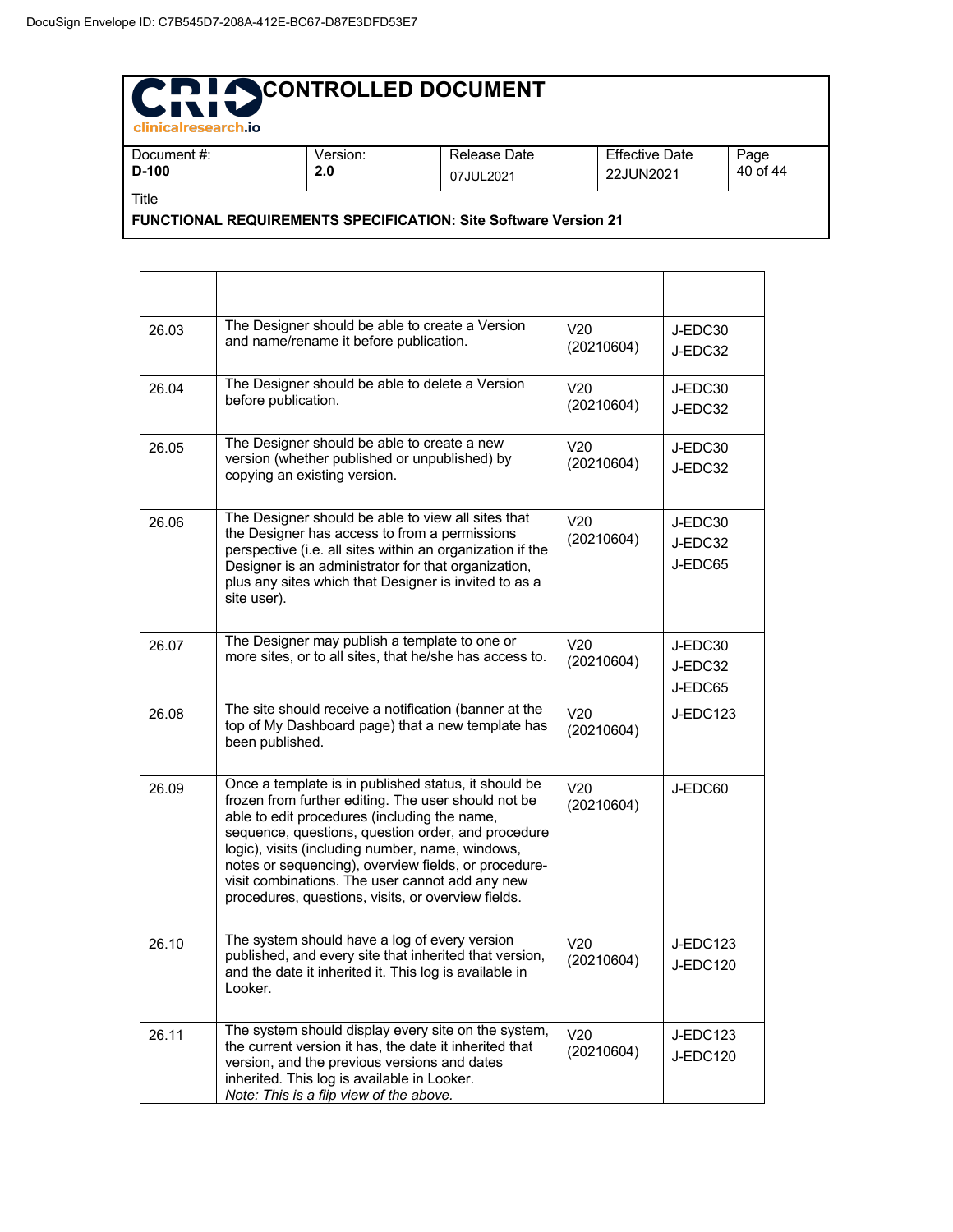| <b>PIDI ACONTROLLED DOCUMENT</b><br><b>GIVIT</b><br>clinicalresearch.jo |                                                                 |              |                       |          |  |  |  |
|-------------------------------------------------------------------------|-----------------------------------------------------------------|--------------|-----------------------|----------|--|--|--|
| Document #:                                                             | Version:                                                        | Release Date | <b>Effective Date</b> | Page     |  |  |  |
| $D-100$                                                                 | 2.0                                                             | 07JUL2021    | 22JUN2021             | 41 of 44 |  |  |  |
| Title                                                                   |                                                                 |              |                       |          |  |  |  |
|                                                                         | FUNCTIONAL REQUIREMENTS SPECIFICATION: Site Software Version 21 |              |                       |          |  |  |  |

#### **Sites Receiving Templates**

When a template is published, a receiving site will inherit the template - there is no explicit need for the site to "accept" the template; it simply appears in the site's dashboard and will be designated visually as a master controlled template.

The site will be able to view the configuration inherited, but not be able to make any modifications to it. However, the site may update the configuration by adding a visit, a procedure, or a question to a specific procedure, or even an alert or disable logic that references an inherited question.

When a new version is received, it replaces the prior version.

As discussed above, there will be some implications to the scheduling module:

- Any visit from the old template, once opened and data saved, retains its old structure. So a completed visit that is now DELETED always remains. This is consistent with the principle that study data, once collected, is NEVER deleted.
- Any scheduled visit needs to re-map to the new equivalent visit.
- If a scheduled visit maps to a DELETED visit, the system should delete the appointment.

The following are the specific manifestation of the above rules:

|                        | <b>RULES WHEN</b>                                                                                                                          |                                                                                                                                           |  |  |
|------------------------|--------------------------------------------------------------------------------------------------------------------------------------------|-------------------------------------------------------------------------------------------------------------------------------------------|--|--|
| <b>Status</b>          | Visit maps to a modified visit                                                                                                             | Visit is deleted                                                                                                                          |  |  |
| Completed              | Retains status, displays completed data in<br>prior version                                                                                | Retains status, freezes prior version                                                                                                     |  |  |
| Partially<br>Completed | Retains status, calls prior version when<br>opened                                                                                         | Retains status, freezes prior version                                                                                                     |  |  |
| Screen Fail            | Retains status, displays completed data in<br>prior version                                                                                | Retains status, freezes prior version                                                                                                     |  |  |
| Paused                 | Retains status, calls prior version when<br>opened                                                                                         | Retains status, freezes prior version                                                                                                     |  |  |
| In progress            | Retains status, calls prior version                                                                                                        | Retains status, freezes prior version                                                                                                     |  |  |
| Scheduled              | Displayed as Scheduled, calls new<br>version, target window updated (note: our<br>window management may now flag this as<br>out of window) | Displayed as Scheduled, but<br>inactivates any source associated<br>with it, visually denote this is for a<br>visit that no longer exists |  |  |
| Cancelled              | Displayed as Cancelled, calls new version,<br>target window updated                                                                        | Visit no longer available                                                                                                                 |  |  |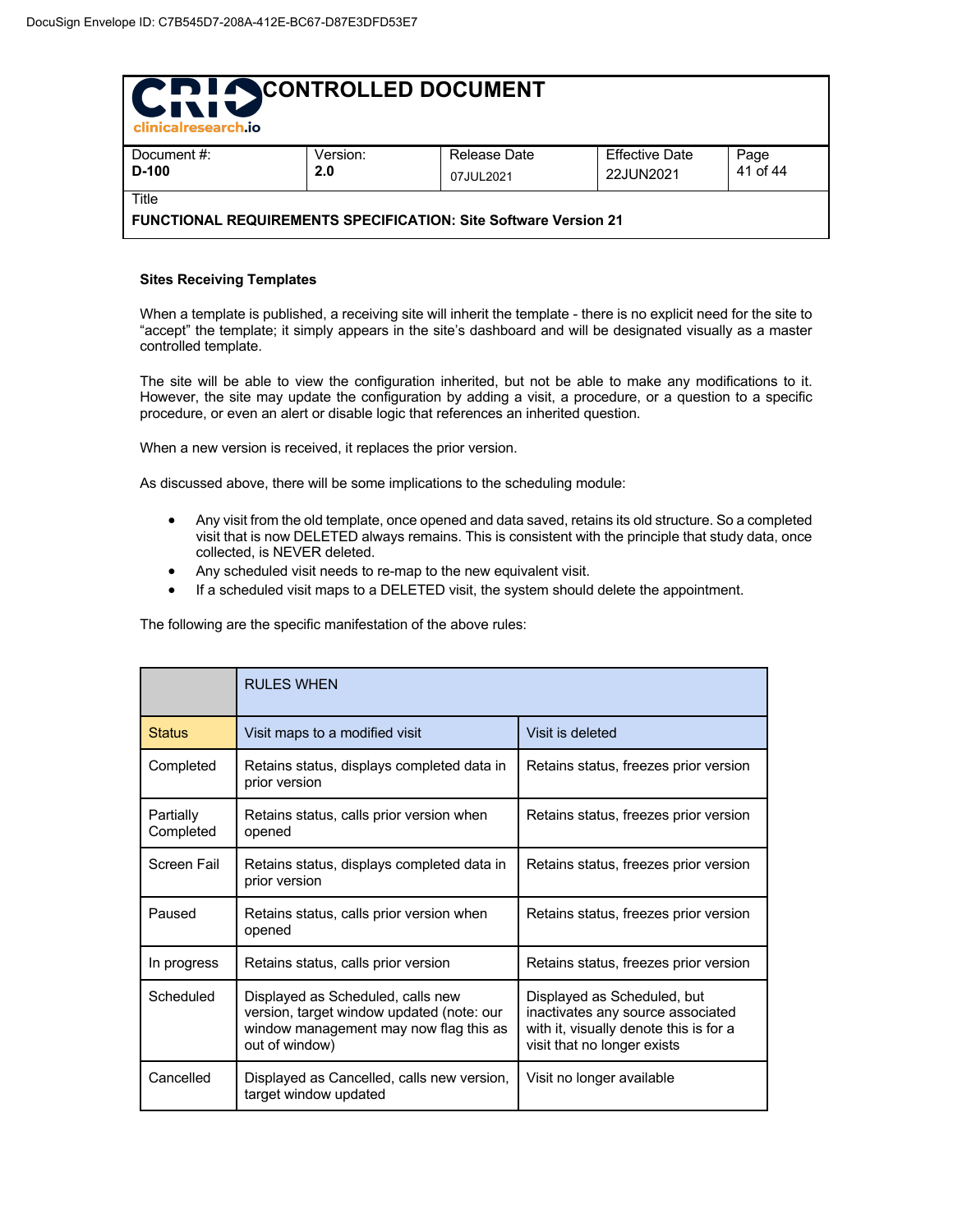| clinicalresearch.jo    |                 |                           |                                    |                  |  |  |  |
|------------------------|-----------------|---------------------------|------------------------------------|------------------|--|--|--|
| Document #:<br>$D-100$ | Version:<br>2.0 | Release Date<br>07JUL2021 | <b>Effective Date</b><br>22JUN2021 | Page<br>42 of 44 |  |  |  |
| Title                  |                 |                           |                                    |                  |  |  |  |

**FUNCTIONAL REQUIREMENTS SPECIFICATION: Site Software Version 21**

| <b>Not</b><br>Scheduled | Displayed as Not Scheduled, calls new<br>version, target window updated                                                                                                     | Visit no longer available |
|-------------------------|-----------------------------------------------------------------------------------------------------------------------------------------------------------------------------|---------------------------|
|                         | BRAND NEW VISIT APPEARS AS<br>Not Scheduled (note: our window<br>management may now flag this as<br>unscheduled but in window / window<br>approaching / window past / etc.) |                           |

CRIO has in its roadmap an out-of-window visit queue system to alert the site when a scheduled or completed visit is out-of-window. This queue system will help the site better manage visit window impact as they inherit new templates.

| Number | Requirement                                                                                                                                                                                                                                                                                                                                                                                                         | Release<br>Version            | <b>Ticket</b>                 |
|--------|---------------------------------------------------------------------------------------------------------------------------------------------------------------------------------------------------------------------------------------------------------------------------------------------------------------------------------------------------------------------------------------------------------------------|-------------------------------|-------------------------------|
| 26.12  | In the inherited study in the Receiving Site, the<br>following attributes are pre-populated from the<br>Master Site and non-editable:<br>• Sponsor<br>• Protocol Number<br>• Market Name<br>• Description<br>$\bullet$ CRO<br>• Sponsor IRB<br>$\bullet$ Phase<br>$\bullet$ Title<br>• CT Gov Identifier<br>The site may populate all remaining fields in Study<br>Overview (e.g., Site #, Nickname, Status, Target | V <sub>20</sub><br>(20210604) | J-EDC57<br>J-EDC58            |
|        | Enrollmentetc).                                                                                                                                                                                                                                                                                                                                                                                                     |                               |                               |
| 26.13  | When a site receives a new version, the Configure<br>tab will automatically reflect the configuration<br>pushed from the Master Site. The Receiving Site<br>may perform additional configuration, but there are<br>limitations to editing configuration as to what the site<br>can do vs. cannot do.<br>Here is what the site can do:                                                                               | V20<br>(20210604)             | J-EDC57<br>J-EDC58<br>J-EDC60 |
|        | • Add a visit                                                                                                                                                                                                                                                                                                                                                                                                       |                               |                               |
|        | • Add a procedure                                                                                                                                                                                                                                                                                                                                                                                                   |                               |                               |
|        | • Add a question to a procedure                                                                                                                                                                                                                                                                                                                                                                                     |                               |                               |
|        | • Add an edit check (alert rule), including one that<br>references a locked question                                                                                                                                                                                                                                                                                                                                |                               |                               |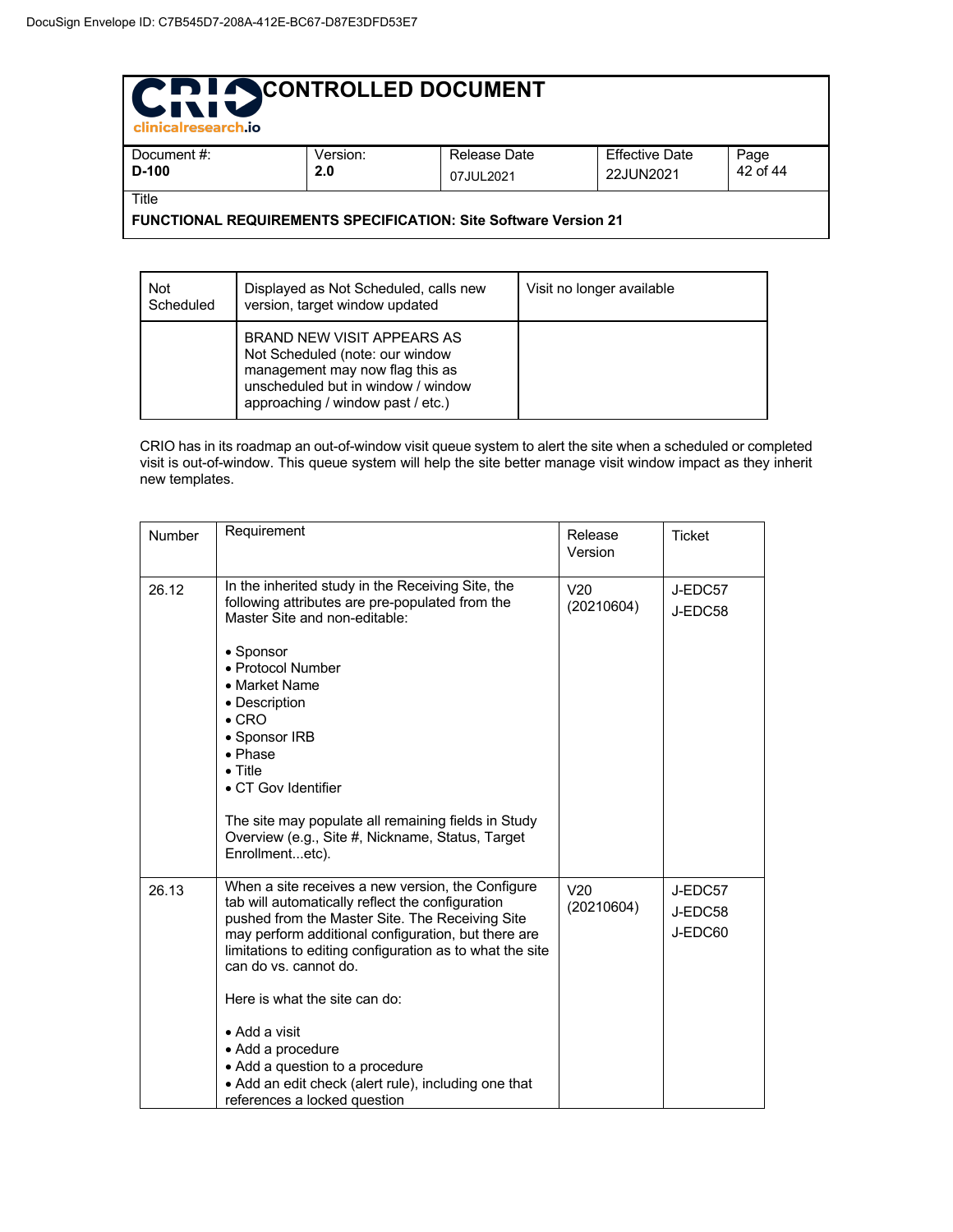| <b>PID LA CONTROLLED DOCUMENT</b><br><b>LIVIU</b><br>clinicalresearch.jo |          |              |                       |          |  |  |  |
|--------------------------------------------------------------------------|----------|--------------|-----------------------|----------|--|--|--|
| Document #:                                                              | Version: | Release Date | <b>Effective Date</b> | Page     |  |  |  |
| $D-100$                                                                  | 2.0      | 07JUL2021    | 22JUN2021             | 43 of 44 |  |  |  |
| Title                                                                    |          |              |                       |          |  |  |  |

**FUNCTIONAL REQUIREMENTS SPECIFICATION: Site Software Version 21**

|       | · Tie a procedural logic statement (disable logic or<br>value reference) to the answer of a locked question;<br>for instance, if the site inherits the question "Did site<br>draw blood?" and if the site responds "Yes", the site<br>can have the "Yes" response trigger the site's<br>custom-added question, "Was any blood clotting<br>observed?"<br>Here's what the site cannot do with respect to the<br>inherited template:<br>• Delete a visit<br>• Move a visit<br>• Delete a procedure<br>• Delete or modify a question<br>• Delete or modify any edit checks (alert rule)<br>• Create disable logic that could have the effect of<br>disabling an inherited question<br>• Delete or modify any inherited procedural logic<br>statements (alert rules or disable rules).<br>• Delete or modify any inherited instructions or<br>question clarifications<br>• Add text to the instructional box and add |                               |                                       |
|-------|-----------------------------------------------------------------------------------------------------------------------------------------------------------------------------------------------------------------------------------------------------------------------------------------------------------------------------------------------------------------------------------------------------------------------------------------------------------------------------------------------------------------------------------------------------------------------------------------------------------------------------------------------------------------------------------------------------------------------------------------------------------------------------------------------------------------------------------------------------------------------------------------------------------------|-------------------------------|---------------------------------------|
|       | clarifications to inherited questions                                                                                                                                                                                                                                                                                                                                                                                                                                                                                                                                                                                                                                                                                                                                                                                                                                                                           |                               |                                       |
| 26.14 | In study configuration, all elements that were<br>configured by the site should be visually denoted.                                                                                                                                                                                                                                                                                                                                                                                                                                                                                                                                                                                                                                                                                                                                                                                                            | V <sub>20</sub><br>(20210604) | J-EDC57<br>J-EDC58                    |
| 26.15 | The version should be visible in the following areas<br>and upon print-out:<br>• Procedure modal will have the version at the top<br>next to the category.<br>• Version is printed on the study pages (above the<br>tabs).<br>• Version is also displayed on the completed visit<br>pages.                                                                                                                                                                                                                                                                                                                                                                                                                                                                                                                                                                                                                      | V <sub>20</sub><br>(20210604) | J-EDC30<br>J-EDC32<br><b>J-EDC120</b> |
| 26.16 | When a new version is published, it replaces the<br>prior version received.                                                                                                                                                                                                                                                                                                                                                                                                                                                                                                                                                                                                                                                                                                                                                                                                                                     | V <sub>20</sub><br>(20210604) | J-EDC30<br>J-EDC32                    |
| 26.17 | The site should receive a notification (banner at the<br>top of My Dashboard page) that a new template has<br>been published.                                                                                                                                                                                                                                                                                                                                                                                                                                                                                                                                                                                                                                                                                                                                                                                   | V20<br>(20210604)             | <b>J-EDC120</b><br>J-EDC123           |
| 26.18 | On the Master site, if a visit is deleted from<br>configuration, and the receiving site does not have<br>data for that visit, scheduled visits which are now in<br>DELETED status will be removed from the calendar.                                                                                                                                                                                                                                                                                                                                                                                                                                                                                                                                                                                                                                                                                            | V20<br>(20210604)             | J-EDC30<br>J-EDC32<br><b>J-EDC120</b> |